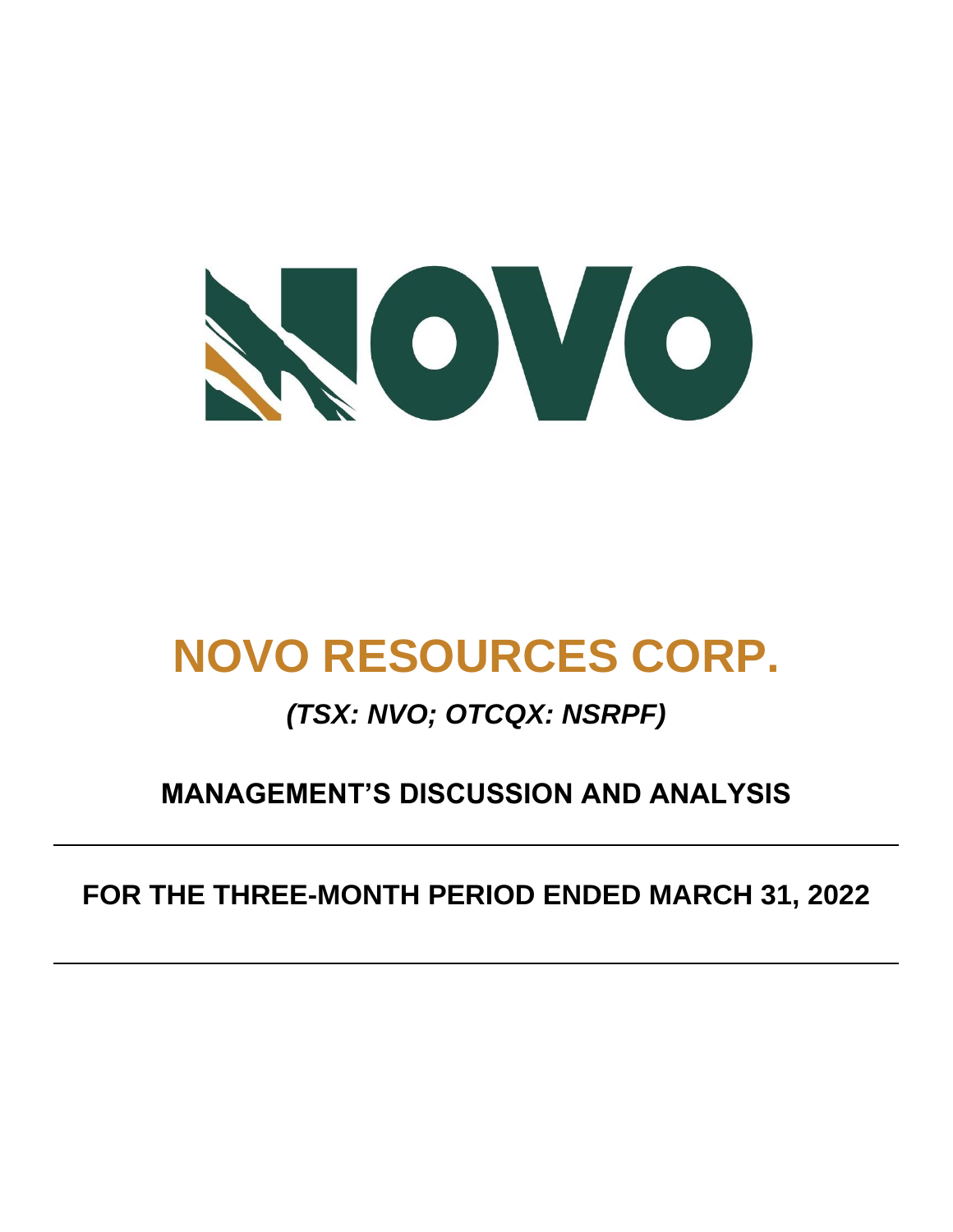# **MANAGEMENT'S DISCUSSION AND ANALYSIS**

The following management's discussion and analysis ("**MD&A**") of the results of operations and financial condition of Novo Resources Corp. (the "**Company**" or "**Novo**"), prepared as of May 13, 2022, should be read in conjunction with the audited consolidated financial statements of Novo for the three months ended March 31, 2022 (the "**Q1 Financial Statements**") and accompanying notes thereto. The Q1 Financial Statements are prepared in accordance with IAS 34 *Interim Financial Reporting* ("**IAS 34**") as issued by the International Accounting Standards Board ("**IASB**"). This MD&A includes the results of the Company's subsidiaries, Novo Resources (USA) Corp., Conglomerate Gold Exploration (B.V.I.) Ltd., Karratha Gold Exploration (B.V.I.) Ltd., Conglomerate Gold Exploration Pty. Ltd., Nullagine Gold Pty. Ltd., Beatons Creek Gold Pty. Ltd., Grant's Hill Gold Pty. Ltd., Karratha Gold Pty. Ltd., Rocklea Gold Pty. Ltd., Meentheena Gold Pty. Ltd., Farno-McMahon Pty. Ltd., and Millennium Minerals Pty. Ltd. ("**Millennium**").

In this MD&A:

"**Fiscal 2022**" means the fiscal year ending December 31, 2022.

**Q1 2022**" means the three-month period ended March 31, 2022.

"**Fiscal 2021**" means the fiscal year ended December 31, 2021.

"**Q4 2021**" means the three-month period ended December 31, 2021.

"**Q1 2021**" means the three-month period ended March 31, 2021.

All amounts are expressed in Canadian dollars unless otherwise stated, and all values are rounded to the nearest thousand dollars (\$'000), unless otherwise noted. Additional information relating to the Company, including the Company's annual information form for the year ended December 31, 2021, is available under the Company's profile on SEDAR at [www.sedar.com.](http://www.sedar.com/)

Certain non-IFRS financial performance measures are included in this MD&A. The Company believes that these measures, in addition to measures prepared in accordance with IFRS, provide readers with an improved ability to evaluate the Company's underlying performance and compare its results to other companies. These measures are intended to provide additional information and should not be considered in isolation or as a substitute for measures of performance prepared in accordance with IFRS. These measures do not have any standardized meaning prescribed under IFRS, and therefore may not be comparable to similar measures presented by other issuers. The non-IFRS financial performance measures included in this MD&A are average realized price, total cash costs, all-in sustaining costs ("**AISC**"), earnings before interest, taxes, depreciation and amortization ("**EBITDA**"), free cash flow, adjusted earnings and adjusted basic and diluted earnings per share, available liquidity, working capital, and Credit Facility (as defined below) adjusted working capital. Refer to the *Non-IFRS Measures* section for further details and reconciliations of such non-IFRS measures.

Dr. Quinton Hennigh (P.Geo.) is the qualified person, as defined under National Instrument 43-101 *Standards of Disclosure for Mineral Projects* ("**NI 43-101**"), responsible for, and having reviewed and approved, the technical information contained in this MD&A. Dr. Hennigh is the non-executive cochairman and a director of Novo.

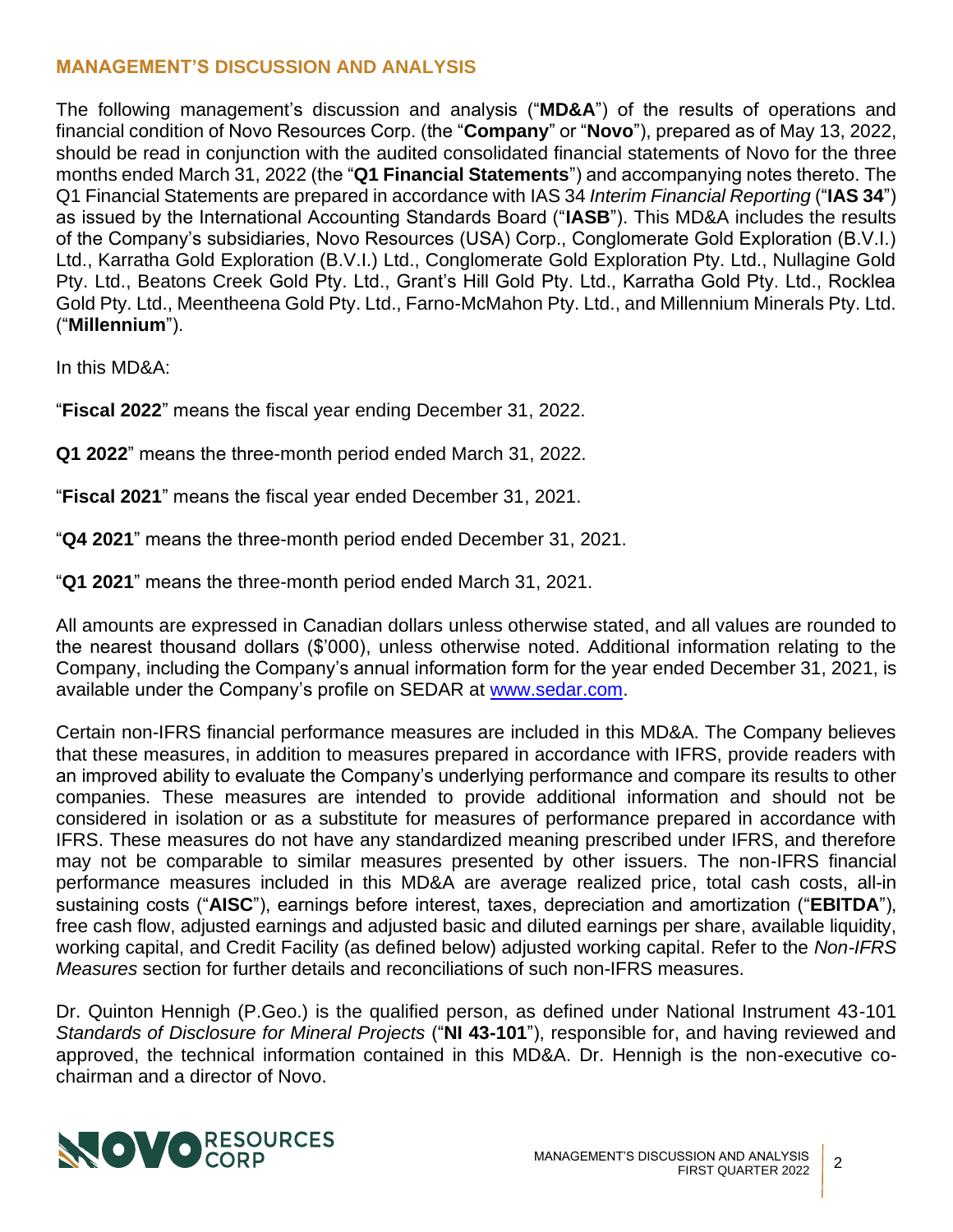| 5   |
|-----|
|     |
|     |
|     |
|     |
|     |
|     |
|     |
|     |
|     |
|     |
|     |
|     |
|     |
|     |
| .24 |
|     |
| .31 |

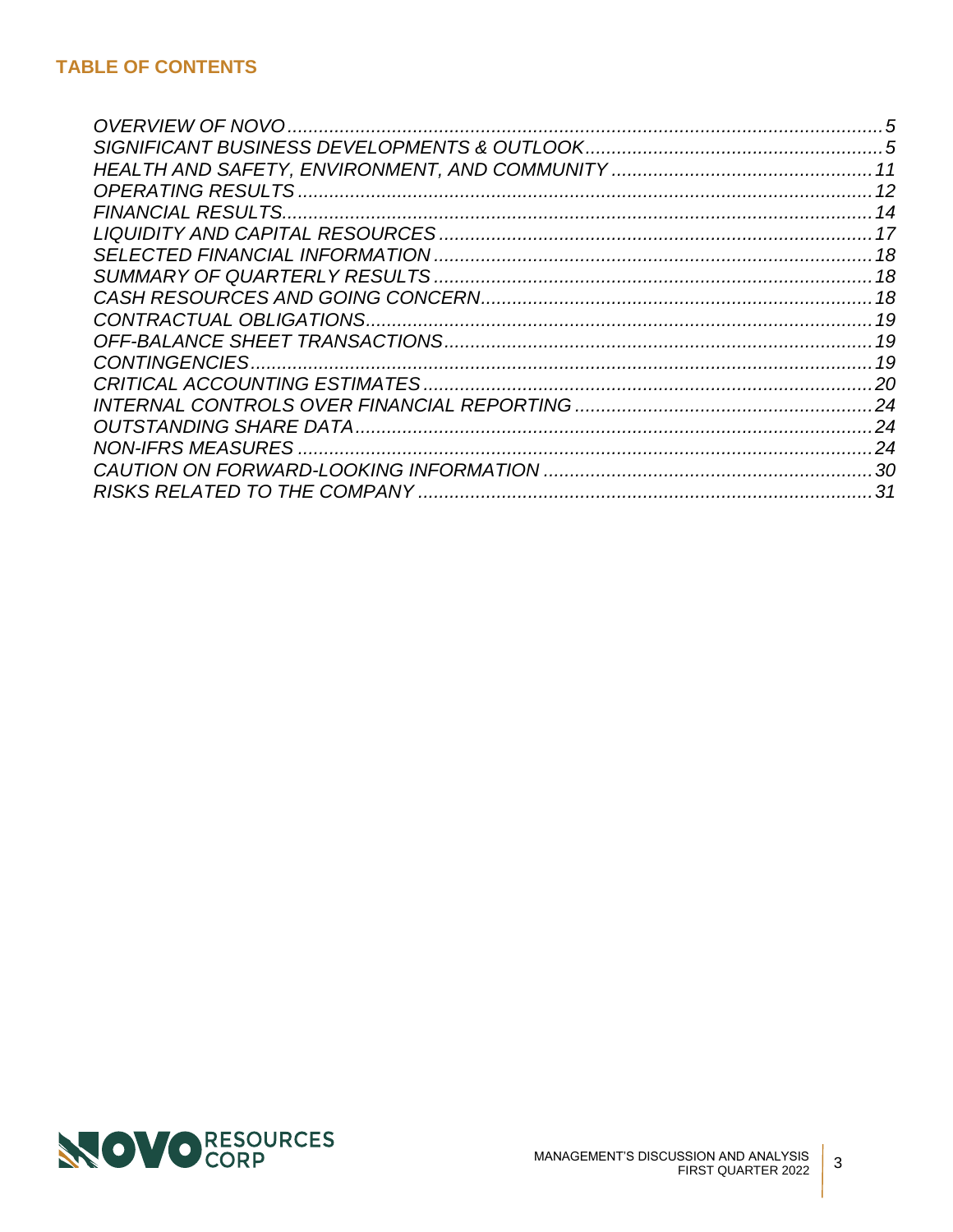

# <span id="page-3-0"></span>**First Quarter 2022 Summary**

- No lost time injuries were recorded at the Beatons Creek conglomerate gold project in the Nullagine region of Western Australia (the "**Beatons Creek Project**") or across the Company's exploration properties through Q1 2022.
- Near-mine exploration efforts continued through Q1 2022, with drilling at the Parnell South, Vulture West, Daisy Central, and AU81 targets.
- Regional exploration focussed on Ni-Cu targets across the Andover intrusive complex at Purdy's North, with survey programs scheduled for May 2022<sup>2</sup> prior to confirmation of drill targeting.
- <span id="page-3-1"></span>• 394,382 tonnes of mineralized material were processed through the Company's Golden Eagle processing facility (the "**Golden Eagle Plant**"), which represented a 164% increase from 149,577 tonnes in Q1 2021 and a minor decrease from 395,310 tonnes in Q4 2021.
- Average head grade was 1.15 g/t Au, which represented a 6% increase from 1.09 g/t Au in Q1 2021 and a minor decrease from 1.16 g/t Au in Q4 2021.
- Gold recoveries averaged 91.40%, which represented a 2% decrease from 93.11% in Q1 2021 and a minor decrease from 91.50% in Q4 2021.
- 13,378 ounces of gold were produced, which represented a significant increase in gold production from 3,497 ounces in Q1 2021 subsequent to the Company's inaugural gold pour in February 2021<sup>3</sup> and a small increase from 12,833 ounces in Q4 2021.
- <span id="page-3-2"></span>• Revenue of \$31.9 million was generated from the sale of 13,364 ounces of gold at an average realized price<sup>[1](#page-3-0)</sup> of \$2,389 / A\$2,604 / US\$1,887, which represented a significant increase from revenue of \$7.7 million in Q1 2021 and a 7% increase from revenue of \$29.9 million in Q4 2021.
- EBITDA<sup>[1](#page-3-0)</sup> was  $$(2.4)$  million, and adjusted EBITDA<sup>1</sup> was  $$(3.0)$  million.
- Adjusted earnings<sup>[1](#page-3-0)</sup> (losses) of  $$(13.6)$  million or  $$(0.06)$  per share compared to adjusted earnings (losses)<sup>[1](#page-3-0)</sup> of \$3.0 million or \$0.01 per share in Q1 2021 and  $$(21.7)$  million or  $$(0.09)$ per share in Q4 2021.

*<sup>3</sup> Refer to the Company's news release date[d February 16, 2021.](https://novoresources.com/wp-content/uploads/2022/01/2021-02-16.pdf)*



*<sup>1</sup> Refer to Non-IFRS Measures below.*

*<sup>2</sup> Refer to the Company's news release date[d May 6, 2022.](https://novoresources.com/wp-content/uploads/2022/05/Novo-Commences-Geophysical-Surveys-in-the-West-Pilbara-FINAL.pdf)*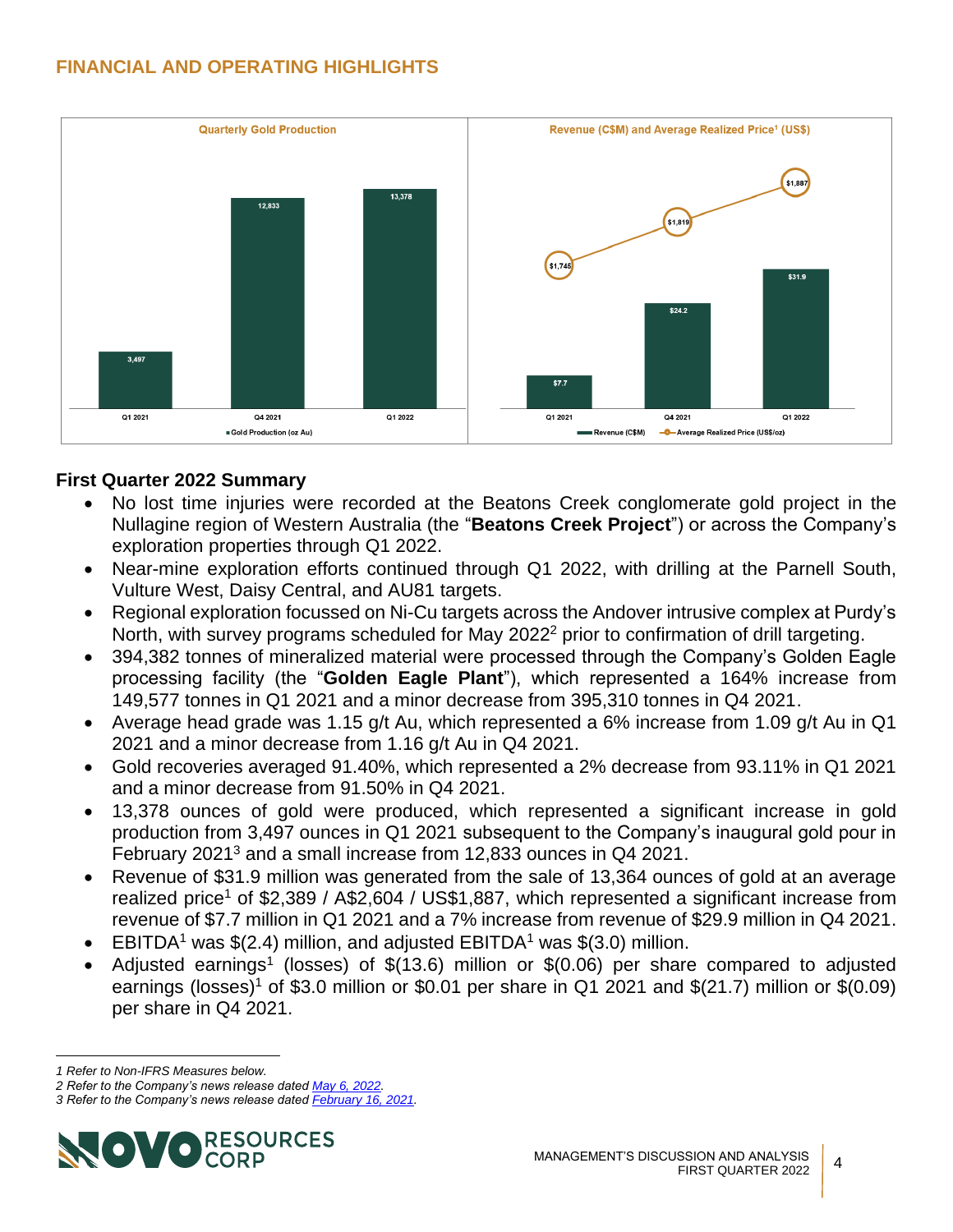- Total cash costs<sup>[1](#page-3-0)</sup> of \$2,195 / A\$2,392 / US\$1,733 per ounce of gold compared to \$1,223 / A\$1,251 / US\$966 per ounce in Q1 2021 and \$2,296 / A\$2,501 / US\$1,822 per ounce in Q4 2021.
- AISC<sup>[1](#page-3-0)</sup> of \$2,842 / A\$3,097 / US\$2,244 per ounce of gold compared to \$3,429 / A\$3,505 / US\$2,708 per ounce in Q1 2021 and \$3,143 / A\$3,423 / US\$2,494 per ounce in Q4 2021.
- Cash and cash equivalents totaled \$21.9 million as at March 31, 2022, down from \$32.5 million as at December 31, 2021 as the Company continued to invest in its Pilbara-wide exploration strategy and capital projects to support the Beatons Creek Project.
- Marketable securities totaled \$135.2 million as at March 31, 2022, down from \$156.2 million as at December 31, 2021 as a result of a decrease in value of the Company's investments.

# <span id="page-4-0"></span>**OVERVIEW OF NOVO**

The Company was incorporated on October 28, 2009 pursuant to the *Business Corporations Act* (British Columbia) as Galliard Resources Corp. On June 27, 2011, the Company changed its name from Galliard Resources Corp. to Novo Resources Corp. The Company's shares trade on the Toronto Stock Exchange (the "**TSX**") under the ticker symbol "NVO" and in the United States on the OTC market's OTCQX International Exchange under the symbol "NSRPF".

The Company is engaged primarily in the business of evaluating, acquiring, exploring, developing, and mining natural resource properties with a focus on gold and battery metals. The Company holds approximately 12,500  $km^2$  of land in the Pilbara region of Western Australia and has an extensive exploration program designed to aggressively advance its targets, including the development of mechanical sorting technology. In early 2021, the Company commenced gold production from its Beatons Creek Project. The Company has exploration joint venture interests in Victoria, Australia, and also holds equity investments in a number of companies. The Company's head office is located at Suite 880, 580 Hornby Street, Vancouver, British Columbia, V6C 3B6, Canada. The Company's operational office and corporate staff are located at Level 1, 46 Ventnor Avenue, West Perth, Western Australia, 6005, Australia.

# <span id="page-4-1"></span>**SIGNIFICANT BUSINESS DEVELOPMENTS & OUTLOOK**

# **Beatons Creek Project**

<span id="page-4-2"></span>During Q1 2022, the Company produced 13,378 ounces of gold. Both head grade and processing rates decreased slightly from Q4 2021, with 395,382 tonnes of mineralized material processed in Q1 2022 at a grade of 1.15 g/t  $Au<sup>4</sup>$ .

Head grades at the Beatons Creek Project have been relatively variable and, on average, lower than originally forecast. The lower head grades compared to forecast are due to previous reliance on widespaced grade control drilling which results in lower accuracy of the modelled high-nugget effects in the Beatons Creek Project oxide mineral resource combined with higher mining dilution associated with more complex mining areas.

<span id="page-4-3"></span>In May 2021, the Company successfully partnered with Intertek Testing Services (Australia) Pty Ltd ("**Intertek**")<sup>5</sup> and commissioned an on-site lab at the Beatons Creek Project. Novo has secured the use of two Chrysos PhotonAssay units at Intertek's facility in Perth, Western Australia, which has enabled

*<sup>5</sup> Refer to the Company's news release date[d May 18, 2021.](https://www.novoresources.com/news-media/news/display/index.php?content_id=458)* 



*<sup>4</sup> Refer to the Company's news release date[d April 7, 2022.](https://novoresources.com/wp-content/uploads/2022/04/Novo-Q1-22-Ops-Update-FINAL.pdf?_ga=2.147866096.614899599.1650922133-441614328.1650922133&_gl=1*18yf6hk*_ga*NDQxNjE0MzI4LjE2NTA5MjIxMzM.*_ga_GZ8D5VXBV5*MTY1MDkyNDE5Ny4yLjAuMTY1MDkyNDE5Ny4w)*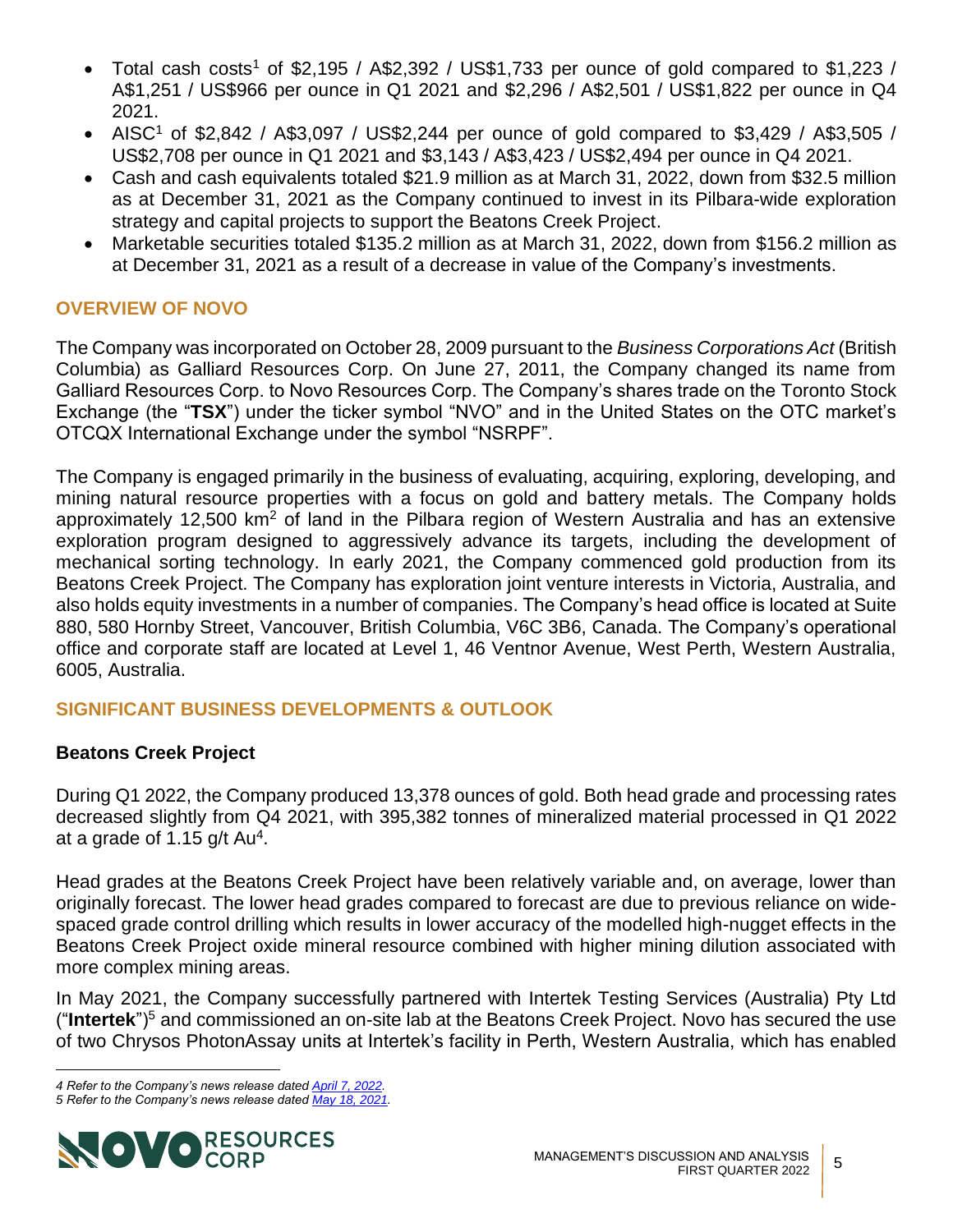expedited assay turnaround times. As a result, Novo has been able to move from previous wide-spaced grade control drilling to 10 m x 10 m drilling relatively efficiently. The much closer-spaced drilling and rapid assays allowed greater certainty in grade forecasting for mine planning and the Company continues to progress its Beatons Creek Project grade control drilling program at a spacing of 10 m x 10 m. Analysis confirms that this level of grade control drilling provides improved reconciliation between the resource model grade and the actual grade mined.

The PhotonAssay technique is a necessity given the high-nugget nature of the Beatons Creek Project conglomerate gold mineralization, and the rapid assay turnaround is necessary to support the use of closer-spaced grade control drilling.

The Company most recently announced an updated mineral resource estimate in March 2021<sup>6</sup> outlining indicated mineral resources comprising 6.6 million tonnes at 2.1 g/t Au for 457,000 oz contained gold, with additional inferred mineral resources of 4.3 million tonnes at 3.2 g/t Au for 446,000 oz contained gold (the "**Beatons Creek Resource**"). Reference should be made to the 2021 Technical Report which is available under the Company's profile on SEDAR at [www.sedar.com.](http://www.sedar.com/)

The Beatons Creek Resource is as follows, not taking into account any Beatons Creek Resource material depletion in 2021 and 2022:

|                       | Cut-off<br>Grade | <b>Tonnes</b> | Grade  | <b>Ounces Troy Au</b> |
|-----------------------|------------------|---------------|--------|-----------------------|
| <b>Classification</b> | Au g/t           | (x1000)       | Au g/t | (x1000)               |
| Indicated             | 0.5              | 6,645         | 2.1    | 457                   |
| Inferred              | 0.5              | 3,410         | 2.7    | 294                   |

<span id="page-5-0"></span>**Open Pit Mineral Resources (oxide and fresh mineralization)**

|  |  |  | <b>Open Pit Mineral Resources (oxide mineralization)</b> |  |
|--|--|--|----------------------------------------------------------|--|
|  |  |  |                                                          |  |

|                       | <b>Cut-off</b><br>Grade | <b>Tonnes</b> | Grade  | <b>Ounces Troy Au</b> |
|-----------------------|-------------------------|---------------|--------|-----------------------|
| <b>Classification</b> | Au g/t                  | (x1000)       | Au g/t | (x1000)               |
| Indicated             | 0.5                     | 4,500         | 1.9    | 272                   |
| Inferred              | 0.5                     | 765           | 1.8    | 44                    |

*<sup>6</sup> Refer to the technical report prepared pursuant to NI 43-101. The independent technical report, entitled "Preliminary Economic Assessment on the Beatons Creek Gold Project, Western Australia" (the "2021 Technical Report"), with an effective date of February 5, 2021 and an issue date of April 30, 2021, was prepared for Novo by Jason Froud (BSc Hons, Grad Dip (Fin Mkts), MAIG), Andrew Grubb (BE (Mining), FAusIMM), and Ian Glacken (BSc Hons, MSc (Mining Geology), MSc (Geostatistics) PGCert (comp), DIC, FAusIMM(CP), FAIG, CEng, MIMMM) of Optiro Pty Ltd of Perth, Australia, and William George Gosling (BE (Extractive Metallurgy), FAusIMM) of GR Engineering Services, also of Perth, Australia (collectively, the "QPs"). The QP's*  are qualified persons as defined under NI 43-101. The 2021 Technical Report is available under the Company's profile on the SEDAR website *at [www.sedar.com](https://www.globenewswire.com/Tracker?data=M0VlImKGTppj-BAla07qNecKZcnxMtbTjVP81g_mchH5CvmVwTcZ_11pAjyQCtQ3qDymCz94UQwlwVuqcWlhAsL_8PuQj-RP1vwX0Yv7pLw0qDzwDIBUz2TpqEtPYMRbIGntCya1jGluG1kE2aO2sXKX5aAFPqn5ipSMXeFutgUdQm7W55AJqnlyORmxscYNkyAOO8DPPEGQAEgp7i7UD3eB29IkFtfMUqOmOUUG2po=) (filing date: April 30, 2021) and on the Company's website at [www.novoresources.com.](https://www.globenewswire.com/Tracker?data=nw4_oswsbSgSD6OH-PEP9zEbrvfNvziBSZ6_ZFgAAOm5hIXkSB1wTJaRsg5XB6_om09mAxSkKhtpfSkSeImfLbBdRAKjGp5UYIbRl-HOAjMNa4rN1ZuWtccId6Bt3hCKpuMHWftvkHQqM5FE5KUK_0zGAvaGnL9JZxwedVq8yYkd9WFfkBdwd0teWDegsqVLOLZ39orNy4GHZSzp2KgY0q_p4Ywfa-PTok0zYWl-ZF2-KtENQ85mXvVPmg0HeFwN7dsg-FHA5LGFmbUjyQhVFQ==)*

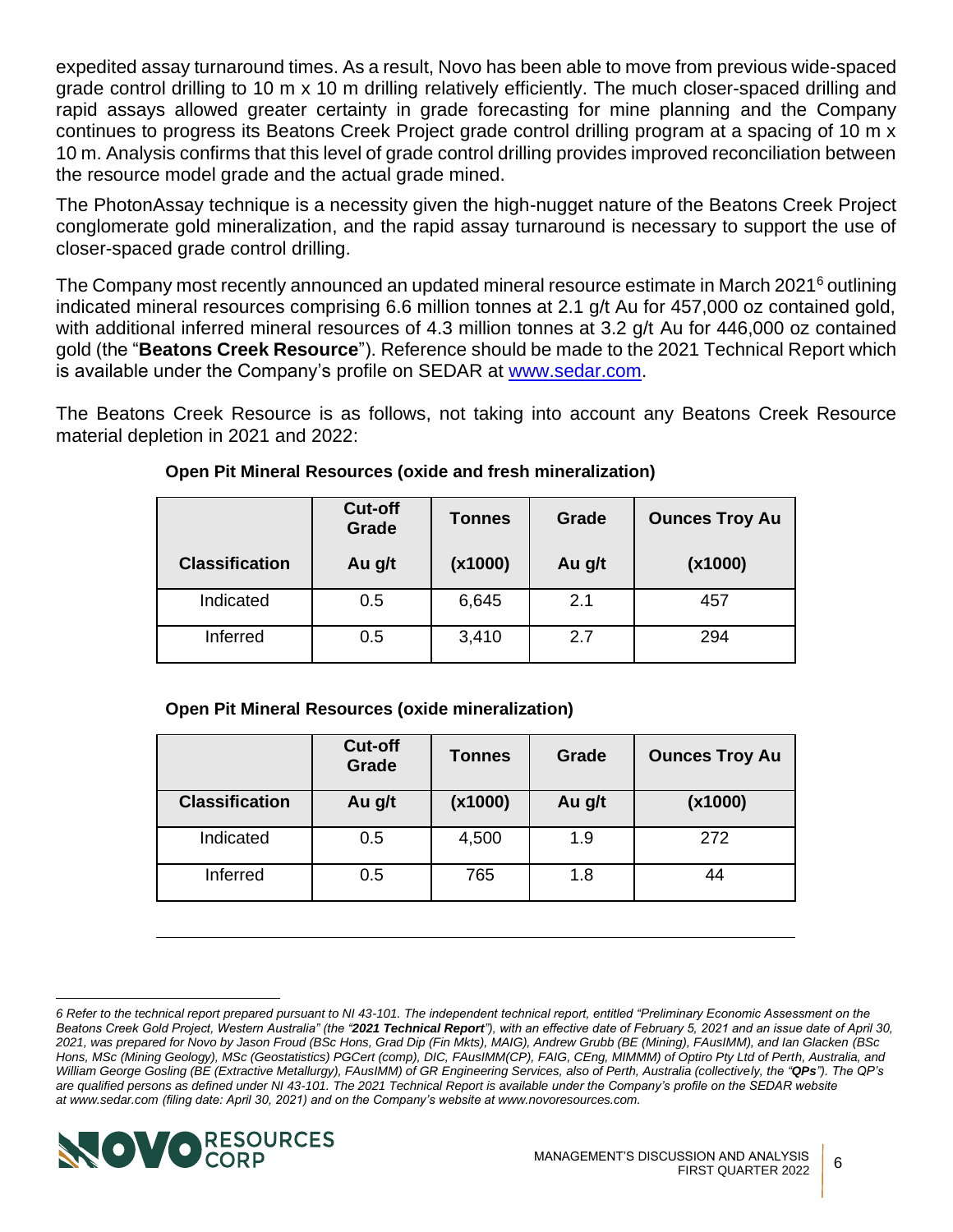#### **Open Pit Mineral Resources (fresh mineralization)**

|                       | <b>Cut-off</b><br><b>Grade</b> | <b>Tonnes</b> | Grade  | <b>Ounces Troy Au</b> |
|-----------------------|--------------------------------|---------------|--------|-----------------------|
| <b>Classification</b> | Au g/t                         | (x1000)       | Au g/t | (x1000)               |
| Indicated             | 0.5                            | 2,145         | 2.7    | 185                   |
| Inferred              | 0.5                            | 2,645         | 2.9    | 250                   |

#### **Underground Mineral Resources (fresh mineralization)**

|                       | <b>Cut-off</b><br>Grade | Tonnes  | Grade  | <b>Ounces Troy Au</b> |
|-----------------------|-------------------------|---------|--------|-----------------------|
| <b>Classification</b> | Au g/t                  | (x1000) | Au g/t | (x1000)               |
| Inferred              | 3.5                     | 885     | 5.3    | 152                   |

#### **Total Mineral Resources (oxide and fresh mineralization; open pit and underground)**

|                       | Cut-off<br>Grade | <b>Tonnes</b> | Grade  | <b>Ounces Troy Au</b> |
|-----------------------|------------------|---------------|--------|-----------------------|
| <b>Classification</b> | Au g/t           | (x1000)       | Au g/t | (x1000)               |
| Indicated             | 0.5              | 6,645         | 2.1    | 457                   |
| Inferred              | 0.5, 3.5         | 4,295         | 3.2    | 446                   |

#### Notes:

1. Open pit mineral resources contain oxide and fresh mineralization within an optimized shell and constrained within a mineralized wireframe. 2. An optimized Whittle pit shell was estimated with the following indicative parameters:

(a) USD \$1,311 (AUD \$1,850) / troy ounce;

(b) Metallurgical recoveries of 95% oxide and 90% fresh;

(c) SGs applied: Oxide 2.40 t/m<sup>3</sup> and fresh 2.85 t/m<sup>3</sup> based on measurements taken on drill core;

(d) USD \$2.40 / tonne mining cost for oxide and USD \$3.68 / tonne for fresh;

(e) USD \$17.00 / tonne Oxide and USD \$19.00 / tonne fresh processing cost; and

<span id="page-6-0"></span>(f) USD \$3.00 / tonne general and administrative costs.

3. Underground mineral resources contain fresh mineralization outside the optimized shell. Underground resources are constrained to discrete areas of contiguous mineralization. NB: cut-off grade for underground resource has been increased from 2.0 g/t Au to 3.5 g/t Au for the 2021 Technical Report. 4. Columns may not total due to rounding.

5. One troy ounce is equal to 31.1034768 grams.

#### *Mineral resources that are not mineral reserves do not have demonstrated economic viability.*

In July 2021, a test package of approximately 43 kt of Beatons Creek Project fresh mineralization was processed at an average head grade of 1.83 g/t Au<sup>7</sup>. An additional test package of approximately 60 kt of Beatons Creek Project fresh mineralization was processed in March 2022 at an average head grade

*<sup>7</sup> Refer to the Company's news release date[d October 12, 2021.](https://novoresources.com/wp-content/uploads/2022/01/2021-10-12-1.pdf)*

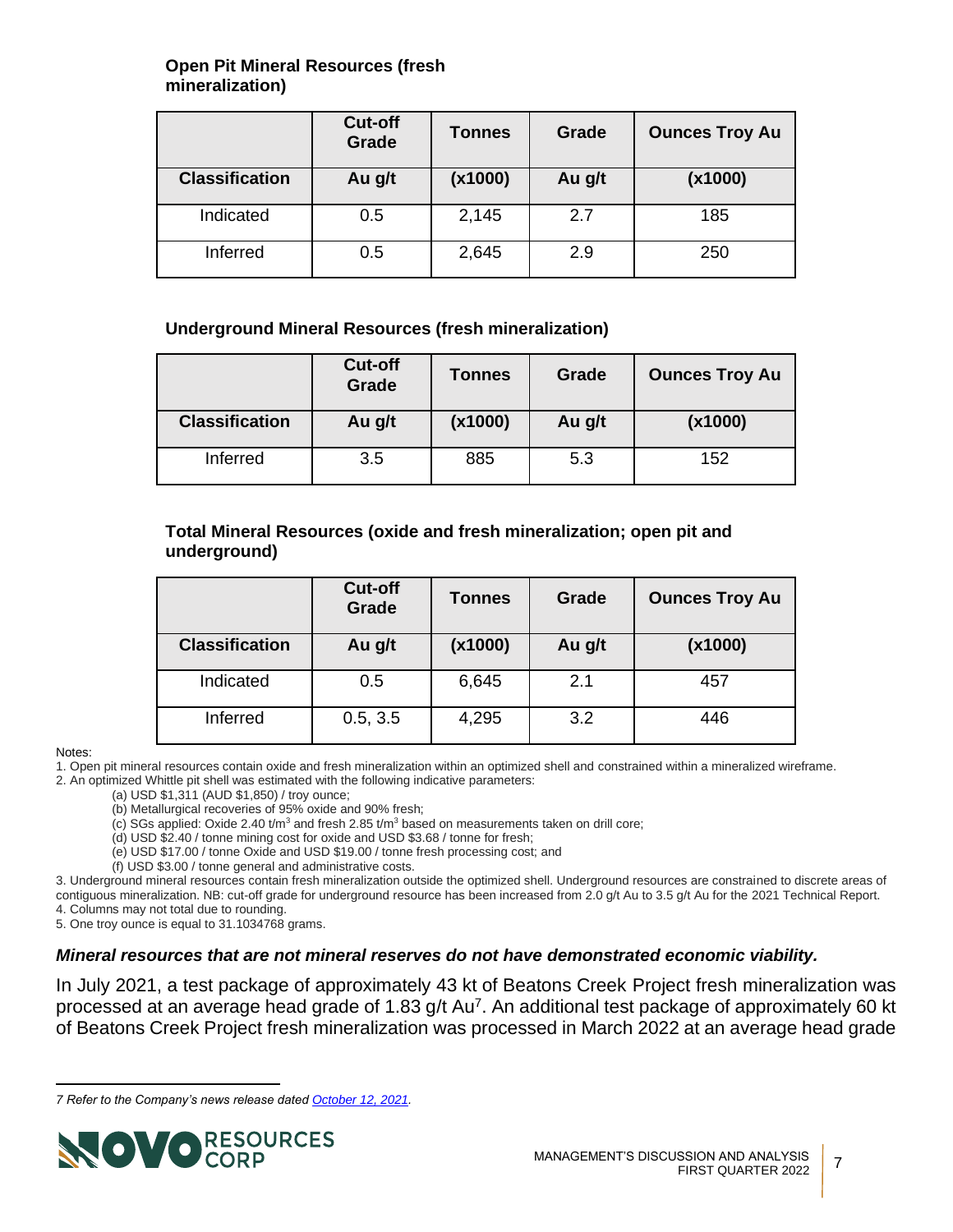of 1.75 g/t Au<sup>[4](#page-4-2)</sup>. This data will be used to optimize fresh mining in the future. The Beatons Creek Resource includes a fresh component comprising approximately [6](#page-5-0)5% of the global estimate<sup>6</sup>.

#### **Beatons Creek Project Outlook**

The Company's production forecast for the first half of 2022 of 27 koz  $-$  30 koz Au<sup>[4](#page-4-2)</sup> is subject to the receipt of requisite approvals<sup>8</sup> and the Company's ability to manage the impact to operations from COVID-19.

# **Previous Impairment of the Beatons Creek Project**

Each asset or cash generating unit ("**CGU**") is evaluated at each reporting period to determine whether there are any indications of impairment. If any such indications of impairment exist, a formal estimate of the recoverable amount is performed.

The following indicators of potential impairment were identified in the period ended March 31, 2022:

- (i) the current uncertainty regarding the timing of the receipt of the requisite approvals for the Fresh component of the Beatons Creek Project mineral resource, and
- (ii) current indications that the Oxide component of the Beatons Creek Project's estimated economically recoverable mineral resource is not achieving forecast production due to high head grade variability.

Variable head grades compared to forecast are due to previous reliance on wide-spaced grade control drilling which resulted in lower accuracy of the modelled high-nugget effects in the Beatons Creek Oxide mineral resource, combined with higher mining dilution associated with more complex mining areas. A revised mining approach with continued closer-spaced grade control drilling has been implemented to mitigate this risk to the extent possible.

The recoverable amount of the CGU is based on a fair value less costs of disposal ("**FVLCD**") analysis which models the projected discounted cash flows expected to be derived from the Beatons Creek Project. The post-tax nominal discount rate used in the current estimate of recoverable amount is 8.62%. In addition, a 35% adjustment was applied to the currently anticipated production volume of the Fresh component of the Beatons Creek Project to reflect estimated economic recoverability from a mineral resource estimate which includes inferred mineral resources.

The recoverable amount of the CGU was assessed at March 31, 2022, and no further impairment has been recognized.

# **Assumptions**

The projected cash flows used in the FVLCD analysis are affected by changes in assumptions for the \$/oz Au resource multiple, gold price, foreign exchange rates, production volume, and discount rates.

*<sup>8</sup> Refer to the Company's news releases date[d December 13, 2021,](https://novoresources.com/wp-content/uploads/2022/01/2021-12-13.pdf) and [January 14, 2022.](https://novoresources.com/wp-content/uploads/2022/01/2022-01-14.pdf)*

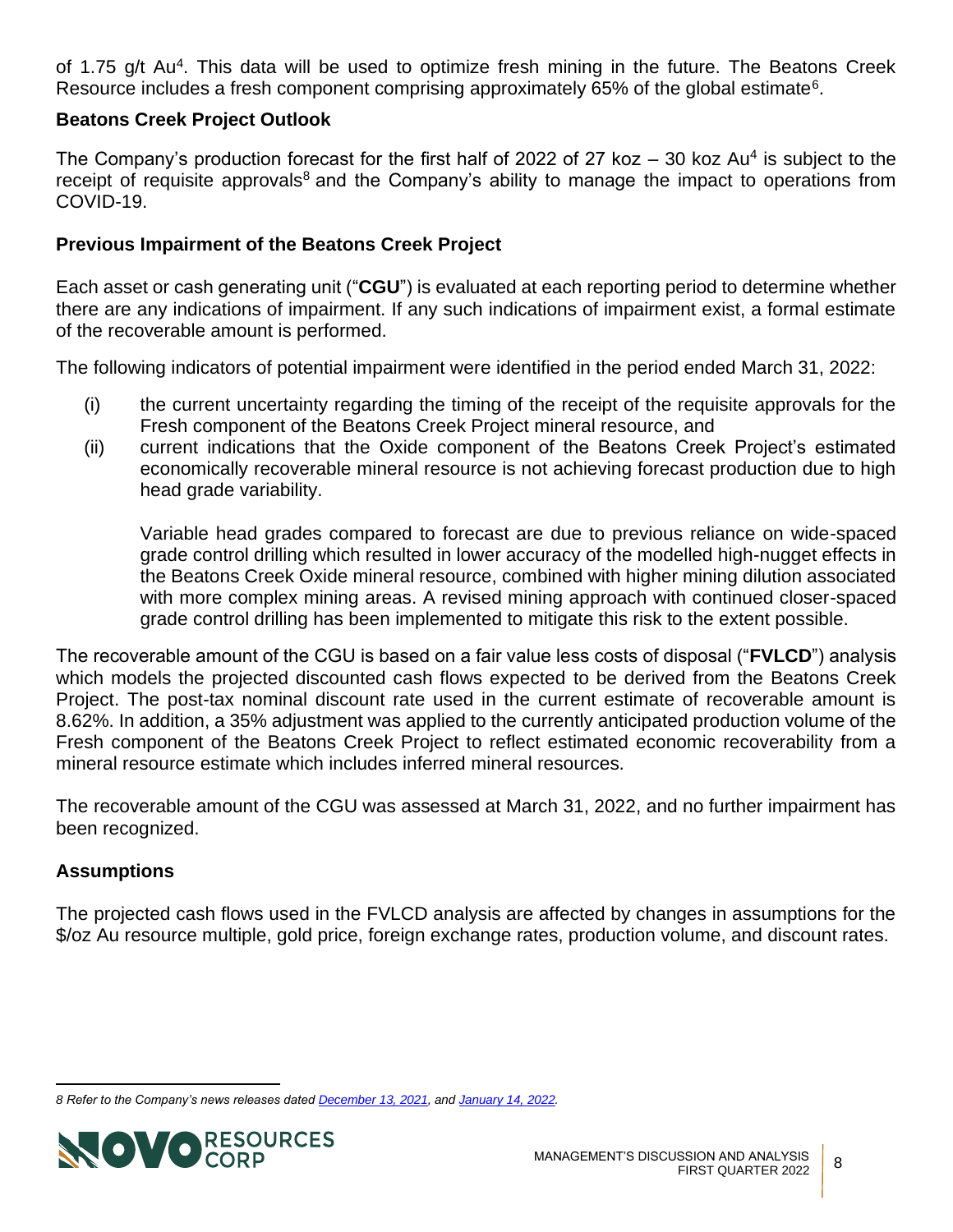The table below summarises the key assumptions used:

| <b>Details</b>                    | 2022    | 2023    | 2024    | 2025    | Long-Term |
|-----------------------------------|---------|---------|---------|---------|-----------|
| Level 2                           |         |         |         |         |           |
| Gold price (US\$/oz)              | \$1,789 | \$1,731 | \$1.715 | \$1.705 | \$1,615   |
| Foreign exchange rate (USD/AUD)   | 1.38    | 1.37    | 1.37    | 1.36    | 1.36      |
| \$/oz Au resource multiple        | \$34    | \$34    | \$34    | \$34    | \$34      |
| Level 3                           |         |         |         |         |           |
| Gold recoveries (%)               | 92%     | 92%     | 92%     | 92%     | 92%       |
| Discount rate (post-tax)          | 8.62%   | 8.62%   | 8.62%   | 8.62%   | 8.62%     |
| Mineral resource modifying factor | 35%     | 35%     | 35%     | 35%     | 35%       |

The determination of FVLCD was considered to be a level 3 fair value measurement as it is derived from valuation techniques that include inputs that are not based on observable market data. Any variation in these key assumptions may result in further impairment or lead to a reversal of impairment in future periods.

# **Exploration Program Update**

Novo's exploration program gained momentum in Q1 2022, with a continued focus on brownfields with reverse circulation ("**RC**") drilling for oxide gold near the Beatons Creek Project along with additional preparations to recommence regional programs across the wider Pilbara tenement package. Diamond drilling also continued throughout Q1 2022 at the Malmsbury project in Victoria across the Company's joint operation with ASX-listed GBM Resources Ltd. (ASX: GBZ).

RC drilling was conducted on high priority oxide programs at the greater Nullagine gold project ("**NGP**"), with drill targets at Parnell South, Vulture West, Daisy Central and AU81 all completed.

In the West Pilbara, ground geophysical programs including fixed loop transient electromagnetic ("**EM**") surveys to better define EM conductors, and induced polarization **("IP")** lines across the identified target zones have now been contracted out and are scheduled to commence in May [2](#page-3-1)022<sup>2</sup>. Drill targeting will be completed pending results of this technical work. Follow up mapping and rock chip sampling along the East Well and Bob's Well VHMS trend, and on additional orogenic targets, has also continued.

At Egina, targets (both structural orogenic quartz vein and intrusion related targets) are ready for aircore drilling once all approvals have been finalized. Key targets include a series of interpreted sanukitoid intrusions, epithermal-like vein systems at the Becher prospect and lode gold targets at Becher Southeast, Irvine prospects, and at Station Peak testing historical high-grade quartz-vein related gold mineralization.

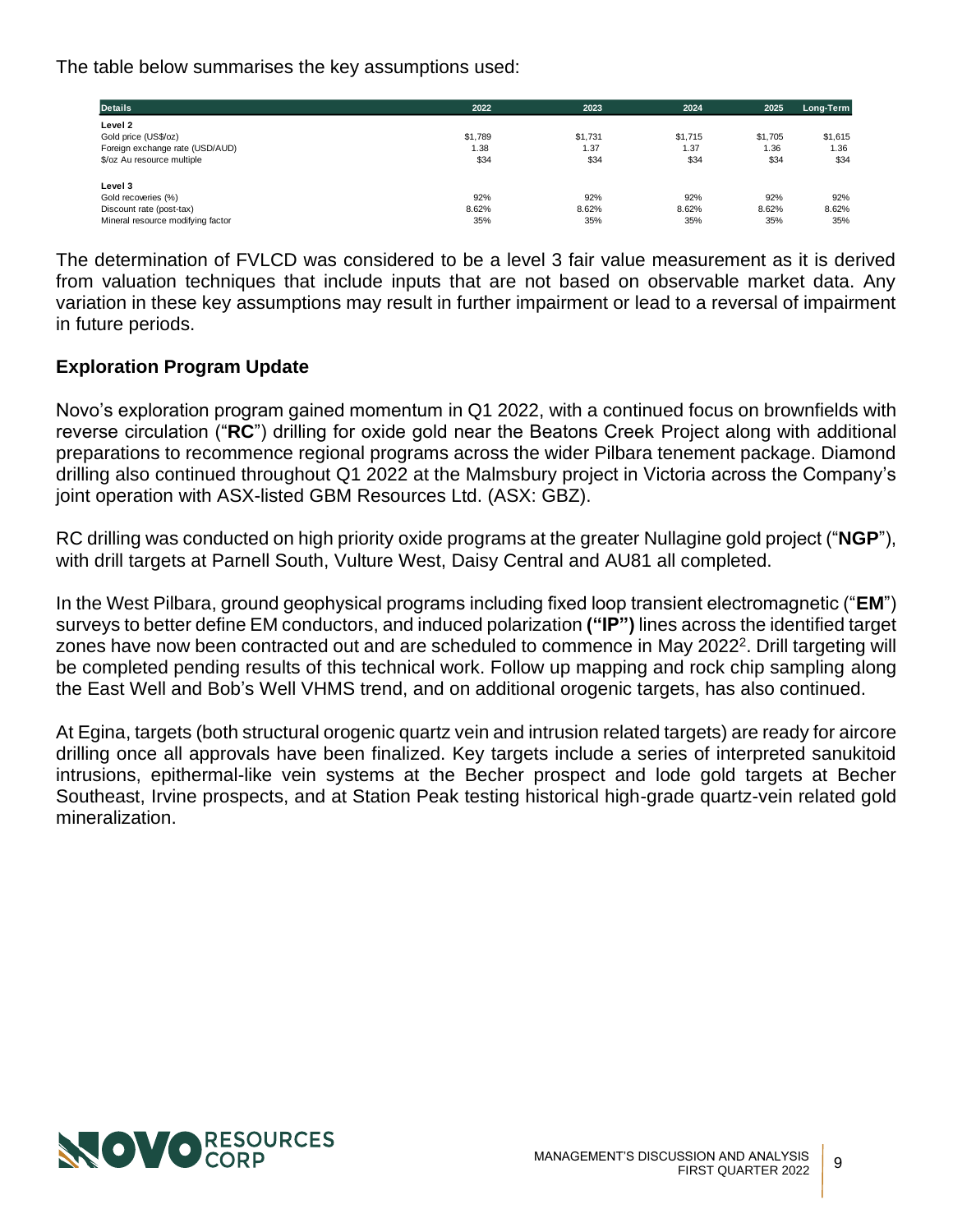

**Investment in New Found Gold Corp.**

<span id="page-9-0"></span>Subsequent to Q1 2022, the Company agreed to sell its 15 million shares in New Found Gold Corp (TSXV: NFG) ("**New Found**") to a corporation controlled by Eric Sprott for gross proceeds of C\$125.9 million pursuant to arm's length negotiations (the "**Transaction**")<sup>9</sup> .

The first tranche of the Transaction, which completed on April 27, 2022, consisted of 8.25 million New Found shares at C\$8.35 per share for gross proceeds of C\$68.[9](#page-9-0) million ("Tranche 1")<sup>9</sup>. The price per share payable under Tranche 1 represented an 8.7% premium to New Found's closing price and a 10.1% premium to New Found's 10-day volume-weighted average price ("**VWAP**"), both immediately prior to the date of announcement of the Transaction.

The second tranche of the Transaction, which is scheduled to complete on August 5, 2022, consists of 6.75 million New Found shares at C\$8.45<sup>10</sup> per share for gross proceeds of C\$57.0 million ("**Tranche 2**")[9](#page-9-0) . The New Found shares representing Tranche 2 are subject to escrow provisions. The consent of the TSX Venture Exchange, on which New Found's common shares trade, to the transfer of the Tranche 2 shares within escrow has been obtained<sup>[9](#page-9-0)</sup>. The price per share payable under Tranche 2 represents a 10.0% premium to New Found's closing price and an 11.5% premium to New Found's 10 day VWAP, both immediately prior to the date of announcement of the Transaction.

*<sup>9</sup> Refer to the Company's news releases date[d April 12, 2022,](https://novoresources.com/wp-content/uploads/2022/04/220411-Novo-NFG-Sale-News-Release-FINAL.pdf?_ga=2.69117526.614899599.1650922133-441614328.1650922133&_gl=1*4nv8xb*_ga*NDQxNjE0MzI4LjE2NTA5MjIxMzM.*_ga_GZ8D5VXBV5*MTY1MDkyMjEzMi4xLjAuMTY1MDkyMjEzMi4w) and [April 27, 2022.](https://novoresources.com/wp-content/uploads/2022/04/Novo-NFG-Tranche-1-Completion-FINAL.pdf) 10 Subject to section 4.2 of National Instrument 62-104 Take-Over Bids and Issuer Bids.*

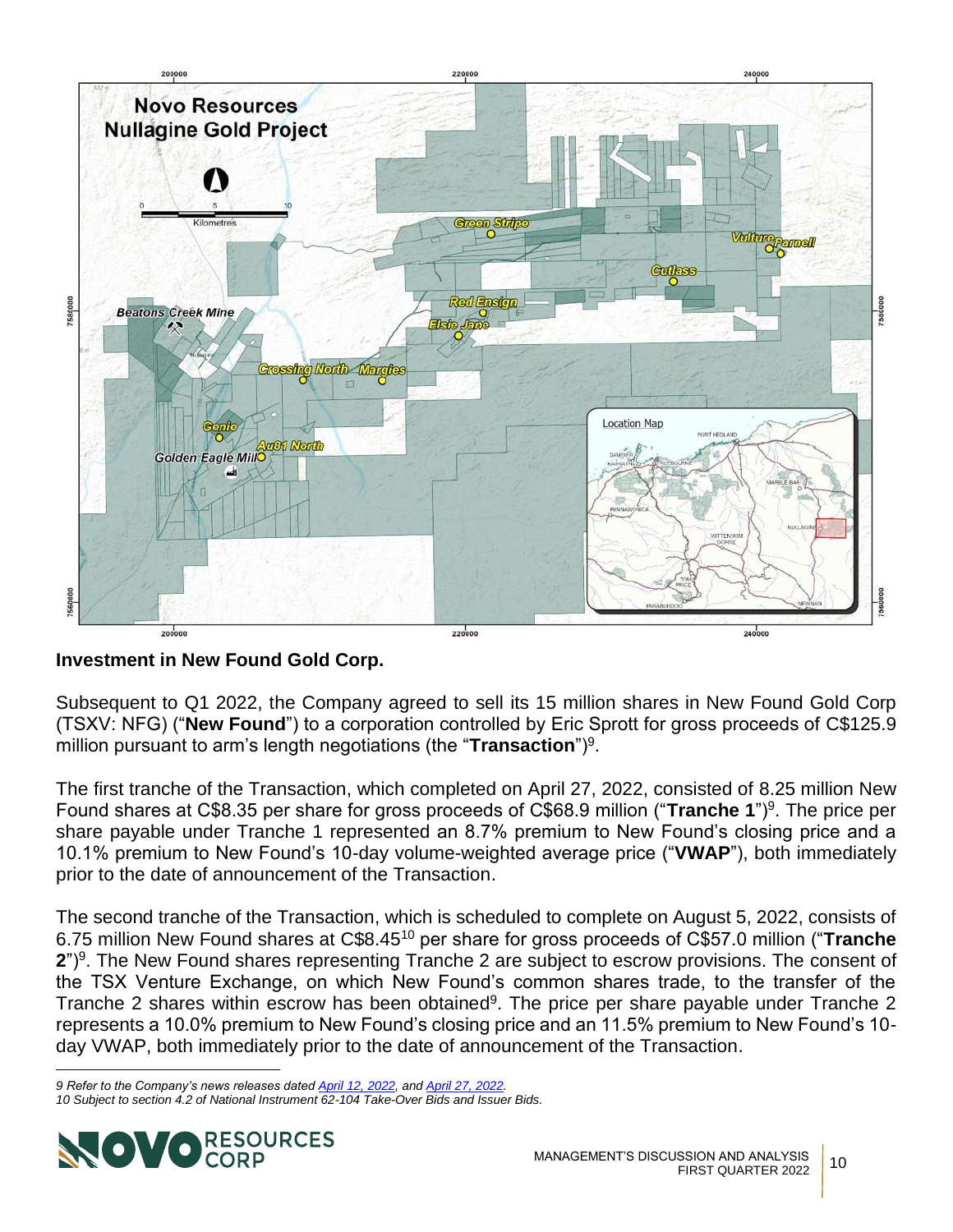Pursuant to a general security agreement and terms of the US\$40 million (approximately C\$50.5 million) senior secured credit facility (the "**Credit Facility**") with Sprott Private Resource Lending II (Collector), LP ("**Sprott Lending**"), Sprott Lending consented to the Transaction and has advised Novo that it will not require repayment of the Credit Facility in full until completion of Tranche 2. This will result in Novo being debt-free upon completion of the Transaction. Concurrently, the minimum unrestricted cash balance covenant in the Credit Facility has been increased to US\$25.0 million. Funding from the Transaction will provide Novo with the flexibility to aggressively advance exploration efforts across the Pilbara and Victoria, while expediting a feasibility study on the Fresh component of the Company's Beatons Creek Project.

# **Sumitomo Conversion of Egina Interest**

On April 21, 2022, Sumitomo Corporation converted its notional interest in the Company's Egina project in Western Australia to a 1.36% shareholding (the "**Conversion**") pursuant to a farmin and joint venture agreement (the "**Agreement**"). A total of 3,382,550 common shares of the Company were issued upon the Conversion, all of which are subject to orderly sale restrictions and a twelve-month contractual hold period expiring on April 21, 2023. The Agreement was completed as a result of the Conversion.

Pursuant to a non-binding memorandum of understanding, Novo and Sumitomo are discussing new exploration opportunities across Novo's 12,500 square kilometre tenure package.

#### **Management Changes**

On April 13, 2022, Rob Humphryson resigned as Chief Executive Officer and as a director of Novo and its subsidiaries.

# <span id="page-10-0"></span>**HEALTH AND SAFETY, ENVIRONMENT, AND COMMUNITY**

The Company has committed to releasing an inaugural sustainability statement in 2022 which will outline the Company's performance to date and plans to continue to operate in a safe and environmentally and socially responsible manner.

#### **Health and Safety**

The health and safety of the Company's employees, contractors, and communities in which Novo operates is paramount. The Company's 12-month trailing TRIFR decreased from 17.9 as at December 31, 2021, to 15.7 as at March 31, 2022 as the Company continues to enhance its health and safety protocols. The Company has executed memorandums of understanding and mutual aid agreements with nearby operations and the West Australian Department of Fire and Emergency Services and continues to grow its internal emergency response capabilities. The Company also recently completed a mental health survey for its employees and contractors and is in the process of analyzing its results.

The Company is experiencing an increased impact of COVID-19, particularly with respect to the Company's workforce and operations. Mandatory isolation for COVID-positive personnel and close contacts is affecting staffing levels for the Company and its contractors, and supply chain issues are causing costs of production to increase, particularly with respect to fuel and other consumables. The Western Australian government has also mandated that all site-based mine workers must receive their first dose of a COVID-19 vaccine by December 1, 2021, be fully vaccinated against COVID-19 by January 1, 2022, and must arrange for booster vaccinations within four months of their second vaccine.

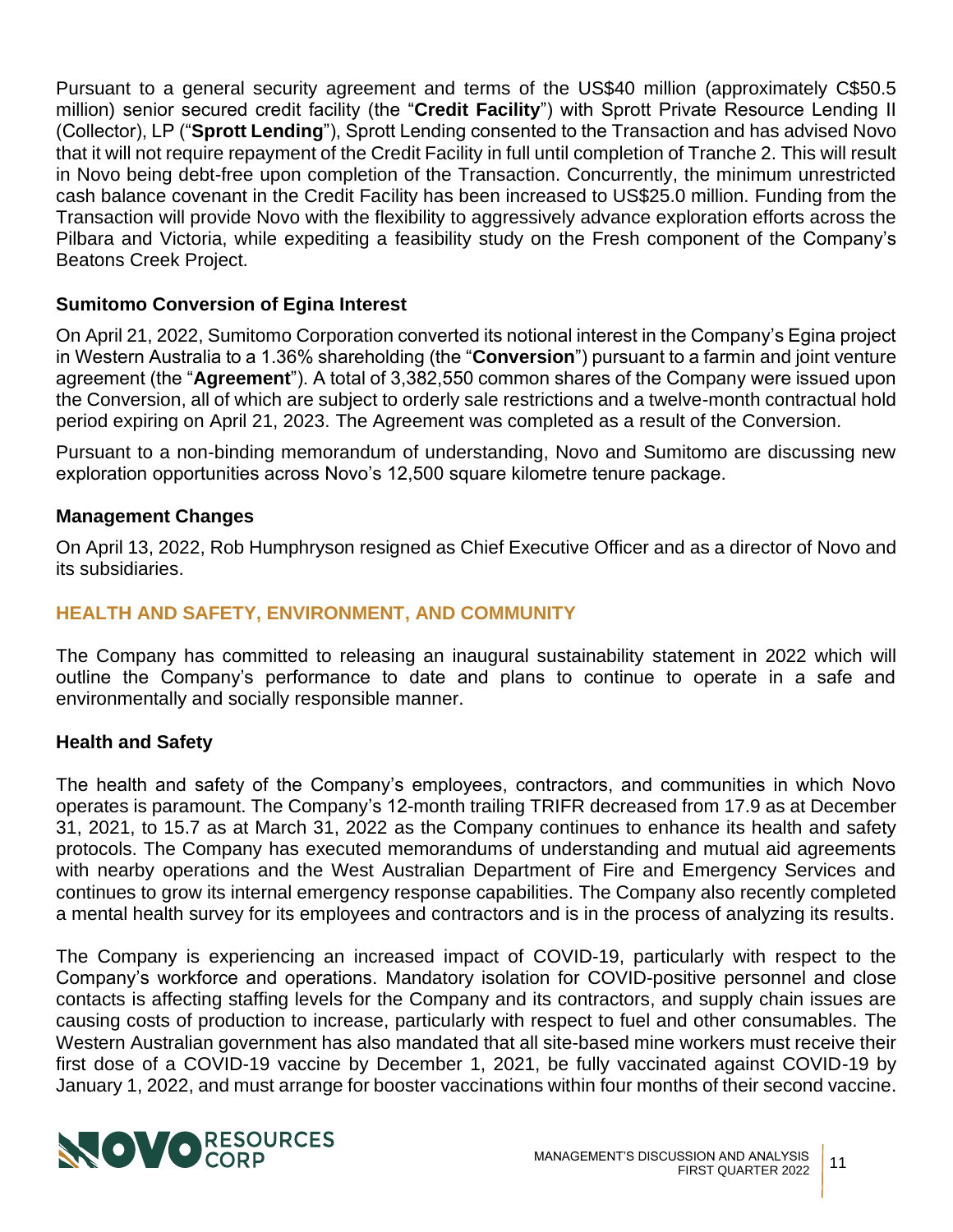The Company is working with its employees, contractors, and stakeholders to ensure orderly uptake of requisite vaccines. To date, the Company has not experienced any significant issues with hosting employees or contractors required to isolate on site due to a positive COVID-19 result or as a result of being a close contact. In this regard, it is not possible at this time to predict the impact, if any, that current and future policies and mandates may have on the Company's operations. Refer to *Risks Related to the Company – COVID-19* and *Labour and Employment Matters*.

# **Environment**

The Company works closely with the West Australian regulatory bodies, particularly the Department of Mines, Industry Regulation and Safety ("**DMIRS**"), the Department of Water and Environmental Regulation ("**DWER**"), and the Environmental Protection Authority ("**EPA**"), in order to promote compliance with requisite regulations. Subsequent to the acquisition of Millennium<sup>11</sup>, the Company expended significant efforts interfacing with DMIRS and DWER to re-establish lasting and constructive relationships with these departments. The Company recognizes the importance of environmental stewardship, particularly given the Beatons Creek Project's proximity to the township of Nullagine and Millennium's historical rehabilitation liabilities, and prioritizes environmental endeavours as it continues to develop the Beatons Creek Project. The Company has also been engaging with the EPA regarding approvals to mine the Fresh component of the Beatons Creek Resource.

# **Community**

As a committed corporate citizen of the Pilbara region of Western Australia, the Company values its relationships with the aboriginal communities and local residents, and communities surrounding the Company's projects. Novo works closely with the nine Aboriginal Groups who hold interests in the Company's vast Pilbara-wide tenure holdings. Novo has also entered into agreements with Aboriginal Groups who have title to the ground comprising the Beatons Creek Project which include commitments to local employment, community support, and royalties.

The Beatons Creek Project is located 1 km away from the small town of Nullagine. The Company remains committed to ensuring a safe and orderly operation and has implemented policies to ensure any impact to the town of Nullagine is minimized, including noise and air quality monitoring. The Company is also actively pursuing opportunities to construct a haulage bypass to detour Nullagine and divert its haulage fleet from driving though Nullagine.

The Company also endeavours to invest in its communities outside the parameters of its contractual obligations, including providing support to community, cultural, education, and sport initiatives.

# <span id="page-11-0"></span>**OPERATING RESULTS**

|                             |        | For the three  | For the three  |
|-----------------------------|--------|----------------|----------------|
|                             |        | months ended   | months ended   |
|                             |        | March 31, 2022 | March 31, 2021 |
| Mineralized Material Milled |        | 394.382        | 149,577        |
| Grade                       | g/t Au | 1.15           | 1.09           |
| Recovery                    | %      | 91.40%         | 93.11%         |
| Gold Produced               | Oz Au  | 13,378         | 3.497          |

*<sup>11</sup> Refer to the Company's news releases dated [August 4, 2020,](https://www.novoresources.com/news-media/news/display/index.php?content_id=402) and [September 8, 2020.](https://www.novoresources.com/news-media/news/display/index.php?content_id=406)*

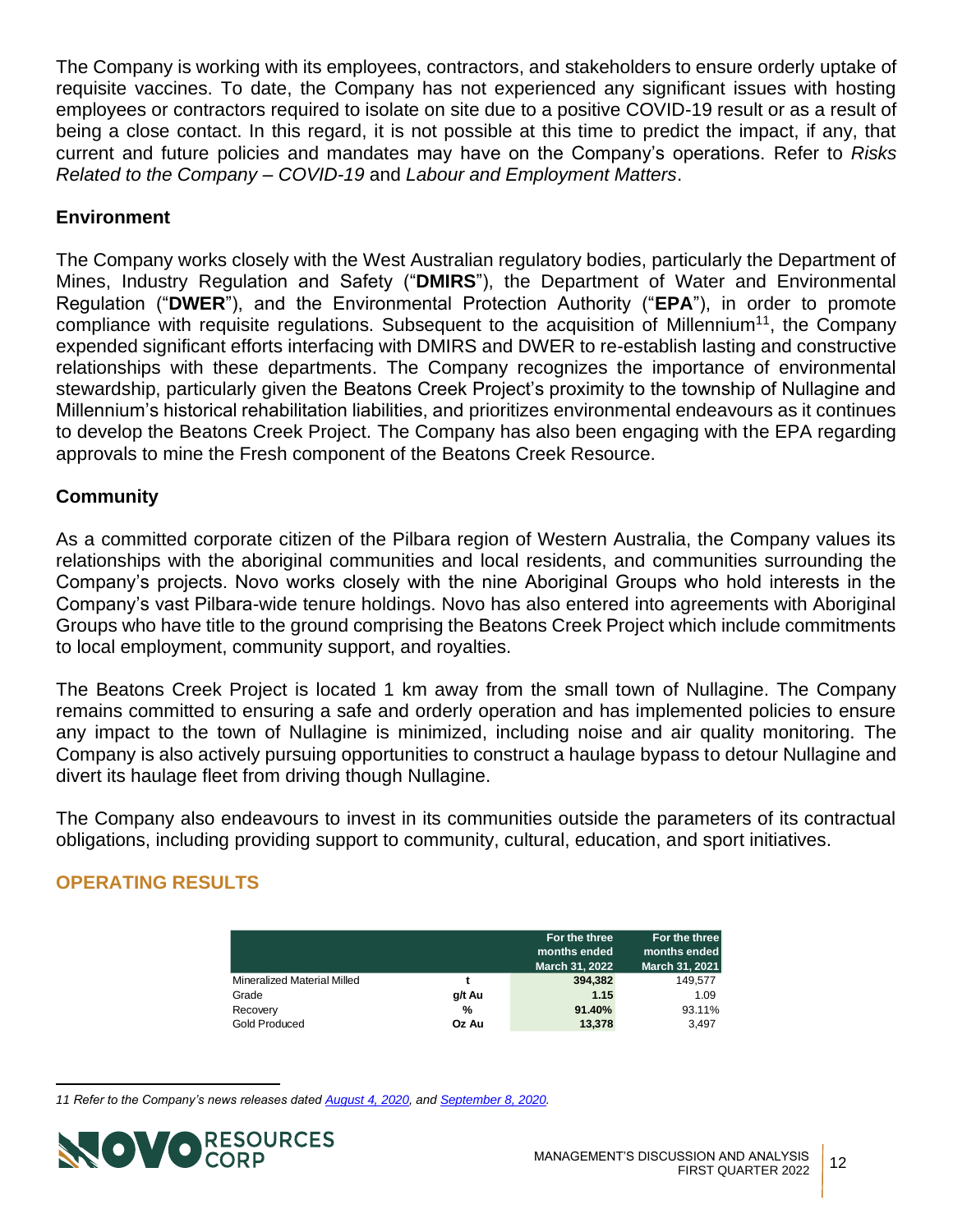# **Mining and Processing**

Mining during Q1 2022 focused on the Edwards, Golden Crown, and Grant's Hill areas of the Beatons Creek Project. A total of 395,824 tonnes of mineralized material was mined, which represents a significant increase over the 174,403 tonnes of mineralized material mined during Q1 2021 but slightly less than the 434,133 tonnes of mineralized material mined during Q4 2021. A total of 5,025 m of grade control drilling was also completed, targeting the Edwards, and South Hill areas of the Beatons Creek Project which are planned to be mined during 2022, as well as a further 20,648 m targeting certain components of Fresh mineralization. Q1 2022 also saw the completion of mining in the initial stage of the Grant's Hill area.

During Q1 2022, 394,382 tonnes of mineralized material, equivalent to a throughput rate of approximately 4,321 tonnes per day, were processed This equates to a significant increase over Q1 2021 during which 149,577 tonnes of mineralized material were processed in the Company's inaugural operating quarter, but a slight decrease from the 395,310 tonnes of mineralized material processed during Q4 2021.

The Company began processing in early February 2021<sup>[3](#page-3-2)</sup> and, as such, Q1 2021 does not represent a full quarter of processing. The slight decrease in mineralized material milled between Q1 2022 and Q4 2021 was due to slightly reduce availability as a result of mill liner repairs and primary pump issues, as well as a slightly reduced throughput rate due to the processing of Fresh mineralized material.

Mill feed grade averaged 1.15 g/t Au during Q1 2022 compared to 1.09 g/t Au during Q1 2021 and 1.16 g/t Au during Q4 2021. The receipt of critical assay information pursuant to a PhotonAssay arrangement with Intertek<sup>[5](#page-4-3)</sup> has resulted in sample backlog being reduced significantly, providing higher resolution of data assisting the interpretation process and the Company's ability to selectively mine higher grade sections of the Beatons Creek Project, as evidenced by March 2022 grade of 1.31 g/t Au. A parcel of approximately 60,000 tonnes of Fresh material from the Grant's Hill pit was processed during Q1 2022 and reconciled at 1.75 g/t Au<sup>[4](#page-4-2)</sup>.

Gold recovery for Q1 2022 averaged 91.40% compared to 93.11% for Q1 2021 and 91.50% for Q4 2021. On average, recovery has stabilized around 91.5% generally due to a lower throughput rate and higher residence time.

#### **Gold and Silver Production**

During Q1 2022, the Beatons Creek Project produced 13,378 ounces of gold and 2,208 ounces of silver as compared to 3,497 ounces of gold and 561 ounces of silver during Q1 2021 and 12,833 ounces of gold and 1,758 ounces of silver during Q4 2021. The Company began processing in early February 2021[3](#page-3-2) .

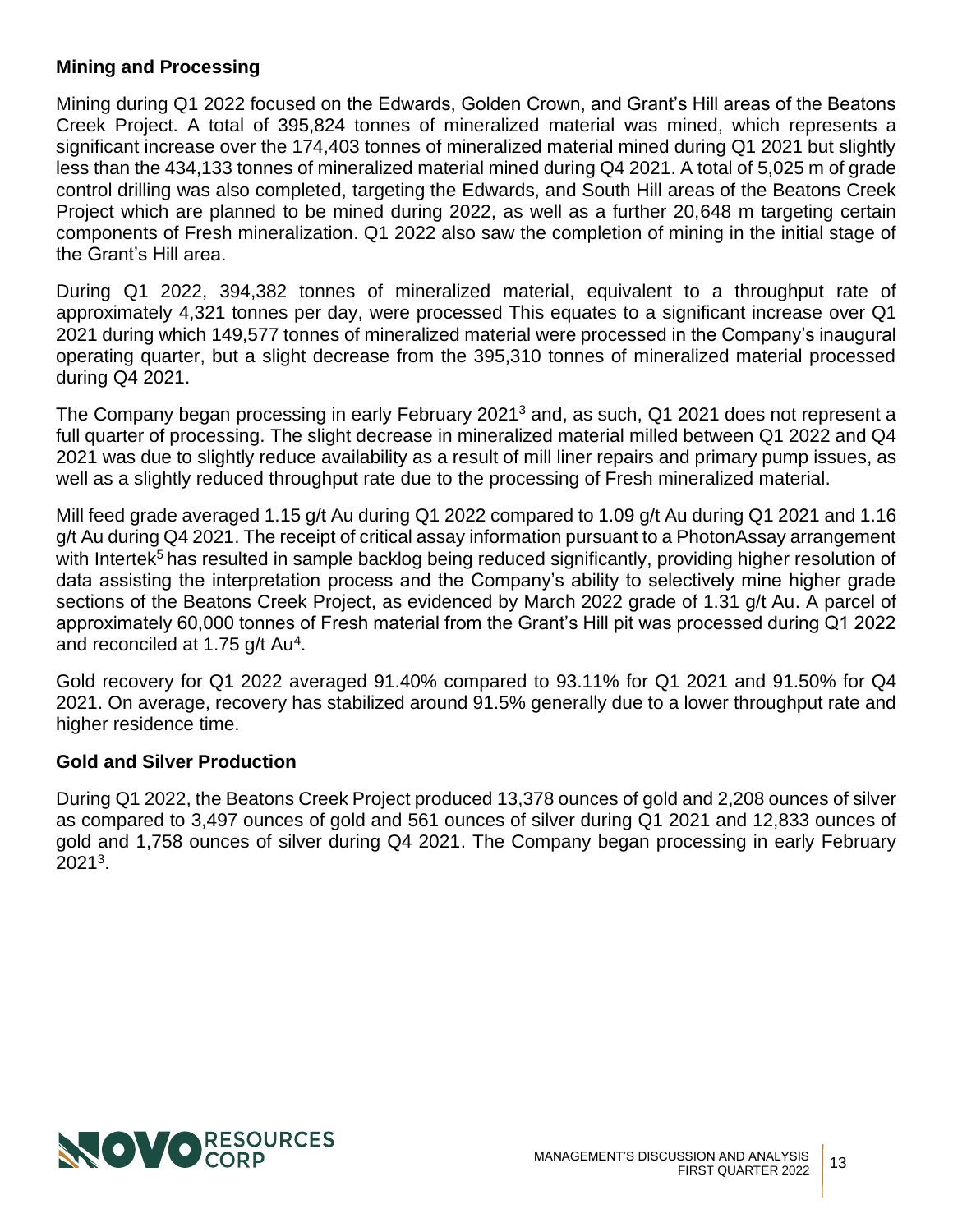# <span id="page-13-0"></span>**FINANCIAL RESULTS**

The following table contains quarterly information derived from the Q1 Financial Statements.

| In thousands of CAD.                                     |               | For the three months ended |                |
|----------------------------------------------------------|---------------|----------------------------|----------------|
| except where noted                                       |               | March 31, 2022             | March 31, 2021 |
| Gold sold                                                | Oz Au         | 13,364                     | 3,497          |
| Average realized price <sup>1</sup>                      | $\frac{2}{2}$ | 2,389                      | 2,205          |
| Average realized price <sup>1</sup>                      | AUD\$/oz      | 2,604                      | 2,254          |
| Average realized price <sup>1</sup>                      | USD\$/oz      | 1,887                      | 1,742          |
| Total revenue                                            |               | 31,875                     | 7,718          |
| Cost of goods sold                                       |               | (37, 375)                  | (7, 718)       |
| Net (loss) / income from operations                      |               | (8,039)                    | 4,447          |
| Other income / (expenses), net                           |               | 670                        | (1,903)        |
| Finance items                                            |               | (64)                       | (1, 424)       |
| Net (loss) / profit for the period after tax             |               | (12, 933)                  | 1,120          |
| Basic and diluted profit / (loss) per common share       | \$/share      | (0.05)                     | 0.00           |
| EBITDA <sup>1</sup>                                      | \$            | (2, 440)                   | 6,208          |
| Adjusted EBITDA <sup>1</sup>                             |               | (3, 110)                   | 8,111          |
| Adjusted (loss) / earnings <sup>1</sup>                  | \$            | (13,603)                   | (11, 917)      |
| Adjusted (loss) / earnings per common share <sup>1</sup> | \$/share      | (0.06)                     | (0.05)         |
| Total cash costs <sup>1</sup>                            | $\frac{6}{2}$ | 2,195                      | 1,223          |
| Total cash costs <sup>1</sup>                            | AUD\$/oz      | 2,392                      | 1,251          |
| Total cash costs <sup>1</sup>                            | USD\$/oz      | 1,733                      | 966            |
|                                                          |               |                            |                |
| AISC <sup>1</sup>                                        | $\frac{6}{2}$ | 2,842                      | 3,429          |
| AISC <sup>1</sup>                                        | AUD\$/oz      | 3,097                      | 3,505          |
| AISC <sup>1</sup>                                        | USD\$/oz      | 2,244                      | 2,708          |

#### **Three Months Ended March 31, 2022 Compared to Three Months Ended March 31, 2021**

Net loss after tax for the three months ended March 31, 2022 was \$12,933,000 (March 31, 2021 –profit of \$1,120,000), caused by a gross loss from operations, exploration and general administration expenditure. The Company began processing in early February 2021<sup>[3](#page-3-2)</sup> and, as such, Q1 2021 does not represent a full quarter of processing. The Company was still ramping up operations through to September 30, 2021 and did not declare that the Beatons Creek Project had achieved commercial production until October 1, 2021.

#### *Gold and Sales Revenue*

For the three months ended March 31, 2022, the Company generated revenue of \$31,875,000 (March 31, 2021 - \$7,718,000) which represented an increase in revenue of \$24,157,000 over Q1 2021. The Company recognized its inaugural revenue from Beatons Creek Project in February 2021[3](#page-3-2) and, as such, Q1 2021 does not represent a full quarter of revenue-generating operations.

For the three months ended March 31, 2022, the Company sold 13,364 ounces of gold (March 31, 2021  $-$  3,497) at an average realized price<sup>[1](#page-3-0)</sup> of \$2,389 (AUD \$2,604 / USD \$1,887) per ounce generating \$31,821,000 in revenue from contracts with customers. For the three months ended March 31, 2021, the Company sold 3,497 ounces of gold at an average realized price<sup>[1](#page-3-0)</sup> of \$2,205 (AUD \$2,254 / USD \$1,742) per ounce generating \$7,699,000 in revenue from contracts with customers.

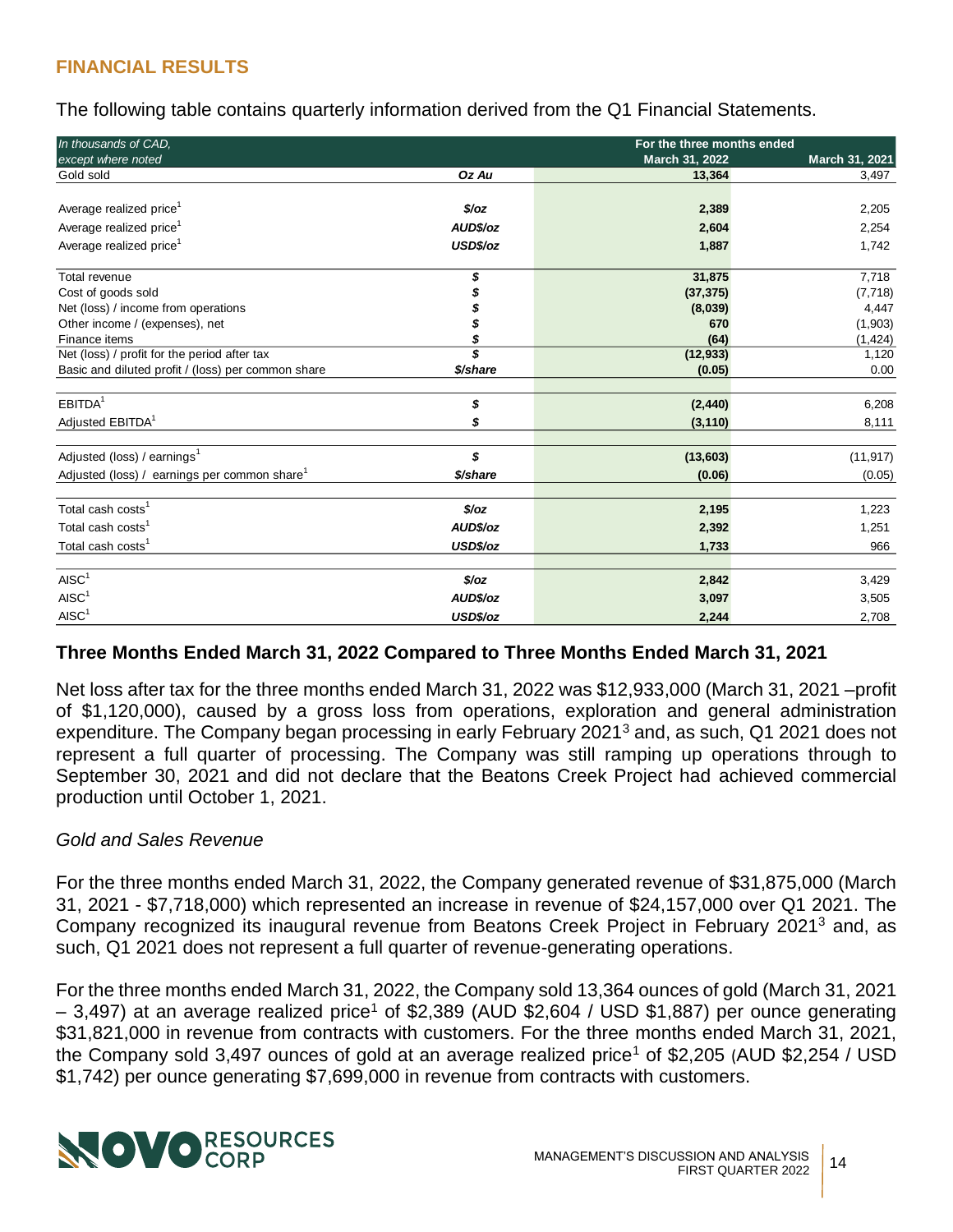The average gold price over the three months ended March 31, 2022 according to the World Gold Council was \$2,377 per ounce (AUD \$2,590 / USD \$1,877) (March 31, 2021 – \$2,129 (AUD \$2,413 / USD \$1,583)).

During the three months ended March 31, 2022, the Company sold 1,780 ounces of silver (March 31, 2021 – 561 ounces) generating \$54,000 in additional revenue (March 31, 2021 - \$19,000).

# *Cost of Sales*

Total cost of sales for the three months ended March 31, 2022 was \$37,375,000 compared to \$7,718,000 for the three months ended March 31, 2021.

Cost of sales for the three months ended March 31, 2022 includes production costs, depreciation, depletion, royalties, and changes in inventories, reflecting the difference between produced and sold ounces. Depletion from the Beatons Creek Project is currently recognized on the remaining ounces in the Oxide production profile and does not include any expense related to recoverable ounces from the Fresh production profile considering the Company is still awaiting approvals to mine the Fresh component of the Beatons Creek Resource.

Cost of sales for the three months ended March 31,2021 included expenditures incurred during the development phase of the Beatons Creek Project relating to both commissioning the mine and the production of inventory. In determining the costs to be allocated to inventory sold during the period, consideration was given to the estimated mining and processing costs per tonne expected to be achieved when the Beatons Creek Project was operating in a manner as intended by management. In practice, this means that little to no income from mine operations was recognized while the Beatons Creek Project was not yet in commercial production. Cost of sales included production costs, royalties and selling costs, and changes in inventories, reflecting the difference between produced and sold ounces. Depreciation and depletion of the Beatons Creek Project was not charged as the Beatons Creek Project had not yet achieved commercial production.

Royalties for the three months ended March 31, 2022 were \$2,235,000, representing a 339% increase over royalties for the three months ended March 31, 2021 of \$509,000. The increase in royalty expense resulted from an increase in revenues from the Beatons Creek Project.

All production costs were incurred in Australian dollars. The average foreign exchange rate was AUD \$0.9176 to CAD \$1.00 during the three months ended March 31, 2022 (March 31, 2021 – AUD \$0.9782 to CAD \$1.00).

#### *Other Expenses*

General administration costs for the three months ended March 31, 2022 were \$4,001,000 as compared to \$7,645,000 for the three months ended March 31, 2021. The decrease was primarily due to a decrease in share based payments and general non-operational cash costs. Share based payments were higher in the three-month period ended March 31, 2021 due to the acceleration of the expense associated with certain incentive stock options granted to employees and non-employees with production milestone-based vesting conditions. A number of the Company's outstanding incentive stock options vested fully once the Company produced 10,000 ounces of gold from any project. An additional batch of incentive stock options vested fully during the three months ended March 31, 2022 as the Company achieved aggregate production of 60,000 ounces of gold.

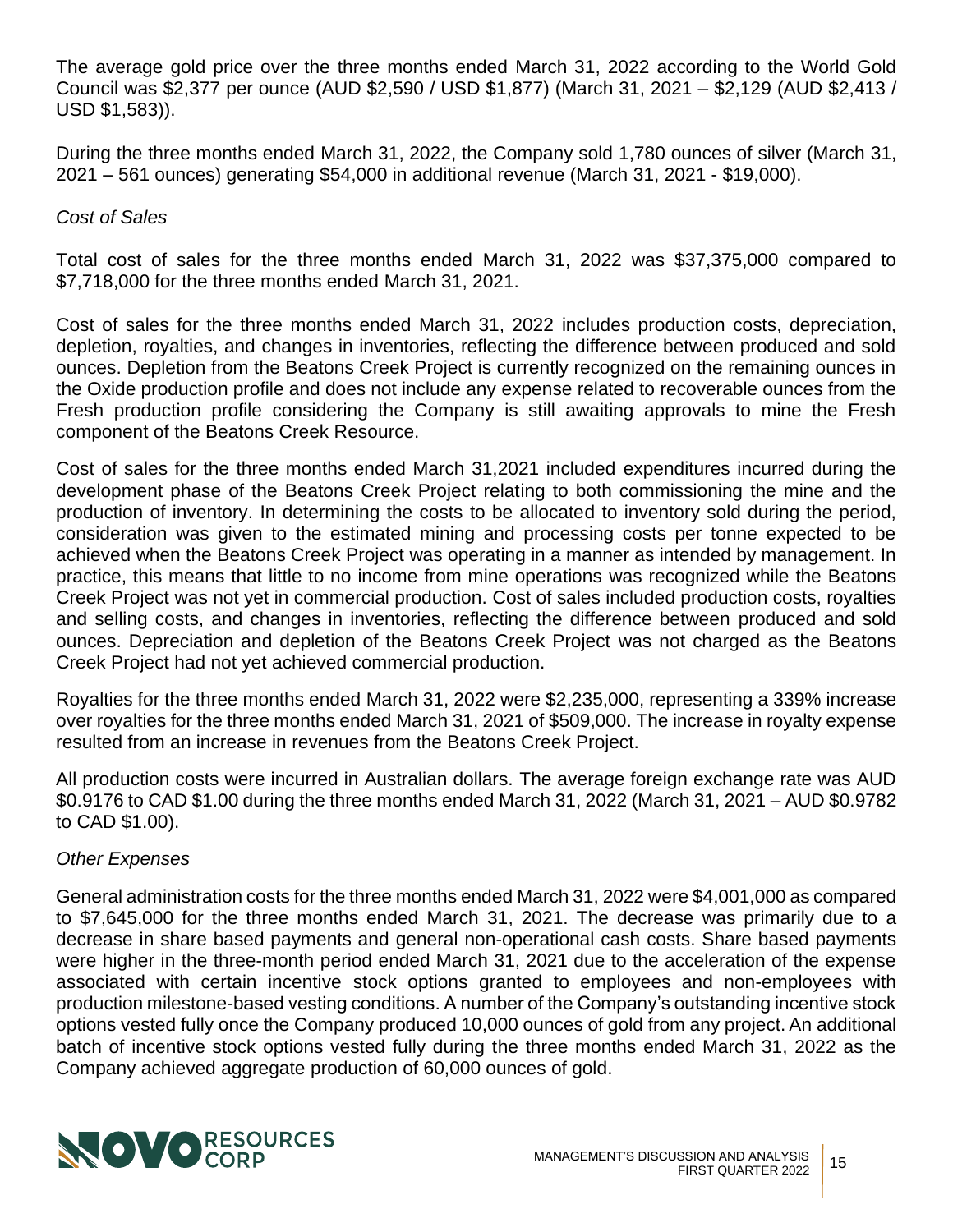Exploration expenditure for the three months ended March 31, 2022 totalled \$4,038,000 (March 31, 2021 - \$2,848,000) and was recognized in line with the recent change in accounting policy to expense exploration expenditure.

# *Other Income / expenses*

Other income recognized during the three months ended March 31, 2022 totalled \$670,000 and relates primarily to a non-cash \$582,000 foreign exchange gain and a non-cash \$70,000 gain from the increase in the value of the warrants held in GBM Resources Ltd. ("**GBM**"). Other income / expenses for the March 31, 2021 period totalled non-cash expenses of \$1,903,000 relating to a decrease in the value of the warrants held in GBM and Kalamazoo Resources Limited of \$1,166,000 and the share of the loss from the Company's investment in New Found of \$966,000, offset by a gain on foreign exchange of \$223,000.

# *Finance Items*

The Company incurred interest and finance costs of \$2,332,000 during the three months ended March 31, 2022 (March 31, 2021 - \$1,433,000), including \$181,000 of non-cash income (March 31, 2021 – non-cash income \$153,000) relating to rehabilitation provision accretion expense and the change in fair value of the derivative liability embedded within the Credit Facility. Interest and finance costs also included \$1,944,000 (March 31, 2021 - \$1,646,000) of cash interest and accreted interest related to the Credit Facility during the three months ended March 31, 2022.

Interest and finance costs also included non-cash interest expenses of \$570,000 (March 31, 2021 - \$30,000) related to leases recognized pursuant to IFRS 16. The Company recognizes lease liabilities and corresponding right-of-use assets pursuant to IFRS 16 where the Company has the right to use assets underlying certain arrangements, including the Company's open pit mining contract, PhotonAssay arrangement with Intertek, and various office space and other property leases in Western Australia to support exploration and operations. Refer to notes 8 and 12 of the Q1 Financial Statements.

#### *Other Comprehensive Loss*

During the three months ended March 31, 2022, non-cash gains of \$18,698,000 (March 31, 2021 – loss of \$2,684,000) represent movement in the fair value of the Company's marketable securities. Refer to note 5 of the Q1 Financial Statements.

During the three months ended March 31, 2022, the Company also recognized non-cash gains of  $$3,429,000$  (March 31, 2021 – loss  $$965,000$ ) pertaining to the foreign exchange impact of the translation of subsidiary financial information. The Company's Australian subsidiaries, which incur most of the Company's operational expenditure, have an Australian dollar functional currency. Gains or losses are recognized upon translation of income and expenses denominated by the Company's Australian subsidiaries in Australian dollars into the Company's Canadian dollar presentation currency. Refer to *Cost of Sales* above for foreign exchange rate movement across the relevant periods.

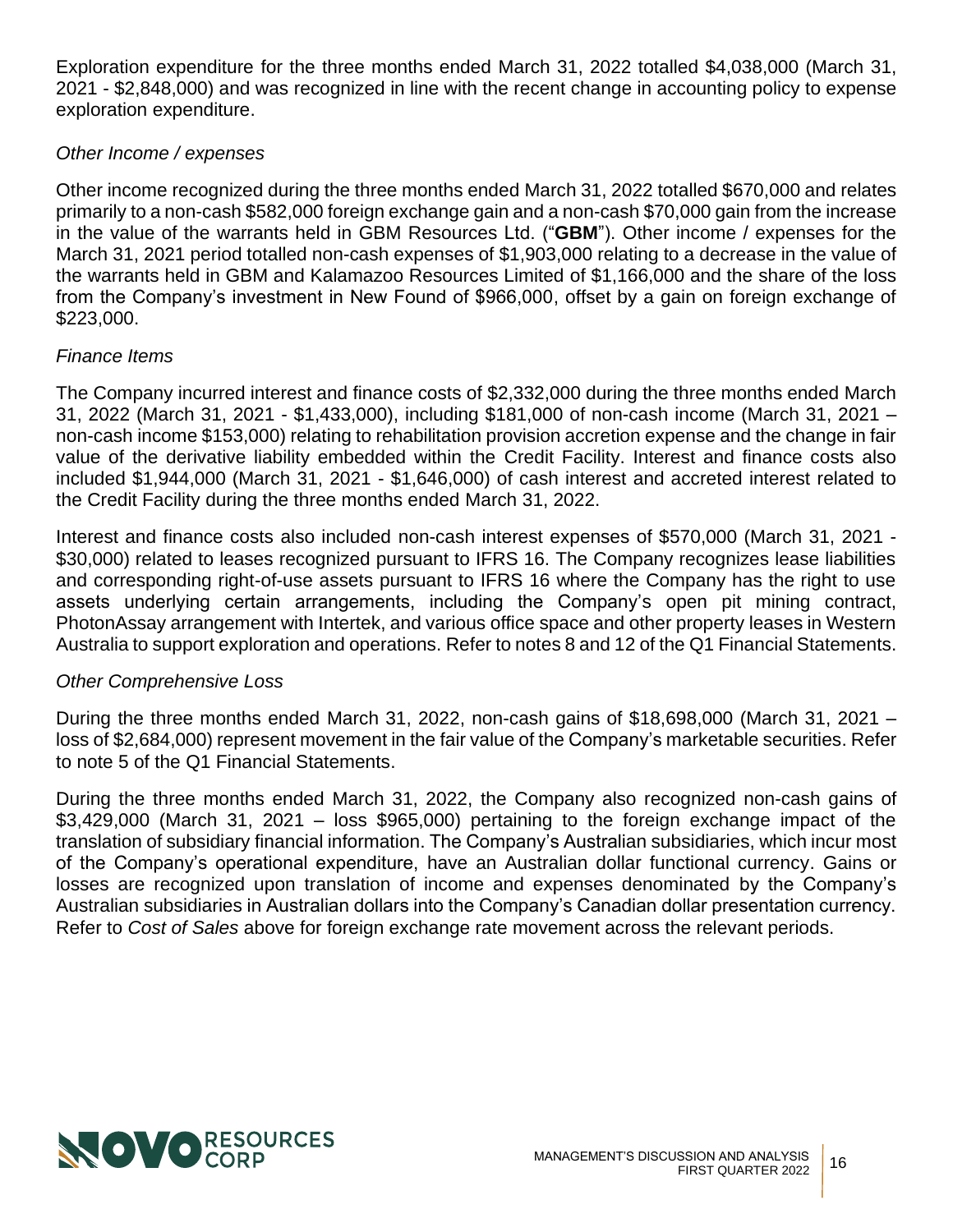# <span id="page-16-0"></span>**LIQUIDITY AND CAPITAL RESOURCES**

| In thousands of CAD.                                                   | <b>March 31, 2022</b> | December 31, 2021 | December 31, 2020 | <b>January 31, 2020</b> |
|------------------------------------------------------------------------|-----------------------|-------------------|-------------------|-------------------------|
| except where noted                                                     | \$'000                | \$'000            | \$'000            | \$'000                  |
| Cash                                                                   | 21,783                | 32,345            | 40.494            | 28.703                  |
| Short-term investments                                                 | 155                   | 108               | 195               | 88                      |
| Working capital <sup>1</sup>                                           | 105,063               | 3.925             | 14.071            | 26,051                  |
| Credit Facility adjusted working capital (USD) <sup>1</sup>            | 105,237               | 23,332            | 25,089            |                         |
| Marketable securities                                                  | 135.164               | 156.209           | 18.770            | 14,457                  |
| Available liquidity <sup>1</sup>                                       | 99.136                | 102.868           | 59.623            | 42.501                  |
| Total assets                                                           | 427,017               | 462,682           | 456.408           | 158,049                 |
| Current liabilities excluding current portion of financial liabilities | 18.813                | 19.805            | 12.083            | 1.082                   |
| liabilities                                                            | 35,721                | 36,342            | 28,615            |                         |
| Financial liabilities (current and non-current)                        | 72.635                | 75.608            | 86.271            | 8,565                   |
| <b>Total liabilities</b>                                               | 139,665               | 148.420           | 126.969           | 9,647                   |
| Shareholders' equity                                                   | 287.352               | 314.262           | 329.439           | 148.402                 |

Available liquidity<sup>[1](#page-3-0)</sup> totalled \$99,136,000 as at March 31, 2022 (December 31, 2021 - \$102,868,000) and represented the value of the Company's realizable assets. The Company's available liquidity<sup>[1](#page-3-0)</sup> has decreased slightly since 2021 due to the decrease in cash, receivables, and the fair value of marketable securities.

The Company's working capital position increased significantly since December 31, 2021 as a result of the current classification of the New Found investment. *Refer to Significant Business Developments & Outlook*.

| For the three months ended |                                                                   |  |
|----------------------------|-------------------------------------------------------------------|--|
| March 31, 2022             | March 31, 2021                                                    |  |
|                            | \$'000                                                            |  |
|                            |                                                                   |  |
|                            | (7, 338)                                                          |  |
|                            |                                                                   |  |
|                            | (7, 114)                                                          |  |
|                            |                                                                   |  |
|                            | (5, 154)                                                          |  |
|                            |                                                                   |  |
|                            | (19,606)                                                          |  |
|                            | (14, 845)                                                         |  |
|                            | \$'000<br>(3,714)<br>(4, 137)<br>(2,786)<br>(10, 637)<br>(7, 851) |  |

The Company used \$3,714,000 and \$7,338,000 in operating cash flows during Q1 2022 and Q1 2021, respectively. The decrease in cash flows relates primarily to additional revenue generated from the Beatons Creek Project which was offset by costs of sales and additional adjustments.

During Q1, 2022, the Company deployed \$4,137,000 in investing activities (March 31, 2021 – \$7,114,000) which included capital expenditure of \$4,064,000 (March 31, 2021 - \$1,896,000) and \$73,000 (March 31, 2021 - \$15,203,000) related to the development of the Beatons Creek Project. Investing cashflows in Q1 2021 also included cash proceeds of \$9,592,000 and \$393,000 received from the sale of marketable securities and exploration assets, respectively.

During the three months ended March 31, 2022, the Company experienced \$2,786,000 in financing cash outflows (March 31, 2021 – outflows of \$5,154,000). The decrease in financing cash outflows was primarily due to the one-time payment of the Comet Well deferred consideration totaling \$2,946,000 (AUD \$3,000,000) in Q1 2021.

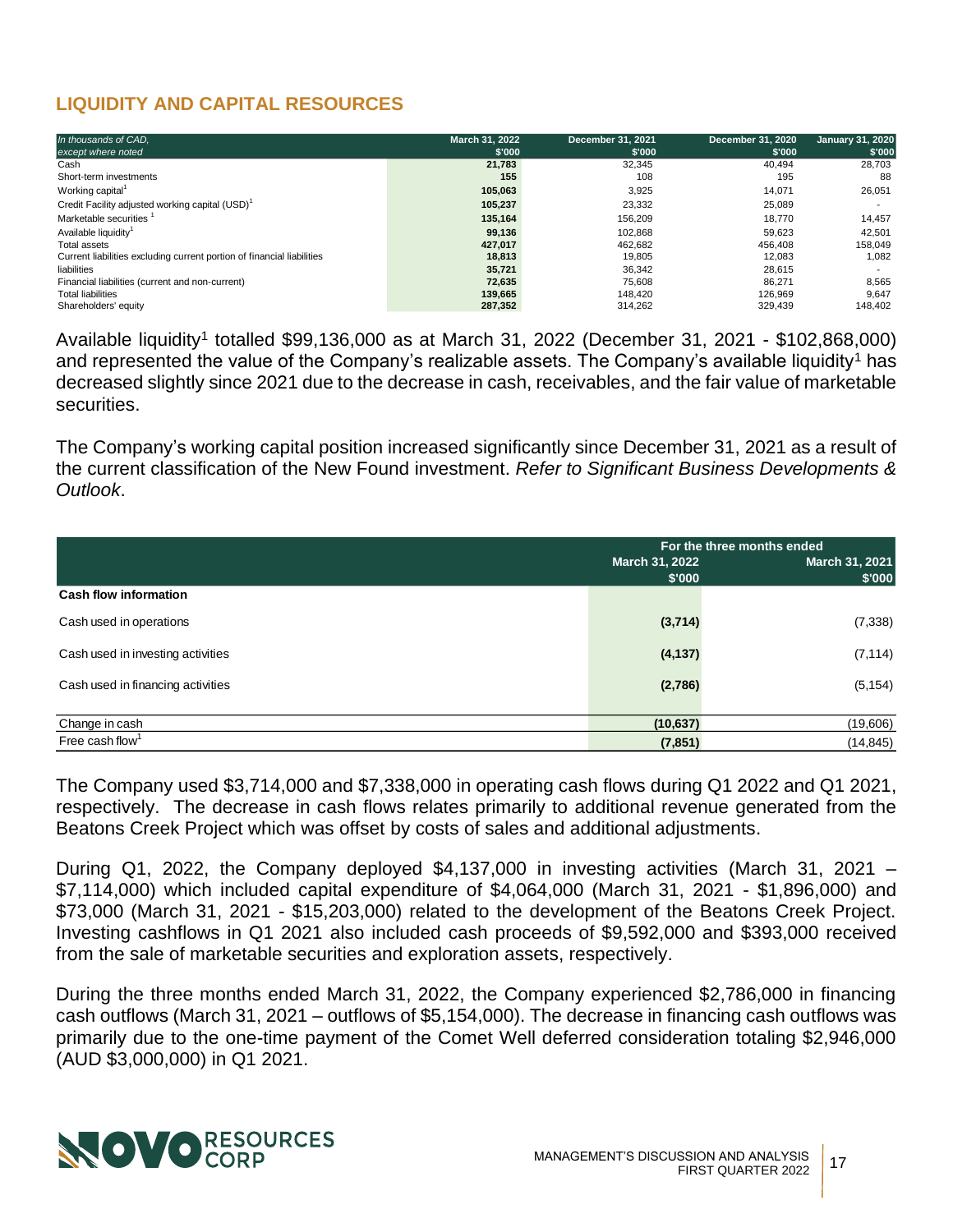Free cash flow<sup>[1](#page-3-0)</sup> for Q1 2022 comprised outflows of \$7,851,000 (March 31, 2021 – outflows of \$14,845,000). The Company reallocated all operating cash flow generated during Q1 2022 and 2021 to capital projects and exploration activities, thus minimizing free cash flow<sup>[1](#page-3-0)</sup>.

#### <span id="page-17-0"></span>**SELECTED FINANCIAL INFORMATION**

Management is responsible for the Q1 Financial Statements referred to in this MD&A and provides officers' disclosure certifications filed with the securities regulators of the Canadian jurisdictions in which Novo is a reporting issuer. Although the Company's audit committee reviews the Q1 Financial Statements and MD&A and makes recommendations to the Board, the Board has final approval of the Q1 Financial Statements and MD&A.

# <span id="page-17-1"></span>**SUMMARY OF QUARTERLY RESULTS**

The following information is derived from and should be read in conjunction with the Q1 Financial Statements and the interim condensed financial statements for each of the past eight quarters which have been prepared in accordance with IFRS applicable to interim financial reporting including IAS 34.

|                                 |          | Quarter 2022<br>March 31, 2022 | Quarter 2021<br>December 31, 2021 | Quarter 2021<br>September 30, 2021 | Quarter 2021<br><b>June 30,</b><br>2021 | Quarter 2021<br>March 31.<br>2021 | Quarter 2020<br>December 31,<br>2020 | Quarter 2020<br>October 31,<br>2020 | Quarter 2020<br>July 31,<br>2020 |
|---------------------------------|----------|--------------------------------|-----------------------------------|------------------------------------|-----------------------------------------|-----------------------------------|--------------------------------------|-------------------------------------|----------------------------------|
| Revenue                         | \$'000   | 31.875                         | 112.243                           | 42.964                             | 31.704                                  | 7.718                             |                                      |                                     |                                  |
| Net Profit / (Loss)             | \$'000   | (12, 933)                      | 3,076                             | 87,836                             | (15, 582)                               | 1.723                             | (3,826)                              | (3,927)                             | (5,952)                          |
| Basic and Diluted Income (Loss) | \$/share | (0.05)                         | (0.02)                            | 0.33                               | (0.07)                                  | 0.05                              | (0.02)                               | (0.02)                              | (0.03)                           |

The Company's operating and financial results are primarily driven by gold production and revenue, the average realized price<sup>[1](#page-3-0)</sup> of gold, foreign exchange rates, non-operating expenses, and other income. Significant changes in any of these factors directly impact the Company's revenue and earnings.

# <span id="page-17-2"></span>**CASH RESOURCES AND GOING CONCERN**

The Q1 Financial Statements have been prepared on a going concern basis, which contemplates continuity of business activities and the realization of assets and settlement of liabilities in the normal course of business.

For the three-month period ended March 31, 2022, the Company reported operating cash outflows of \$3,714,000 (March 31, 2021: \$7,338,000) and investing cash outflows of \$4,137,000 (March 31, 2021: \$7,114,000). The Company had cash on hand and short-term investments of \$86,959,000 at May 13, 2022 and \$21,938,000 at March 31, 2022.

Since December 31, 2021, the Company has continued to develop its Beatons Creek Project and advance its exploration efforts across the Pilbara and Victoria. The Company has prepared a cash flow forecast demonstrating that the Company will have access to sufficient cash flows to meet all commitments and working capital requirements for the 12-month period from the date of signing these condensed interim consolidated financial statements.

Based on the cash flow forecast and revenue, operating cost assumptions, exploration costs, and capital expenditures, along with forecast commodity prices, foreign exchange rates, and the ability to further realize marketable securities, the Company's directors are satisfied that the going concern basis of preparation is appropriate.

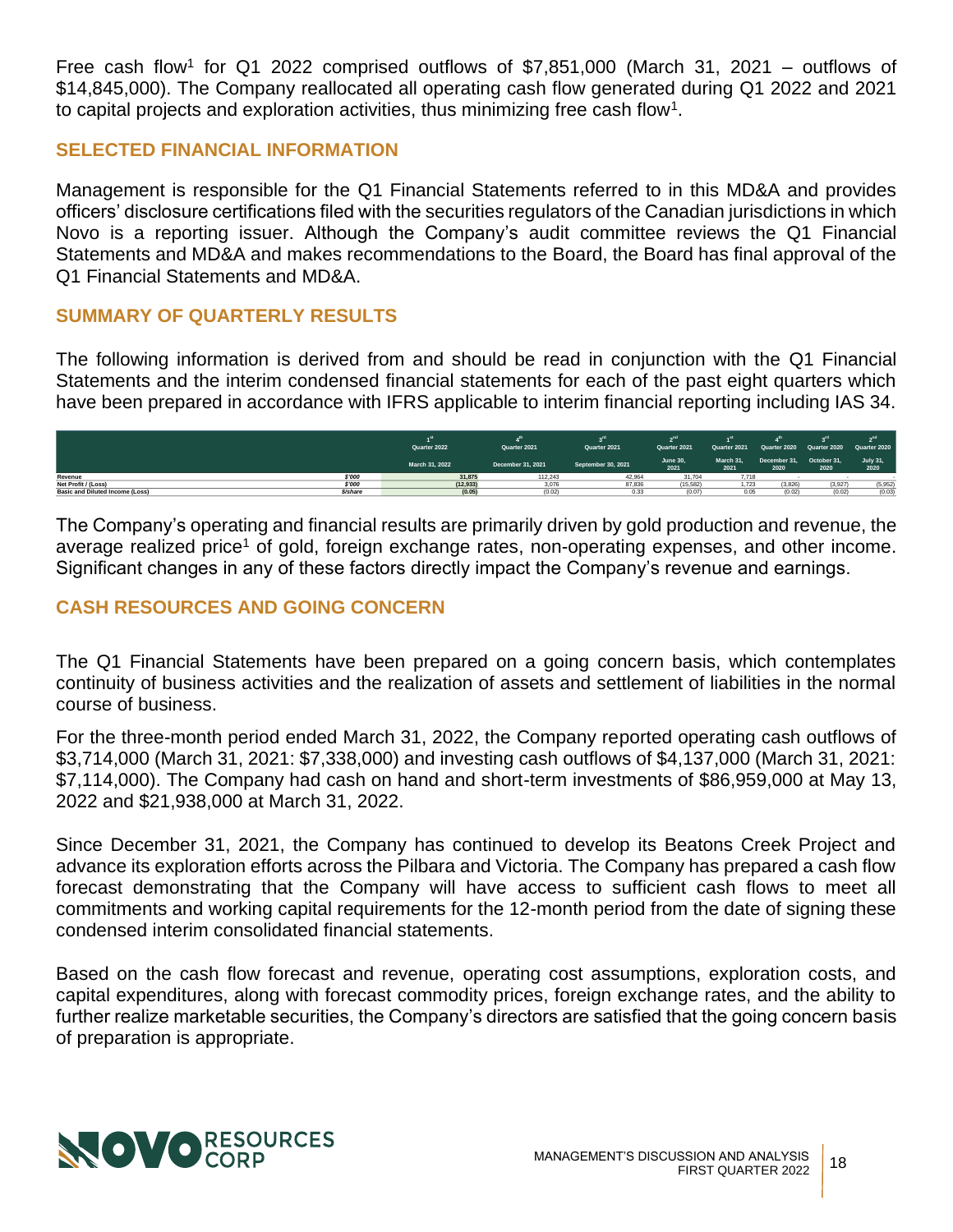Critical elements to managing the Company's cash flows and achieving the forecast cash flows, positive cash balance, and forecast covenant compliance under the Credit Facility (as amended or waived) include achieving forecast gold production at forecast operating costs, managing forecast capital expenditure, determining forecast discretionary exploration expenditure, and realising additional liquidity from the potential to dispose of certain of the Company's assets at favourable prices, in acceptable timeframes, if required, and to the extent permitted under the Credit Facility.

If the Company does not meet its cash flow forecast, it may need to rely on a number of additional options, including obtaining additional waivers or rescheduling of repayments under the Credit Facility, securing additional funding, refinancing the Credit Facility with other parties or by raising further capital from equity markets, or a combination of these options. The Company had available liquidity<sup>[1](#page-3-0)</sup> of \$99,136,000 at March 31, 2022.

Subsequent to period end, the Company increased its cash reserves through the sale of 8.25 million New Found shares (see Note 27 of the Q1 Financial Statements and *Significant Business Developments & Outlook - Investment in New Found Gold Corp.*).

The conditions above indicate a material uncertainty that may cast doubt about the Company's ability to continue as a going concern and, therefore, whether it will be able to realize its assets and extinguish its liabilities in the normal course of business and at the amounts stated in the condensed interim consolidated financial statements. The Q1 Financial Statements do not include any adjustments relating to the recoverability and classification of asset carrying amounts or to the amount and classification of liabilities that might result should the Company be unable to continue as a going concern.

# <span id="page-18-0"></span>**CONTRACTUAL OBLIGATIONS**

As at March 31, 2022, the following contractual obligations were outstanding:

| As at March 31, 2022       | Within 1 year<br>\$'000 | Within 1-2 years<br>\$'000 | Within 2-3 years<br>\$'000 | Within 3+ vears<br>\$'000 | Total<br>\$'000 |
|----------------------------|-------------------------|----------------------------|----------------------------|---------------------------|-----------------|
| Trade and other payables   | 18,813                  |                            |                            |                           | 18,813          |
| Leases                     | 13,445                  | 13,346                     | 4,201                      | 27                        | 31,019          |
| Sumitomo funding liability | 5,880                   |                            |                            |                           | 5,880           |
| Credit facility            | 16,916                  | 27,565                     | 12,883                     |                           | 57,364          |

<span id="page-18-1"></span>The Sumitomo funding liability was settled subsequent to March 31, 2022. See Note 27 of the Q1 Financial Statements and *Significant Business Developments & Outlook – Sumitomo Conversion of Egina Interest*.

#### **OFF-BALANCE SHEET TRANSACTIONS**

There are currently no off-balance sheet arrangements which have, or are reasonably likely to have, a current or future effect on the financial performance or the financial condition of the Company.

#### <span id="page-18-2"></span>**CONTINGENCIES**

From time to time, the Company is involved in various claims, litigation and other matters in the ordinary course and conduct of business. Some of these pending matters may take a number of years to resolve.

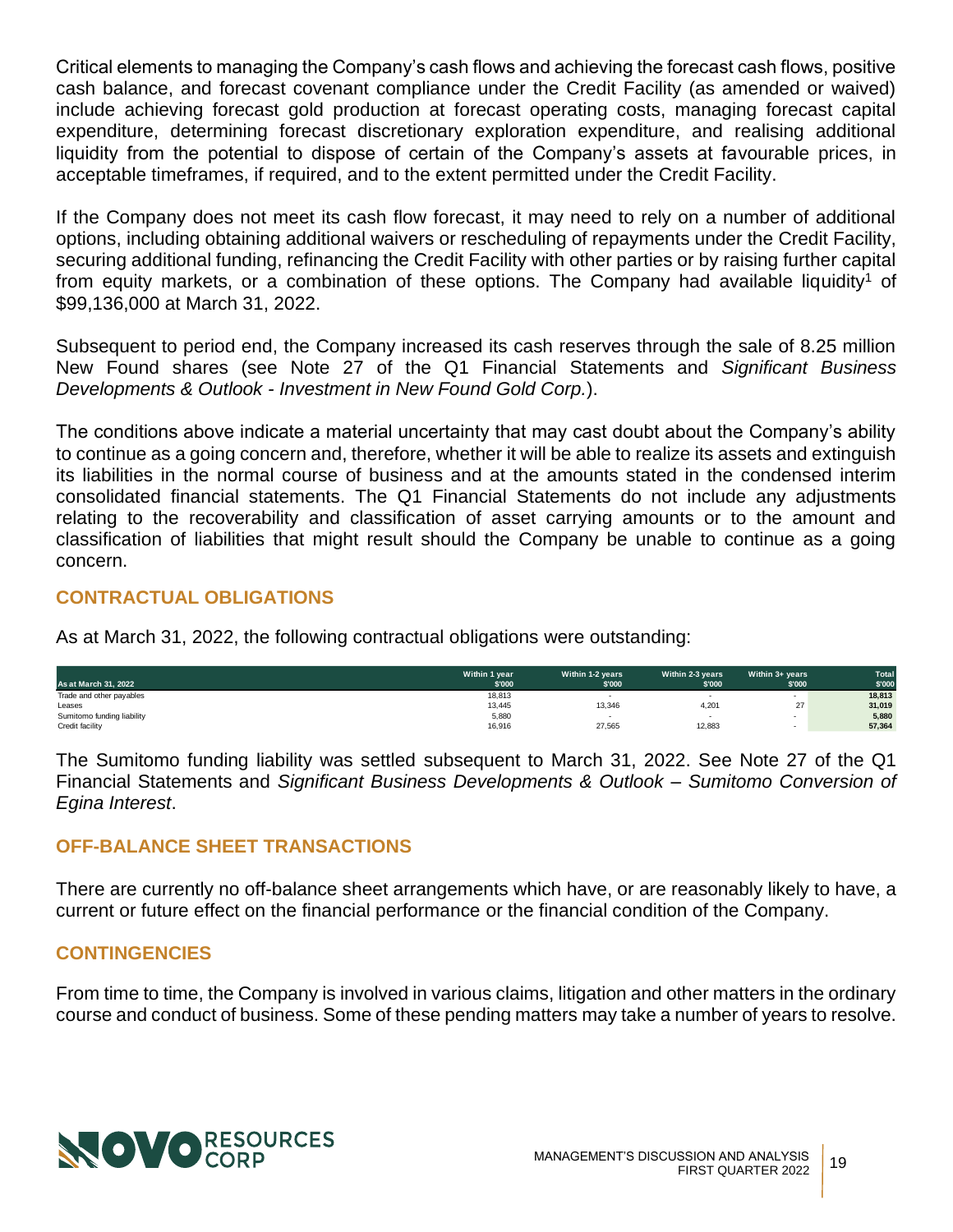While it is not possible to determine the ultimate outcome of such actions at this time, and inherent uncertainties exist in predicting such outcomes, it is the Company's belief that the ultimate resolution of any such current actions is not reasonably likely to have a material adverse effect on its consolidated financial position or results of operations.

# **RELATED PARTY TRANSACTIONS**

During Q1 2022 and Q1 2021, the following amounts were incurred in the normal course of operations and were measured at the exchange value which represented the amount of consideration established and agreed to by the related parties:

|                                    |                               | <b>Three Months Ended</b> |                          |
|------------------------------------|-------------------------------|---------------------------|--------------------------|
| <b>Position</b>                    | <b>Nature of Compensation</b> | March 31, 2022<br>\$'000  | March 31, 2021<br>\$'000 |
| Non Executive Co-Chairman          | Salary / Director fees        | 27                        | 95                       |
| Executive Co-Chairman & Acting CEO | Salary                        | 125                       |                          |
| Former CEO & Director              | Salary                        | 113                       | 110                      |
| CFO & Corporate Secretary          | Salary                        | 98                        | 89                       |
| VP, Corporate Communications       | Consulting                    | 45                        | 45                       |
| <b>Independent Directors</b>       | Director Fees                 | 64                        | 94                       |
| Total                              |                               | 471                       | 433                      |

From time to time, Novo's board of directors (the "**Board**") incentivizes the Company's management, employees, and consultants by issuing incentive stock options. Amounts outlined in the table above represent such portion of the Company's share-based payment expenses which relate to incentive stock options granted to the Company's management and Board, namely the non-executive cochairman/director, the executive co-chairman/director, an independent director, the chief financial officer/corporate secretary, and the vice president, corporate communications. The Company's methodology for calculating the fair value of share-based payments is outlined in note 2 of the Q1 Financial Statements. Share-based payments relating to these key management personnel and directors totaled \$871,000 during Q1 2022 (March 31, 2021 - \$1,667,000).

# <span id="page-19-0"></span>**CRITICAL ACCOUNTING ESTIMATES**

The accounting policies and methods of application applied by the Company are outlined in the Q1 Financial Statements (refer to note 2 Basis of Preparation and Significant Accounting Estimates).

#### *Accounting policies adopted during the period for new transactions and events*

#### **Change in accounting policy – exploration and evaluation assets**

As more fully disclosed in the Company's consolidated audited financial statements for the years ended December 31, 2021 and 2020, the Company adopted a voluntary change in its accounting policy for exploration and evaluation expenditures during the year ended December 31, 2021 and has applied the change retrospectively. As a result, balances of comparative periods have been restated.

Under the new policy, the Company recognizes these expenditures as exploration and evaluation costs in the condensed interim consolidated statements of profit or loss and other comprehensive income in the period incurred until management concludes the technical feasibility and commercial viability of a mineral deposit has been established. Costs that represent the acquisition of rights to explore a mineral deposit continue to be capitalized. Prior to December 31, 2021, the Company's policy was to capitalize all exploration and evaluation expenditures as exploration and evaluation assets.

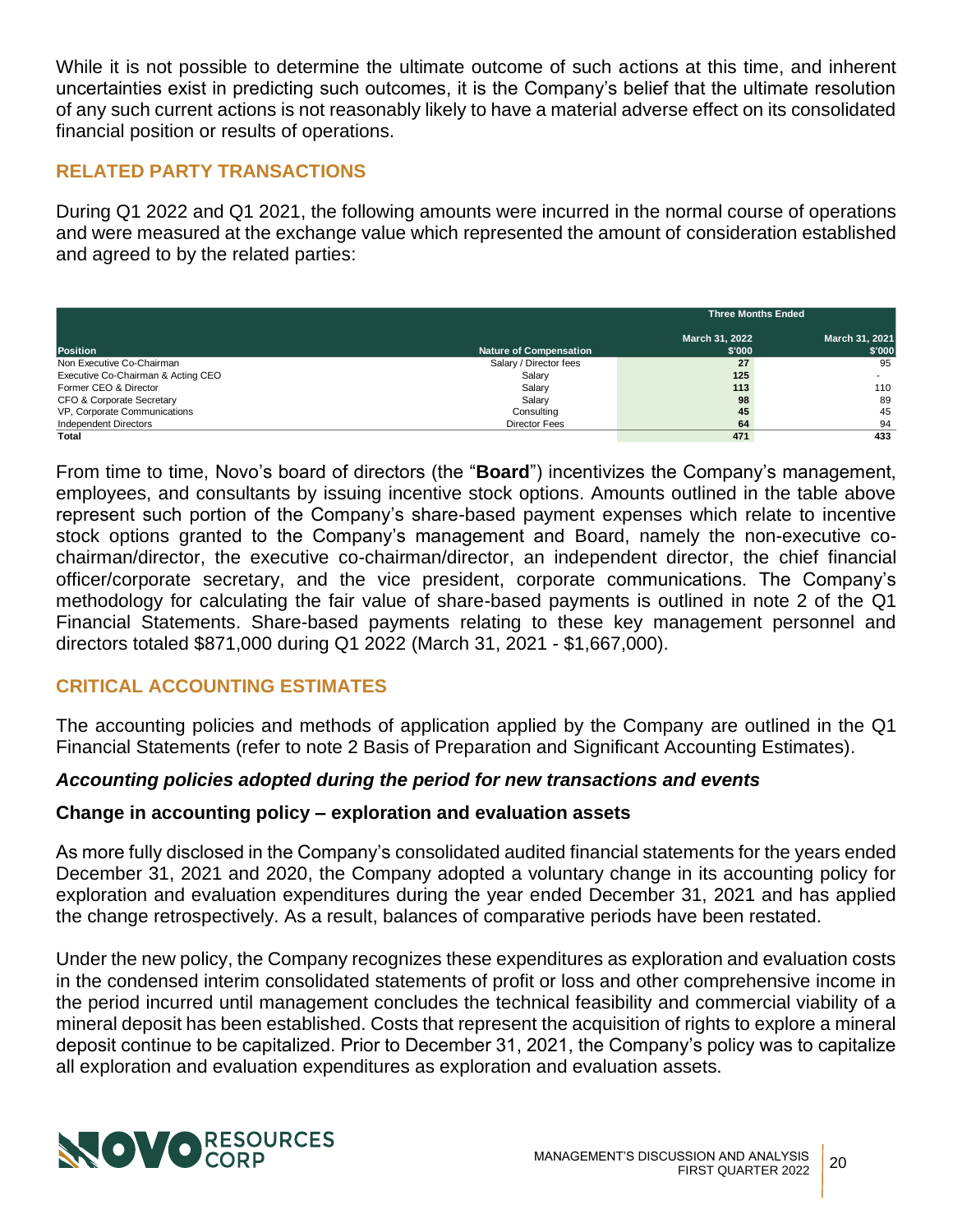#### **Impact of the change in accounting policy**

The Company reclassified all post-acquisition exploration and evaluation expenditures that were (i) capitalized as exploration and evaluation assets, and (ii) included in mine development assets in the statement of financial position, to exploration and evaluation expenditure in the statements of profit and loss and other comprehensive income. Initial acquisition costs of the Beatons Creek Project were unaffected by the change in accounting policy. Other than acquisition costs, all capitalized amounts for exploration and evaluation assets associated with the Company's other projects were retrospectively expensed.

All Australian research and development tax incentive credits associated with exploration costs that were offset against exploration and evaluation assets have been reclassified to profit and loss in accordance with the Company's stated accounting policy.

The adjustment arising from the reclassification of post-acquisition exploration and evaluation expenditure has been translated into the presentation currency of the Company in accordance with the Company's stated accounting policy for foreign currencies using the relevant average exchange rates. As a result of the change in accounting policy, cash outflows relating to post acquisitions exploration and evaluation expenditure have been reclassified from investing to operating activities in the condensed interim consolidated statement of cash flows.

As a result of the accounting policy change, the Company recorded the following adjustments to specific account balances, increasing (decreasing) amounts previously recognized in the condensed interim consolidated financial statements. The impact of the change in accounting policy on the Consolidated Statement of Financial Position at December 31, 2021 was disclosed in the Company's annual consolidated financial statements for the year then ended.

*Condensed interim consolidated statements of profit or loss and other comprehensive income / (loss)*

|                                                                                       | For the period ended March 31, 2022 |                          |                         |  |  |
|---------------------------------------------------------------------------------------|-------------------------------------|--------------------------|-------------------------|--|--|
|                                                                                       | Balances before change in           |                          |                         |  |  |
|                                                                                       | accounting policy                   | Policy change adjustment | <b>Restated balance</b> |  |  |
|                                                                                       | \$'000                              | \$'000                   | \$'000                  |  |  |
| <b>Exploration expenditure</b>                                                        |                                     | (4,038)                  | (4,038)                 |  |  |
| Net loss for the period before tax                                                    | (8,895)                             | (4,038)                  | (12, 933)               |  |  |
| Net loss for the period after tax                                                     | (8,895)                             | (4,038)                  | (12, 933)               |  |  |
| Other comprehensive income / (loss) - foreign exchange on translation of subsidiaries | 3.347                               | 82                       | 3.429                   |  |  |
| Comprehensive profit / (loss for the period)                                          | (24, 246)                           | (3,956)                  | (28, 202)               |  |  |
| Basic and diluted profit / (loss) per common share (\$ per share)                     | (0.05)                              | (0.00)                   | (0.05)                  |  |  |

|                                                                                       | For the period ended March 31, 2021  |                                    |                                   |  |
|---------------------------------------------------------------------------------------|--------------------------------------|------------------------------------|-----------------------------------|--|
|                                                                                       | <b>Previously reported</b><br>\$'000 | Policy change adjustment<br>\$'000 | <b>Restated balance</b><br>\$'000 |  |
| <b>Exploration expenditure</b>                                                        | $\overline{\phantom{a}}$             | (2,848)                            | (2, 848)                          |  |
| Impairment of exploration and evaluation assets                                       | (1, 372)                             | 1,372                              |                                   |  |
| Profit on disposal of exploration asset                                               | 14.067                               | 873                                | 14.940                            |  |
| Net profit for the period before tax                                                  | 1.723                                | (603)                              | 1.120                             |  |
| Net profit for the period after tax                                                   | 1.723                                | (603)                              | 1.120                             |  |
| Other comprehensive income / (loss) - foreign exchange on translation of subsidiaries | (9,003)                              | 8.038                              | (965)                             |  |
| Comprehensive profit / (loss for the period)                                          | (9,964)                              | 7.435                              | (2,529)                           |  |
| Basic and diluted profit / (loss) per common share (\$ per share)                     | 0.01                                 | (0.01)                             | 0.00                              |  |

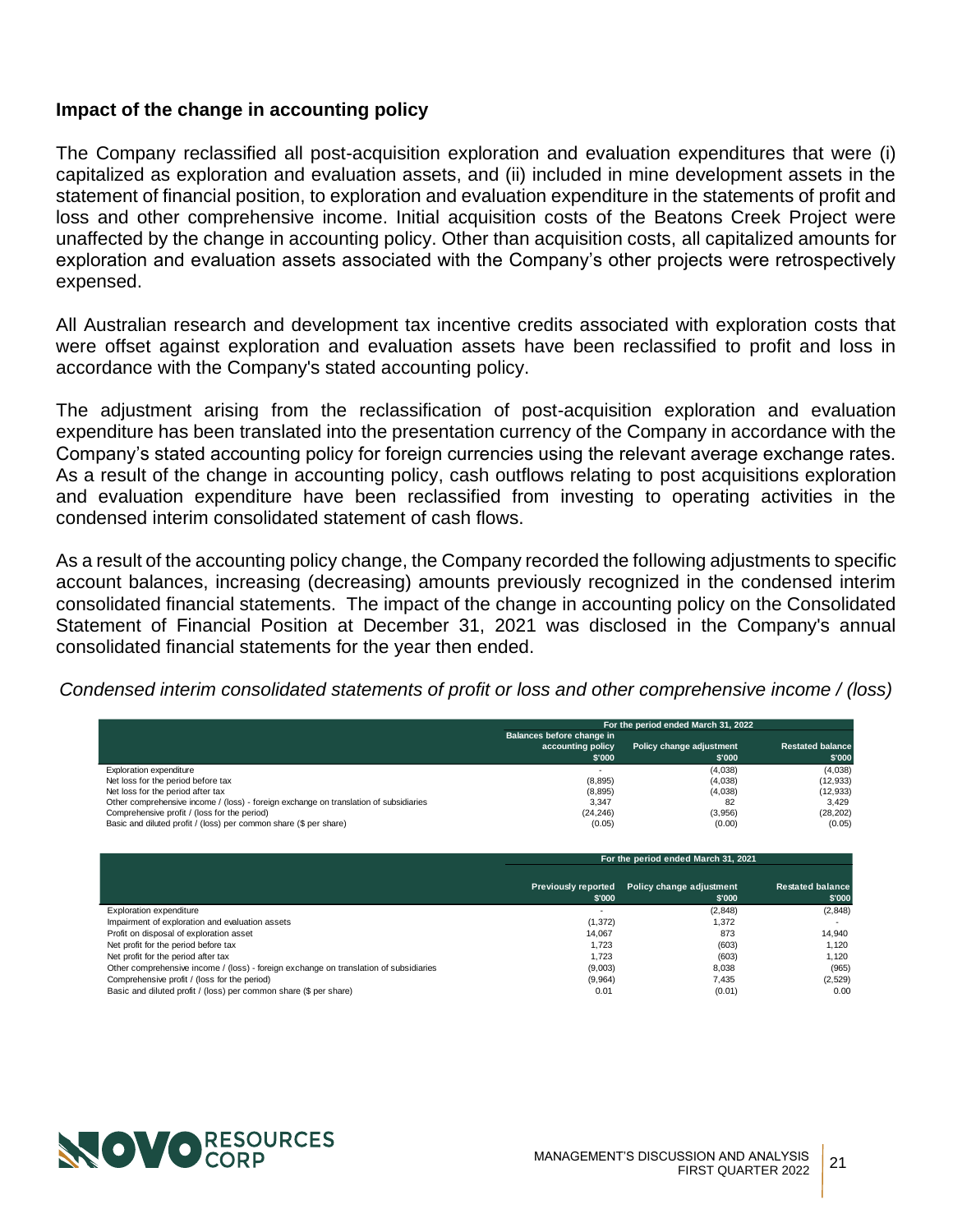#### *Condensed interim consolidated statements of cash flows*

|                                                          | For the period ended March 31, 2021 |                                                        |                                   |  |  |
|----------------------------------------------------------|-------------------------------------|--------------------------------------------------------|-----------------------------------|--|--|
|                                                          | \$'000                              | Previously reported Policy change adjustment<br>\$'000 | <b>Restated balance</b><br>\$'000 |  |  |
| Net cash used in operating activities                    | (1, 417)                            | (5, 921)                                               | (7, 338)                          |  |  |
| Net cash (generated from) / used in investing activities | (13,035)                            | 5.921                                                  | (7, 114)                          |  |  |

#### **FINANCIAL INSTRUMENTS**

#### **a) Fair value**

The Company's financial instruments include cash, short-term investments, other receivables, marketable securities, accounts payable, lease liabilities and accrued liabilities, the Sumitomo funding liability, the Credit Facility and the derivative liability. The fair value hierarchy reflects the significance of inputs in making fair value measurements as follows:

- Level 1 applies to assets or liabilities for which there are quoted prices in active markets for identical assets or liabilities.
- Level 2 applies to assets or liabilities for which there are inputs other than quoted prices included in Level 1 that are observable for the asset or liability, either directly such as quoted prices for similar assets or liabilities in active markets or indirectly such as quoted prices for identical assets or liabilities in markets with insufficient volume or infrequent transactions.
- Level 3 applies to assets or liabilities for which there is unobservable market data.

The recorded amounts of cash, short-term investments, other receivables and accounts payable and accrued liabilities approximate their respective fair values due to their short-term nature. The Sumitomo funding liability and its related embedded derivatives are measured in their entirety as at fair value through profit or loss ("**FVTPL**"), except to the extent that the change in fair value is attributable to changes in credit risk of the Sumitomo funding liability in which case it is presented in other comprehensive income. The Credit Facility was initially recognized at fair value and is subsequently measured at amortized cost using the effective interest method. The derivative liability was initially recognized at fair value and is subsequently measured in its entirety at FVTPL.

#### *Financial Instruments carried at fair value:*

- **The marketable securities for listed shares are measured using Level 1 inputs. The fair value of** marketable securities are measured at the closing market price obtained from the TSX Venture Exchange and the Australian Securities Exchange.
- The marketable securities balance for the GBM warrants is measured using Level 2 inputs. The fair values of the GBM warrants have been determined using a Black-Scholes option pricing model.
- **•** The marketable securities balance held in E3D is measured using Level 3 inputs. The value of the shares held in E3D was determined using the fair value of USD \$6.27 which represents the price at which E3D raised funds. Refer to note 5 of the Q1 Financial Statements.

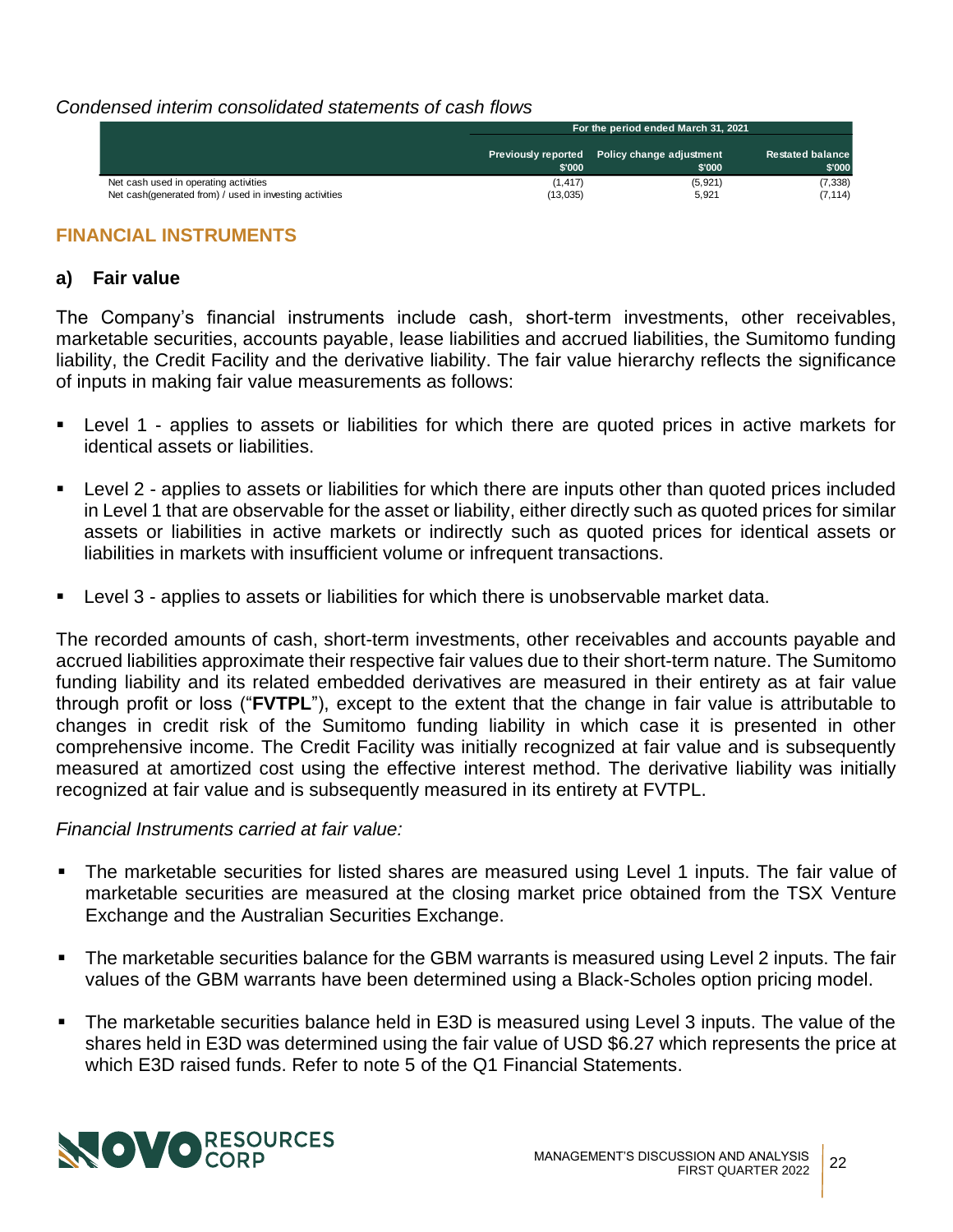- The Sumitomo funding liability balance is measured using Level 3 inputs. At March 31, 2022, the fair value of the liability was determined using a Binomial Option Pricing Model and a Monte Carlo simulation including the Company's share price of \$1.06 and accompanying volatility of 80.13%, various interest rates (including AUD risk-free rates of 0.220% and US 3MLIBOR of 0.860%), and the Company's estimated credit rating presented the contractual value that the Company would repay if Sumitomo were to exercise their Reimbursement Option (refer to note 15 of the Q1 Financial Statements). The fair value of the liability at December 31, 2021 represented the contractual value that the Company would repay if Sumitomo were to exercise their Reimbursement Option.
- The embedded derivative associated with the Credit Facility was measured using Level 3 inputs. The fair value of the derivative was determined by using a Black 76 model including accretion due to the passage of time, agreed repayment schedules, required interest payments, changes in the applicable interest rate (US three-month LIBOR or 1%), and changes in the Company's credit spread.

|                                                                               |                          | <b>Fair Value Hierarchy</b> |                |                   |
|-------------------------------------------------------------------------------|--------------------------|-----------------------------|----------------|-------------------|
|                                                                               | Level 1                  | Level 2                     | Level 3        | Total             |
|                                                                               | \$'000                   | \$'000                      | \$'000         | \$'000            |
| As at March 31, 2022                                                          |                          |                             |                |                   |
| <b>Financial assets at Fair Value</b>                                         |                          |                             |                |                   |
| <b>Marketable Securities</b>                                                  | 118,517                  | 377                         | 16,270         | 135,164           |
| <b>Financial Liabilities at Fair Value</b>                                    |                          |                             |                |                   |
| Sumitomo funding liability                                                    |                          |                             | 3.575          | 3,575             |
| Derivative liability                                                          |                          |                             | 50             | 50                |
| Total March 31, 2022                                                          | 118,517                  | 377                         | 19.895         | 138,789           |
| As at December 31, 2021                                                       |                          |                             |                |                   |
| <b>Financial assets at Fair Value</b>                                         |                          |                             |                |                   |
| Marketable Securities                                                         | 139,401                  | 301                         | 16,507         | 156,209           |
|                                                                               |                          |                             |                |                   |
| <b>Financial Liabilities at Fair Value</b>                                    |                          |                             |                |                   |
| Sumitomo funding liability                                                    | $\overline{\phantom{a}}$ |                             | 5,780          | 5,780             |
| Derivative liability                                                          | $\overline{\phantom{a}}$ |                             | 378            | 378               |
| Total December 31, 2021                                                       | 139,401                  | 301                         | 22,665         | 162,367           |
|                                                                               |                          |                             |                |                   |
|                                                                               |                          |                             | March 31, 2022 | December 31, 2021 |
|                                                                               |                          |                             | \$'000         | \$'000            |
|                                                                               |                          |                             |                |                   |
| Reconciliation of the fair value measurement of Level 3 unlisted investments  |                          |                             |                |                   |
| Opening balance                                                               |                          |                             | 16,423         | 6,610             |
| Remeasurement recognised through other comprehensive income                   |                          |                             | (237)          | 9,813             |
| <b>Closing balance</b>                                                        |                          |                             | 16,186         | 16,423            |
|                                                                               |                          |                             |                |                   |
|                                                                               |                          |                             |                |                   |
| Reconciliation of the fair value measurement of Level 3 financial liabilities |                          |                             |                |                   |
| Opening balance                                                               |                          |                             | 6,158          | 7,055             |
| Purchases                                                                     |                          |                             |                | $\sim$            |
| Remeasurement recognised through profit and loss                              |                          |                             | (2,586)        | (710)             |
| Foreign currency translation adjustment                                       |                          |                             | 53             | (187)             |
| <b>Closing balance</b>                                                        |                          |                             | 3.625          | 6,158             |

*Financial instruments carried at amortized cost:*

**•** The Credit Facility is measured using Level 3 inputs. The carrying value of the Credit Facility was recognized using the effective interest rate method and was adjusted by the value of the derivative liability.

The fair value of the Credit Facility is shown in the table below:

|                 | <b>Carrying Value</b>    |                             | <b>Fair Value</b>        |                             |
|-----------------|--------------------------|-----------------------------|--------------------------|-----------------------------|
|                 | March 31, 2022<br>\$'000 | December 31, 2021<br>\$'000 | March 31, 2022<br>\$'000 | December 31, 2021<br>\$'000 |
| Credit facility | 43.888                   | 43.723                      | 45.728                   | 44,212                      |

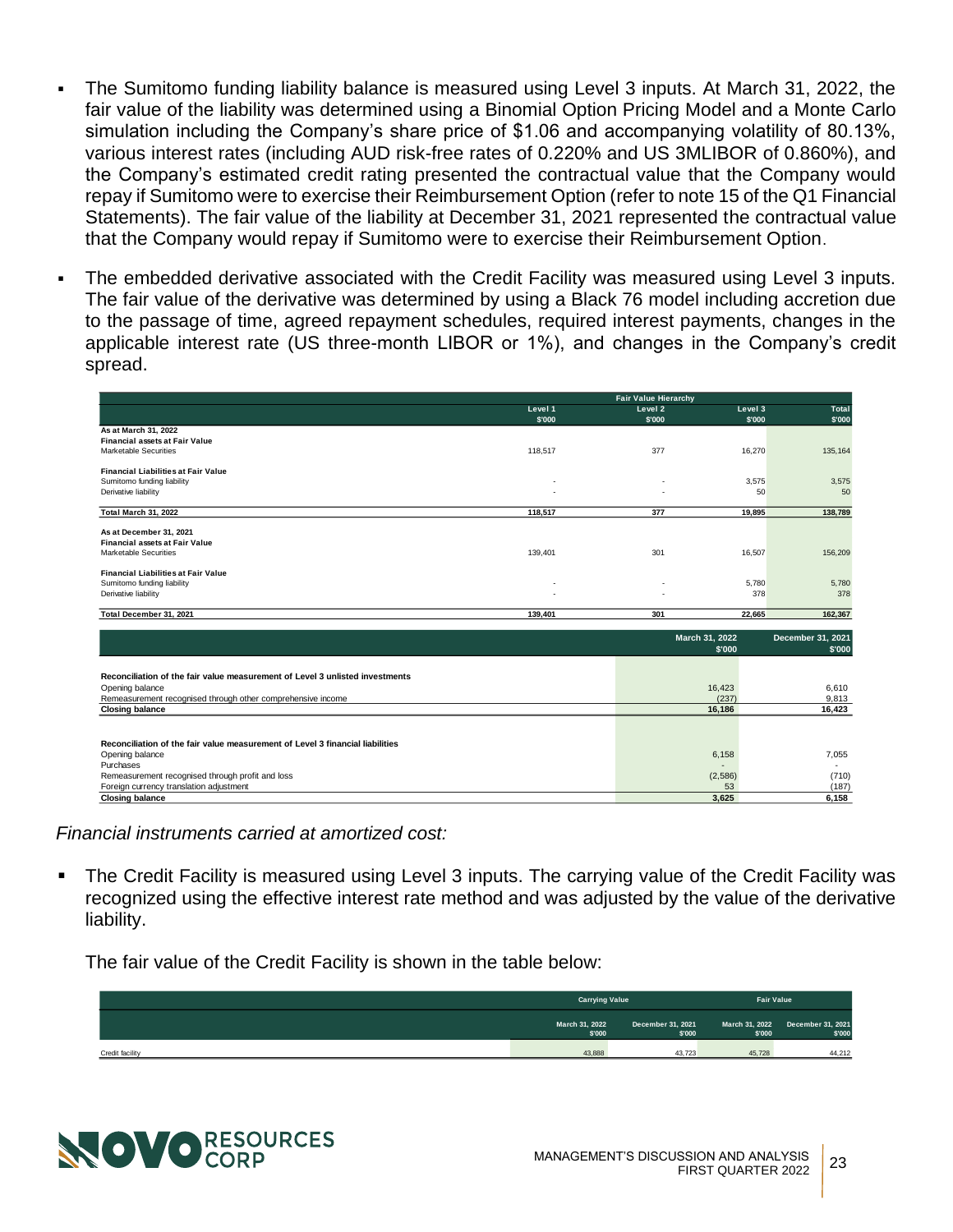There were no transfers between levels or changes in the valuation techniques and processes or inputs for determining fair value for financial instruments during the year.

# <span id="page-23-0"></span>**INTERNAL CONTROLS OVER FINANCIAL REPORTING**

Management formally assessed the effectiveness of the Company's internal control over financial reporting as at March 31, 2022, and continues to do so on an on-going basis. In making this assessment, management used the criteria set forth by the Committee of Sponsoring Organizations of the Treadway Commission in Internal Control – Integrated Framework (also known as "**COSO 2013**").

Management is responsible for establishing and maintaining adequate internal control over financial reporting. The Company's internal control over financial reporting is a process designed to provide reasonable assurance regarding the reliability of financial reporting and the preparation of financial statements for external purposes in accordance with IFRS. Any system of internal control over financial reporting, no matter how well designed, has inherent limitations. Therefore, even those systems determined to be effective can provide only reasonable, not absolute, assurance with respect to financial statement preparation and presentation.

There have been no significant changes in the Company's internal controls during the period ended March 31, 2022 that have materially affected, or are reasonably likely to materially affect, the Company's internal control over financial reporting.

# <span id="page-23-1"></span>**OUTSTANDING SHARE DATA**

The Company is authorized to issue an unlimited number of common shares without par value ("**Common Shares**"). All issued Common Shares are fully paid and non-assessable. As of May 13, 2022 the following Common Shares, Common Share purchase warrants (the "**Warrants**"), and stock options were issued and outstanding:

|                      | <b>Number of Shares</b> | Exercise Price (C\$)     | <b>Expiry Date</b> |
|----------------------|-------------------------|--------------------------|--------------------|
| Common Shares        | 249,322,054             | $\overline{\phantom{0}}$ |                    |
| <b>Stock Options</b> | 1,750,000               | 0.95                     | June 5, 2022       |
| <b>Stock Options</b> | 1,775,000               | 1.57                     | July 18, 2022      |
| <b>Stock Options</b> | 1,750,000               | 7.70                     | October 20, 2022   |
| <b>Stock Options</b> | 800,000                 | 3.47                     | January 30, 2023   |
| <b>Stock Options</b> | 285,000                 | 4.60                     | June 5, 2023       |
| <b>Stock Options</b> | 5,170,000               | 3.57                     | January 6, 2025    |
| <b>Stock Options</b> | 3.000.000               | 1.89                     | November 22, 2026  |
| Warrants             | 8,596,184               | 4.40                     | August 27, 2023    |
| Warrants             | 8,853,427               | 4.40                     | September 7, 2023  |
| Warrants             | 726,812                 | 4.40                     | September 9, 2023  |
| Warrants             | 1,328,295               | 4.40                     | September 14, 2023 |
| Warrants             | 5,176,500               | 3.00                     | May 4, 2024        |
| <b>Fully Diluted</b> | 288,533,272             |                          |                    |

#### <span id="page-23-2"></span>**NON-IFRS MEASURES**

Certain non-IFRS measures have been included in this MD&A. The Company believes that these measures, in addition to measures prepared in accordance with IFRS, provide readers with an improved ability to evaluate its underlying performance and to compare it to information reported by other companies. The non-IFRS measures are intended to provide additional information and should not be considered in isolation or as a substitute for measures of performance prepared in accordance with IFRS.

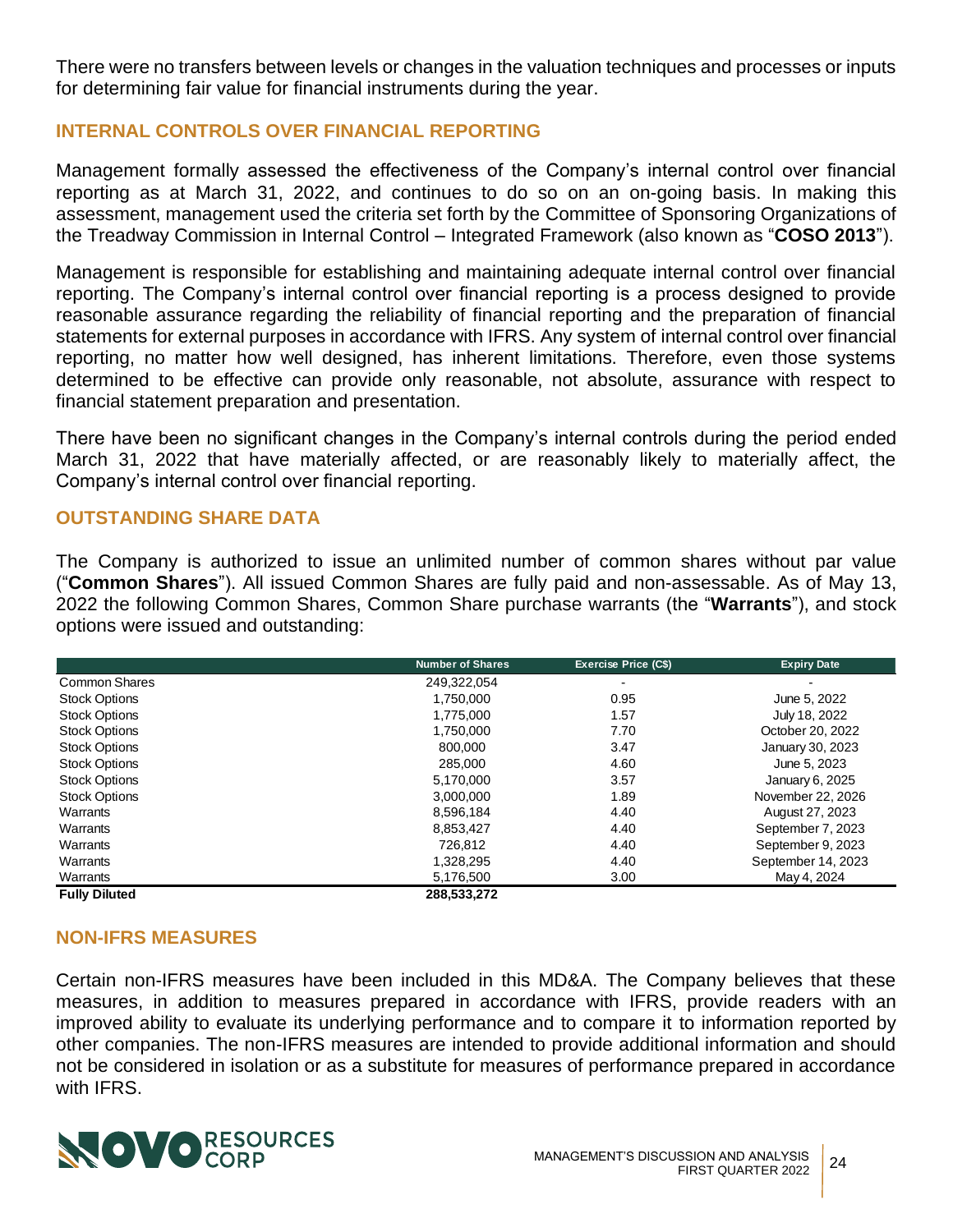These measures do not have any standardized meaning prescribed under IFRS, and therefore may not be comparable to similar measures presented by other issuers. Refer to *Significant Business Developments & Outlook* for the treatment of depreciation and depletion costs prior and subsequent to the declaration of commercial production.

Non-IFRS measures for Q1 2021 are not necessarily indicative of ongoing performance considering the Company had just commenced operations.

#### *Average realized price*

The Company uses the average realized price per ounce of gold sold to better understand the gold price and, once applicable, cash margin realized throughout a period.

Average realized price is calculated as revenue from contracts with customers plus treatment and refinery charges included in dore revenue less silver revenue divided by gold ounces sold.

The following table reconciles this non-IFRS measure to the most directly comparable IFRS measure disclosed in the Q1 Financial Statements.

| In thousands of CAD.                  | For the three months ended |                       |                |
|---------------------------------------|----------------------------|-----------------------|----------------|
| except where noted                    |                            | <b>March 31, 2022</b> | March 31, 2021 |
| Revenue from contracts with customers |                            | 31,875                | 7,718          |
| Treatment and refining charges        |                            | 106                   | 13             |
| Less: Silver revenue (Note 17)        |                            | (54)                  | (19)           |
| Gold revenue                          |                            | 31,927                | 7,712          |
| Gold sold                             | OZ.                        | 13,364                | 3,497          |
| Average realized price                | $\frac{2}{2}$              | 2,389                 | 2,205          |
| Foreign exchange rate                 | <b>CAD:AUD</b>             | 1.0898                | 1.0223         |
| Average realized price                | AUD\$/oz                   | 2,604                 | 2.254          |
| Foreign exchange rate                 | <b>CAD:USD</b>             | 0.7898                | 0.7899         |
| Average realized price                | USD\$/oz                   | 1.887                 | 1.742          |

#### *Total cash costs*

The Company reports total cash costs on a per gold ounce sold basis. In addition to measures prepared in accordance with IFRS, such as revenue, the Company believes this information can be used to evaluate its performance and ability to generate operating earnings and cash flow from its mining operations. The Company uses this metric to monitor operating cost performance.

Total cash costs include cost of sales such as mining, processing, mine general and administrative costs, royalties, selling costs, and changes in inventories less non-cash depreciation and depletion, write-down of inventories and site share-based payments where applicable, and silver revenue divided by gold ounces sold to arrive at total cash costs per ounce of gold sold.

The following table reconciles this non-IFRS measure to the most directly comparable IFRS measure disclosed in the Q1 Financial Statements.

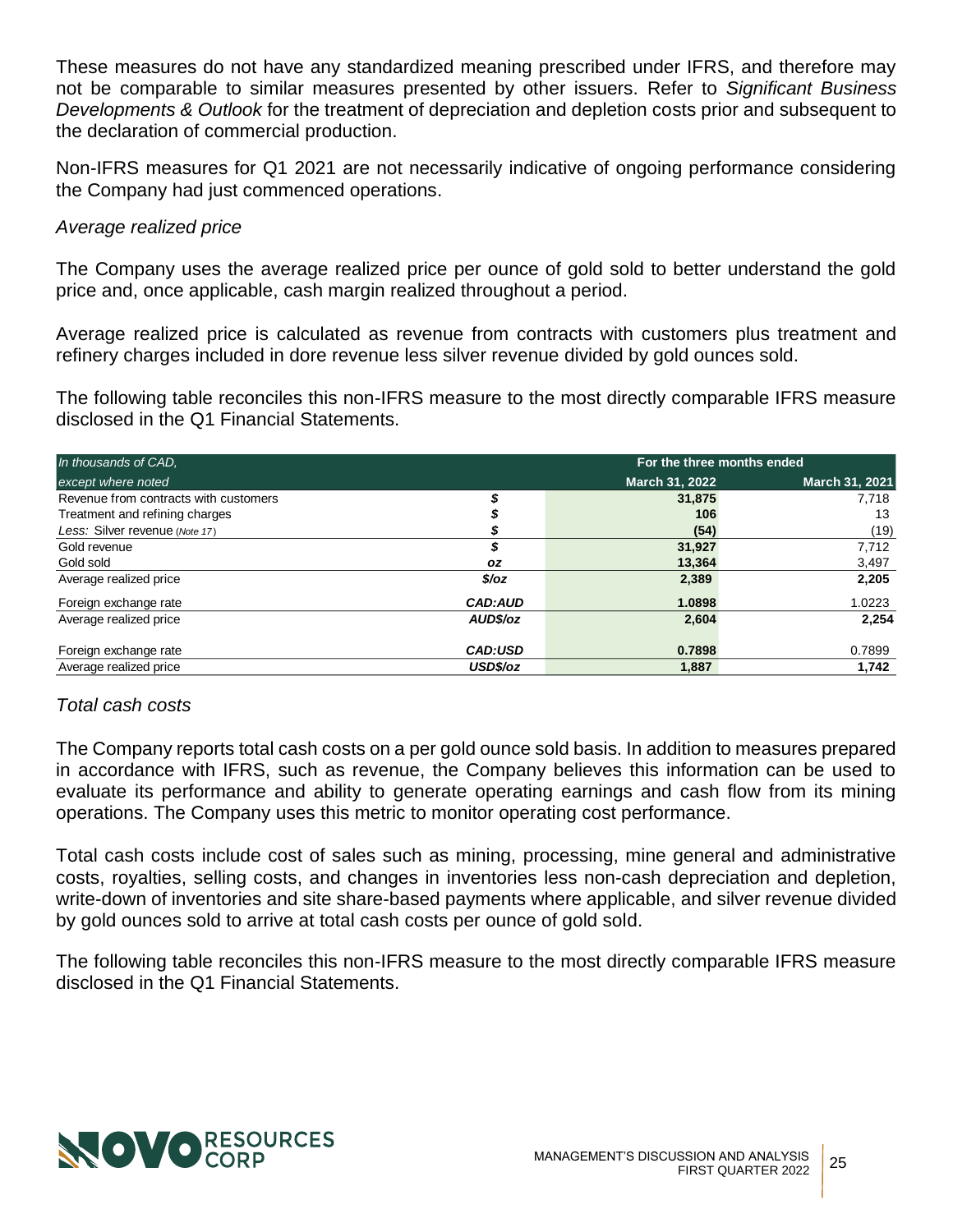| In thousands of CAD.                |                | For the three months ended |                |
|-------------------------------------|----------------|----------------------------|----------------|
| except where noted                  |                | March 31, 2022             | March 31, 2021 |
| Gold sold                           | Oz Au          | 13.364                     | 3,497          |
| Total cash cost reconciliation      |                |                            |                |
| Cost of sales                       |                | 37,375                     | 7,718          |
| Less: Depreciation and depletion*   |                | (7,989)                    | (3, 421)       |
| Less: Silver Revenue (Note 17)      |                | (54)                       | (19)           |
| Less: Site share-based compensation |                | $\blacksquare$             |                |
| Total cash costs                    |                | 29,332                     | 4,278          |
| Cash costs per oz of gold sold      | $\frac{2}{2}$  | 2,195                      | 1,223          |
| Foreign exchange rate               | <b>CAD:AUD</b> | 1.0898                     | 1.0223         |
| Cash costs per oz of gold sold      | AUD\$/oz       | 2,392                      | 1,251          |
| Foreign exchange rate               | <b>CAD:USD</b> | 0.7898                     | 0.7899         |
| Cash costs per oz of gold sold      | USD\$/oz       | 1,733                      | 966            |

*\*Depreciation and depletion are reconciled to aggregate depreciation in the operating adjustments in the condensed interim consolidated statements of cash flows in the Q1 Financial Statements.*

#### *All-in sustaining costs*

The Company believes that AISC more fully defines the total costs associated with producing gold. AISC is calculated based on the definitions published by the World Gold Council ("**WGC**"). The WGC is not a regulatory organization. The Company calculates AISC as the sum of total cash costs (as described above), sustaining capital expenditures (excluding significant projects considered expansionary in nature), accretion on decommissioning and restoration provisions, treatment and refinery charges, payments on lease obligations, site share-based payments where applicable, and corporate administrative costs less any share-based payments directly attributable to exploration and non-operating payments on lease obligations, all divided by gold ounces sold during the period to arrive at a per ounce amount.

Other companies may calculate this measure differently as a result of differences in underlying principles and policies applied. Differences may also arise due to a different definition of sustaining versus expansion capital.

The following table reconciles this non-IFRS measure to the most directly comparable IFRS measure disclosed in the Q1 Financial Statements.

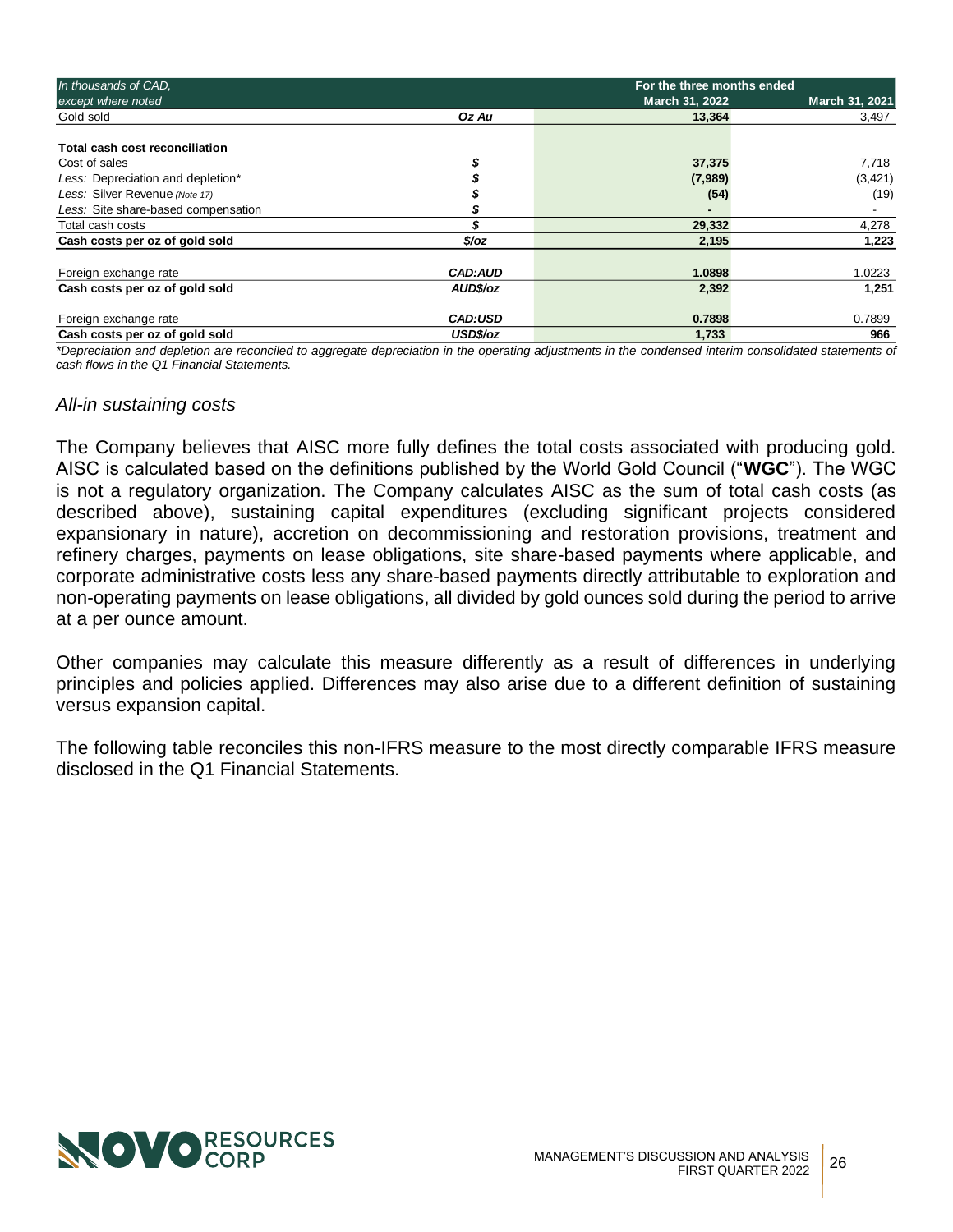| In thousands of CAD,                               | For the three months ended |                |                |
|----------------------------------------------------|----------------------------|----------------|----------------|
| except where noted                                 |                            | March 31, 2022 | March 31, 2021 |
| Gold sold                                          | Oz Au                      | 13,364         | 3,497          |
|                                                    |                            |                |                |
| All-in sustaining cost reconciliation              |                            |                |                |
| Total cash costs                                   |                            | 29,332         | 4,278          |
| Sustaining capital expenditures                    |                            | 1,930          |                |
| Accretion on rehabilitation provision (Note 21)    |                            | 146            | 68             |
| Treatment and refinery charges                     |                            | 106            | 13             |
| Payments on lease obligations (Note 13)            |                            | 2,786          | 2,208          |
| Less: non-operating payments on lease obligations* |                            | (112)          | (154)          |
| Site share-based compensation                      |                            |                |                |
| Corporate administrative costs (Note 19)           |                            | 4,001          | 7,645          |
| Less: exploration share-based payments**           |                            | (213)          | (2,068)        |
| Total all-in sustaining costs                      |                            | 37,976         | 11,990         |
| AISC per oz of gold sold                           | \$/oz                      | 2,842          | 3,429          |
|                                                    |                            |                |                |
| Foreign exchange rate                              | <b>CAD:AUD</b>             | 1.0898         | 1.0223         |
| AISC per oz of gold sold                           | AUD\$/oz                   | 3,097          | 3,505          |
|                                                    |                            |                |                |
| Foreign exchange rate                              | <b>CAD:USD</b>             | 0.7898         | 0.7899         |
| AISC per oz of gold sold                           | USD\$/oz                   | 2,244          | 2,708          |

*\*The non-operating payments on lease obligations adjustment includes lease amounts which are not directly related to the Company's operations at the Beatons Creek Project. This figure is not separately disclosed in the Q1 Financial Statements.* 

\*\*Share-based payment expenses directly attributable to the Company's exploration staff are excluded from the calculation of AISC. This figure is not *separately disclosed in the Q1 Financial Statements and is a subset of the share-based payments expense outlined in Note 20 of the Q1 Financial Statements.* 

#### *EBITDA*

The Company uses EBITDA to better understand its ability to generate liquidity by producing operating cash flow to fund working capital needs, service debt obligations, and fund capital expenditures.

EBITDA is defined as net earnings before interest and finance expense, interest and finance income, current income tax expense, deferred income tax expense, depreciation and depletion. EBITDA is also adjusted for non-recurring transactions such as the change in fair value of derivative instruments, foreign exchanges gains and losses, gains and losses on the disposal of assets, impairment, and other income.

The following table reconciles this non-IFRS measure to the most directly comparable IFRS measure disclosed in the Q1 Financial Statements.

| In thousands of CAD,                  | For the three months ended |                |  |
|---------------------------------------|----------------------------|----------------|--|
| except where noted                    | March 31, 2022             | March 31, 2021 |  |
|                                       | \$'000                     | \$'000         |  |
| Net (loss) / profit for the period    | (12, 933)                  | 1,120          |  |
| Interest and finance expense          | 2,514                      | 1,676          |  |
| Interest and finance income           | (10)                       | (9)            |  |
| Current income tax expense / (income) | ٠                          |                |  |
| Deferred income tax expense           | ۰                          |                |  |
| Depreciation and depletion*           | 7,989                      | 3,421          |  |
| <b>EBITDA</b>                         | (2, 440)                   | 6,208          |  |
| Other (income) / expenses (Note 22)   | (670)                      | 1,903          |  |
| <b>Adjusted EBITDA</b>                | (3, 110)                   | 8,111          |  |

*\*Depreciation and depletion are reconciled to aggregate depreciation in the operating adjustments in the condensed interim consolidated statements of cash flows in the Q1 Financial Statements.*

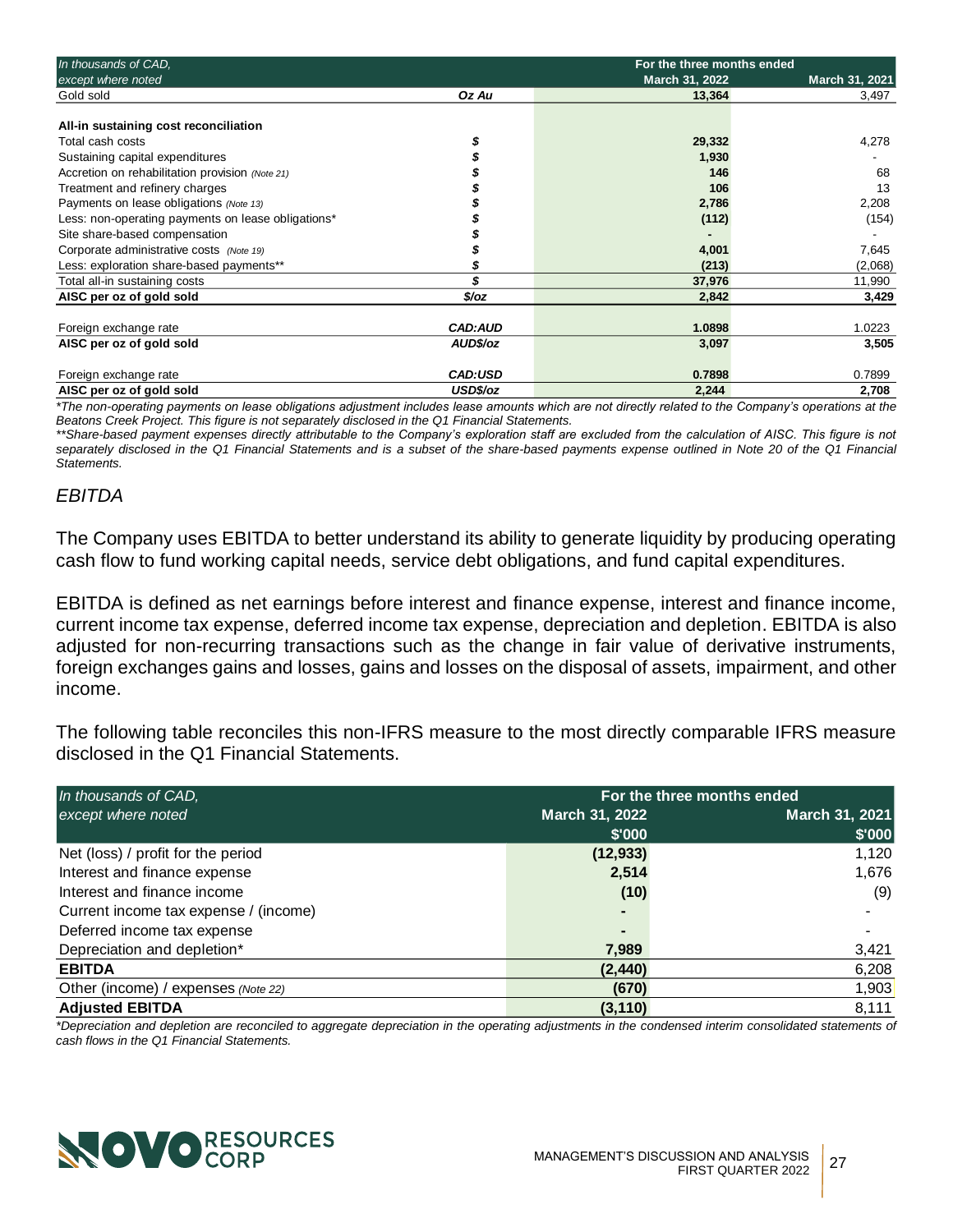#### *Free cash flow*

The Company uses free cash flow as an indicator of the cash generated from its operations before consideration of how those activities are financed.

Free cash flow is calculated as cash generated from operating activities less cash used in investing activities. Free cash flow is also adjusted for non-operating transactions including the sale of marketable securities.

The following table reconciles this non-IFRS measure to the most directly comparable IFRS measure disclosed in the Q1 Financial Statements.

| In thousands of CAD,                              | For the three months end |                       |  |
|---------------------------------------------------|--------------------------|-----------------------|--|
| except where noted                                | March 31, 2022           | <b>March 31, 2021</b> |  |
|                                                   | \$'000                   | \$'000                |  |
|                                                   |                          |                       |  |
| Cash used in operations                           | (3,714)                  | (7, 338)              |  |
|                                                   |                          |                       |  |
| Cash used in investing activities                 | (4, 137)                 | (7, 114)              |  |
| Less: proceeds from sale of marketable securities | -                        | 393                   |  |
| Adjusted cash used in investing activities        | (4, 137)                 | (7, 507)              |  |
|                                                   |                          |                       |  |
| Free cash flow                                    | (7, 851)                 | (14, 845)             |  |

*Adjusted earnings and adjusted basic and diluted earnings per share*

The Company uses adjusted earnings and adjusted basic and diluted earnings per share to measure its underlying operating and financial performance.

Adjusted earnings are defined as net earnings adjusted to exclude specific items that are significant, but not reflective of the Company's underlying operations, including: foreign exchange (gain) loss, (gain) loss on financial instruments at fair value, impairment, and non-recurring gains and losses on treatment of marketable securities, sale of E&E assets, and associated tax impacts. Adjusted basic and diluted earnings per share are calculated using the weighted average number of shares outstanding under the basic and diluted method of earnings per share as determined under IFRS.

The following table reconciles this non-IFRS measure to the most directly comparable IFRS measure disclosed in the Q1 Financial Statements.

| In thousands of CAD.                                    |  | For the three months ended       |             |  |
|---------------------------------------------------------|--|----------------------------------|-------------|--|
| except where noted                                      |  | March 31, 2021<br>March 31, 2022 |             |  |
| Basic weighted average shares outstanding               |  | 245,939,504                      | 231,144,281 |  |
| Adjusted earnings and adjusted basic earnings per share |  |                                  |             |  |
| Net earnings / (loss) for the period                    |  | (12, 933)                        | 1.120       |  |
| Adjusted for:                                           |  |                                  |             |  |
| Other (income) / expenses (Note 22)                     |  | (670)                            | 1.903       |  |
| Profit on disposal of exploration asset                 |  |                                  | (14,940)    |  |
| Adjusted earnings                                       |  | (13,603)                         | (11,917)    |  |
| Adjusted basic earnings per share                       |  | (0.06)                           | (0.05)      |  |

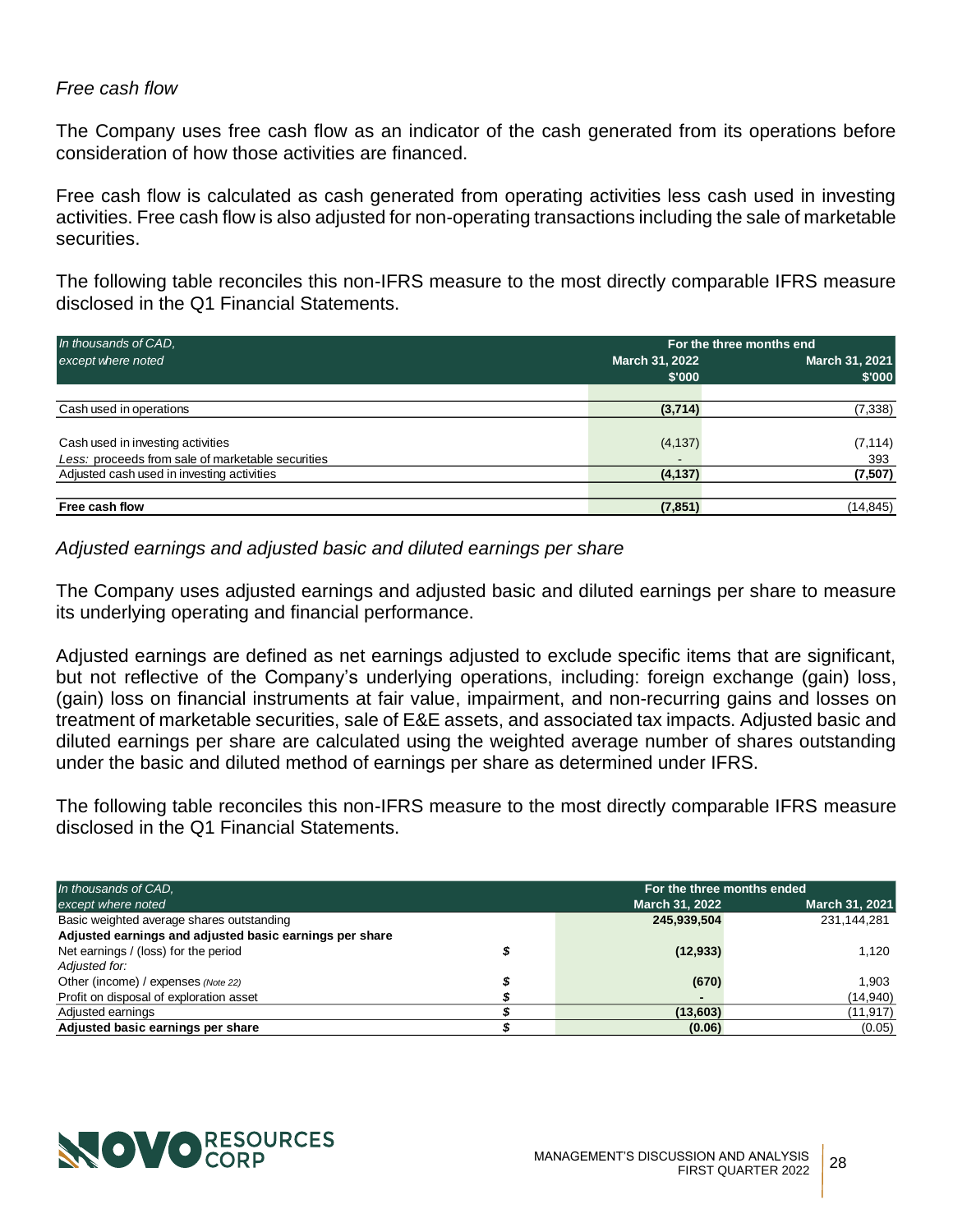# *Available liquidity*

The Company believes that available liquidity provides an accurate measure of the Company's ability to liquidate assets in order to satisfy its liabilities. The Company uses this metric to help monitor its risk profile.

Available liquidity includes cash, short-term investments, and assets which are readily saleable within the next 12 months, including gold in circuit and stockpiles, receivables, marketable securities (to the extent that an established market exists for such marketable securities, they are free of any long-term trading restrictions, and sufficient historical volume exists to liquidate holdings within 12 months), and gold specimens. The market value of certain marketable securities has been used in the calculation of available liquidity which may not reconcile to the accounting treatment of such marketable securities. Refer to Notes 5 and 10 of the Q1 Financial Statements.

The following table reconciles this non-IFRS measure to the most directly comparable IFRS measure disclosed in the Q1 Financial Statements.

|                        | March 31, 2022 | December 31, 2021 | December 31, 2020 | <b>January 31, 2020</b> |
|------------------------|----------------|-------------------|-------------------|-------------------------|
|                        | \$'000         | \$'000            | \$'000            | \$'000                  |
| Cash                   | 21,783         | 32,345            | 40,494            | 28,703                  |
| Short-term investments | 155            | 108               | 195               | 88                      |
| Gold in circuit        | 1,434          | 788               |                   |                         |
| Stockpiles             | 3,321          | 4,732             | 565               |                         |
| Receivables            | 5,188          | 6,127             | 1,806             | 6,657                   |
| Marketable securities  | 67,178         | 58,691            | 16,477            | 6,979                   |
| Gold specimens         | 77             |                   | 83                | 74                      |
| Available liquidity    | 99,136         | 102.868           | 59,623            | 42,501                  |

|                                             |             | March 31, 2022    |                  |                       |
|---------------------------------------------|-------------|-------------------|------------------|-----------------------|
|                                             |             |                   |                  | <b>Adjusted value</b> |
|                                             | # of shares | Share price       | Foreign exchange | \$'000                |
| Kalamazoo Resources Limited Ordinary Shares | 10,000,000  | \$0.35            | 0.936            | 3,230                 |
| GBM Resources Ltd Ordinary Shares           | 11,363,637  | \$0.13            | 0.936            | 1,331                 |
| New Found Gold Corp Common Shares *         | 8,250,000   | \$7.59            |                  | 62,618                |
|                                             |             |                   |                  | 67,178                |
|                                             |             |                   |                  |                       |
|                                             |             | December 31, 2021 |                  |                       |
|                                             |             |                   |                  | .                     |

|                                             |             |             |                  | <b>Adjusted value</b> |
|---------------------------------------------|-------------|-------------|------------------|-----------------------|
|                                             | # of shares | Share price | Foreign exchange | \$'000                |
| Kalamazoo Resources Limited Ordinary Shares | 10.000.000  | \$0.38      | 0.942            | 3.579                 |
| <b>GBM Resources Ltd Ordinary Shares</b>    | 11,363,637  | \$0.12      | 0.942            | 1.232                 |
| New Found Gold Corp Common Shares *         | 6.000.000   | \$8.98      |                  | 53.880                |
|                                             |             |             |                  | 58.691                |

*\*Some of the Company's New Found shares remain subject to escrow restrictions pursuant to National Instrument 46-201 Escrow for Initial Public Offerings. As at March 31, 2022, 8,250,000 of the Company's 15,000,000 New Found shares had been released from escrow. The Company's remaining 6,750,000 New Found shares will be released from escrow semi-annually, with 2,250,000 New Found Shares being released in February and August of each year. Refer to Significant Business Developments & Outlook - Investment in New Found Gold Corp.*

#### *Working capital*

Working capital is defined as current assets less current liabilities and is used to monitor the Company's liquidity.

The following table reconciles this non-IFRS measure to the most directly comparable IFRS measure disclosed in the Q1 Financial Statements.

|                            | March 31, 2022<br>\$'000 | December 31, 2021<br>\$'000 |
|----------------------------|--------------------------|-----------------------------|
|                            |                          |                             |
| Current assets             | 152,064                  | 49,385                      |
| <b>Current liabilities</b> | 47.001                   | 45.460                      |
| Working capital            | 105,063                  | 3,925                       |

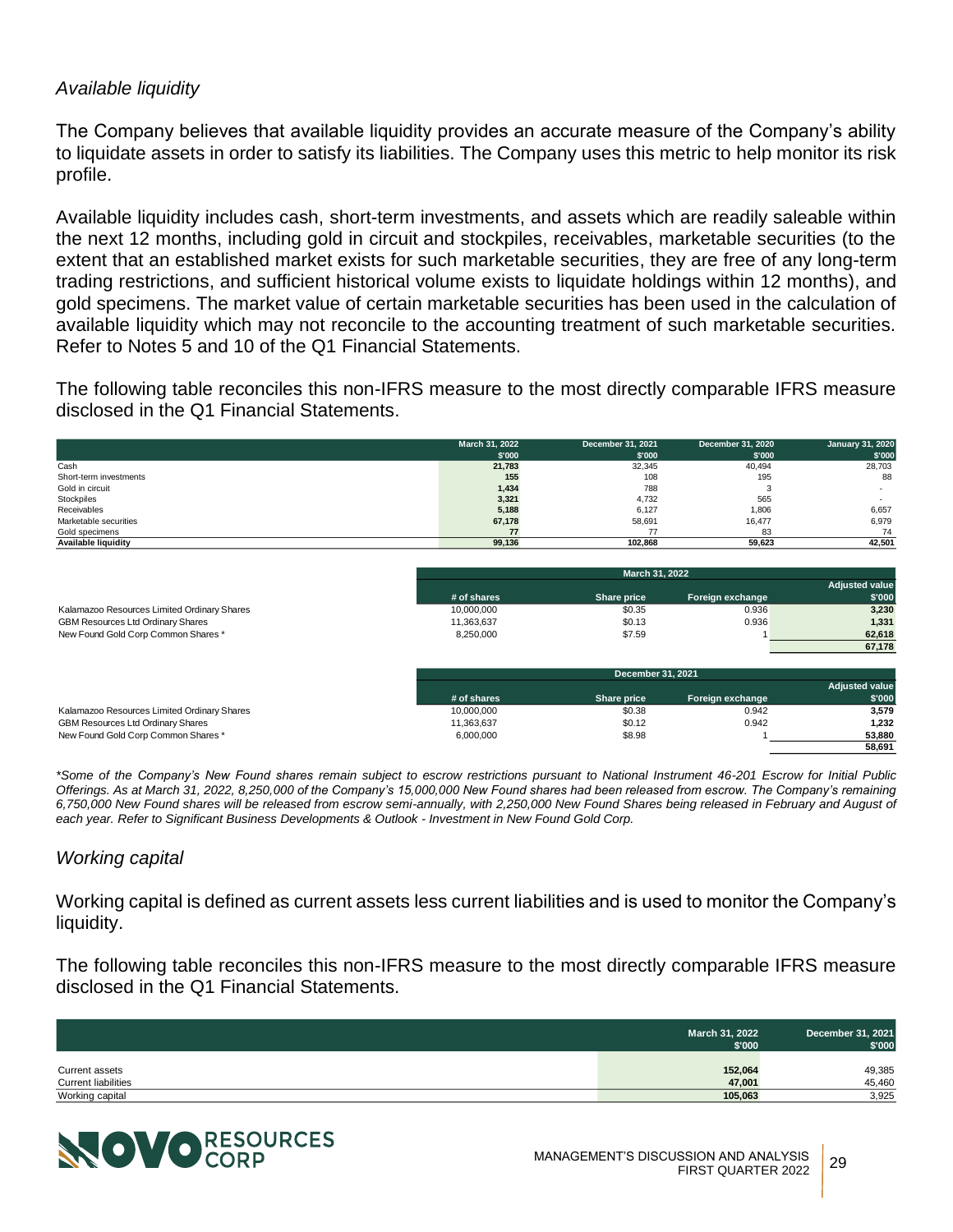# *Credit Facility adjusted working capital*

Credit Facility adjusted working capital is a derivation of working capital with a series of adjustments as permitted pursuant to the Credit Facility. The Company uses Credit Facility adjusted working capital to monitor its compliance against certain covenants within the Credit Facility.

The following table reconciles this non-IFRS measure to the most directly comparable IFRS measure disclosed in the Q1 Financial Statements.

|                                         |                | March 31, 2022 | December 31, 2021 |
|-----------------------------------------|----------------|----------------|-------------------|
| In thousands of CAD, except where noted |                | \$'000         | \$'000            |
| Working capital                         |                | 105,063        | 3.925             |
| Credit Facility (current)               |                | 12,496         | 6,339             |
| Lease liabilities (current)             |                | 11,015         | 12,453            |
| Sumitomo funding liability              |                | 3,575          | 5,780             |
| Sumitomo written call option            |                | 1,102          | 1,083             |
| <b>Sprott Facility working capital</b>  |                | 133,251        | 29,580            |
|                                         |                |                |                   |
| Foreign exchange rate                   | <b>CAD:USD</b> | 0.7898         | 0.7888            |
| <b>Sprott Facility working capital</b>  | <b>USD\$</b>   | 105.237        | 23.332            |

# <span id="page-29-0"></span>**CAUTION ON FORWARD-LOOKING INFORMATION**

This MD&A contains "forward-looking information" within the meaning of Canadian securities laws. Forward-looking information in this MD&A includes, but is not limited to, the Company's planned operations at its Beatons Creek Project; timing of receipt of Fresh approvals; the value of certain Company assets, in particular the fair value of marketable securities held by the Company; the Company's planned production from, and further potential of, the Company's mineral properties; the Company's planned exploration activities; the Company's ability to raise additional funds; the future price of minerals, particularly gold; the estimation of mineral resources; the realization of mineral resource estimates; capital expenditures; success of exploration activities; exploration and development issues; currency exchange rates; government regulation of exploration, development, and mining operations; and social and environmental risks. Estimates regarding the anticipated timing, amount and cost of exploration and development activities are based on numerous factors including but not limited to assumptions underlying mineral resource estimates and the realization of such estimates. Capital and development cost estimates are based on extensive research of the Company, purchase orders placed by the Company to date, recent estimates of development and operating costs and other factors. Forward-looking information is characterized by words such as "plan", "expect", "budget", "target", "schedule", "estimate", "forecast", "project", "intend", "believe", "anticipate" and other similar words or statements that certain events or conditions "may", "could", "would", "might", or "will" occur or be achieved. Forward-looking information is based on the opinions, assumptions and estimates of management considered reasonable at the date the statements are made, and are inherently subject to a variety of risks and uncertainties and other known and unknown factors that could cause the actual results, performance or achievements of the Company to be materially different from any future results, performance or achievements expressed or implied by the forward-looking information.

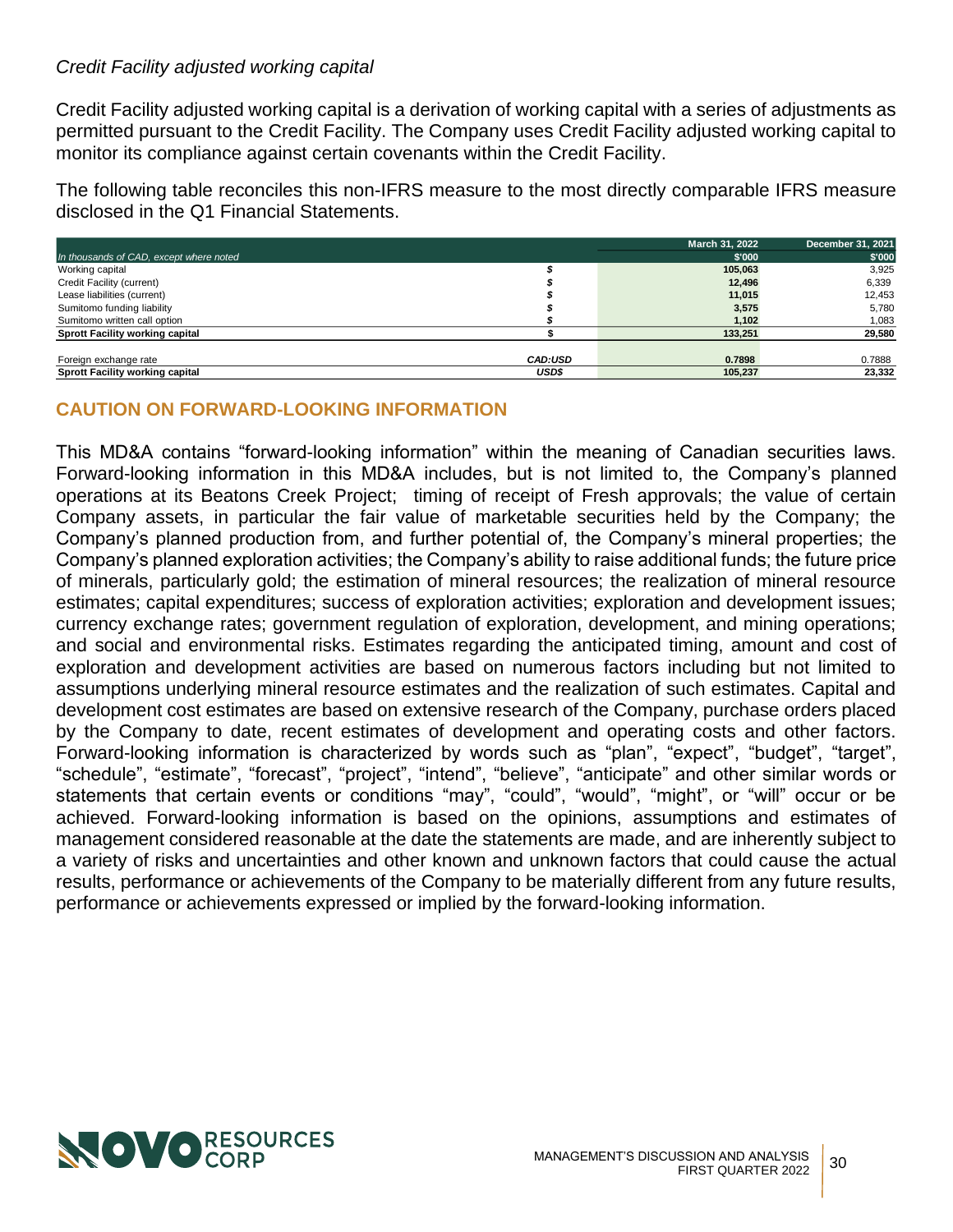Such factors include: the timing of receipt of Fresh approvals; the fluctuating price of gold; reliance on third parties to provide technical services and information, particularly with respect to assay turnaround timeframes; success of exploration, development and operations activities; the ability to comply with and maintain the Credit Facility in good standing; health, safety and environmental risks; variations in the estimation of mineral resources; uncertainty relating to mineral resources; the potential of cost overruns; risks relating to government regulation; the impact of Australian laws regarding foreign investment; access to additional capital; volatility in the market price of the Company's securities; liquidity risk; risks relating to native title and Aboriginal heritage; risks relating to the construction and development of new operations; the availability of adequate infrastructure; the availability of adequate energy sources; seasonality and unanticipated weather conditions; limitations on insurance coverage; the prevalence of competition within the industry; currency exchange rates (such as the United States dollar and the Australian dollar versus the Canadian dollar); risks associated with foreign tax regimes; risks relating to potential litigation; risks relating to the dependence of the Company on outside parties and key management personnel; and risks in the event of a potential conflict of interest.

If any of these risks or uncertainties materialize, or if assumptions underlying the forward looking statements prove incorrect, actual results might vary materially from those anticipated in those forward looking statements. The assumptions referred to above and described in greater detail under *Risks Related to the Company* should be considered carefully by readers.

The Company's forward-looking statements are based on the reasonable beliefs, expectations and opinions of management on the date of this MD&A (or as of the date they are otherwise stated to be made). Although the Company has attempted to identify important factors that could cause actual results to differ materially from those contained in forward looking statements, there may be other factors that cause results not to be as anticipated, estimated or intended. There is no assurance that such statements will prove to be accurate, as actual results and future events could differ materially from those anticipated in such statements. Accordingly, readers should not place undue reliance on forward looking statements. The Company does not undertake to update or revise any forward-looking statements, except as, and to the extent required by, applicable securities laws in Canada. If the Company updates any forward-looking statement(s), no inference should be drawn that the Company will make additional updates with respect to those or other forward-looking statements.

# <span id="page-30-0"></span>**RISKS RELATED TO THE COMPANY**

The operations of the Company are subject to significant uncertainty due to the high-risk nature of its business. The following risks could materially affect the Company's financial condition and/or future operating results and could cause actual events to differ materially from those described in forward-looking statements relating to the Company.

#### *Construction, Development, and Operation of Mines*

The success of construction projects and the development and operation of any mines and associated infrastructure, including tailings storage facilities, by the Company is subject to a number of factors including the availability and performance of engineering and construction contractors, mining contractors, suppliers and consultants, the receipt of required governmental approvals and permits in connection with the construction of mining and processing facilities, the timely receipt of assay results to guide selective mining operations, and the conduct of mining operations (including environmental

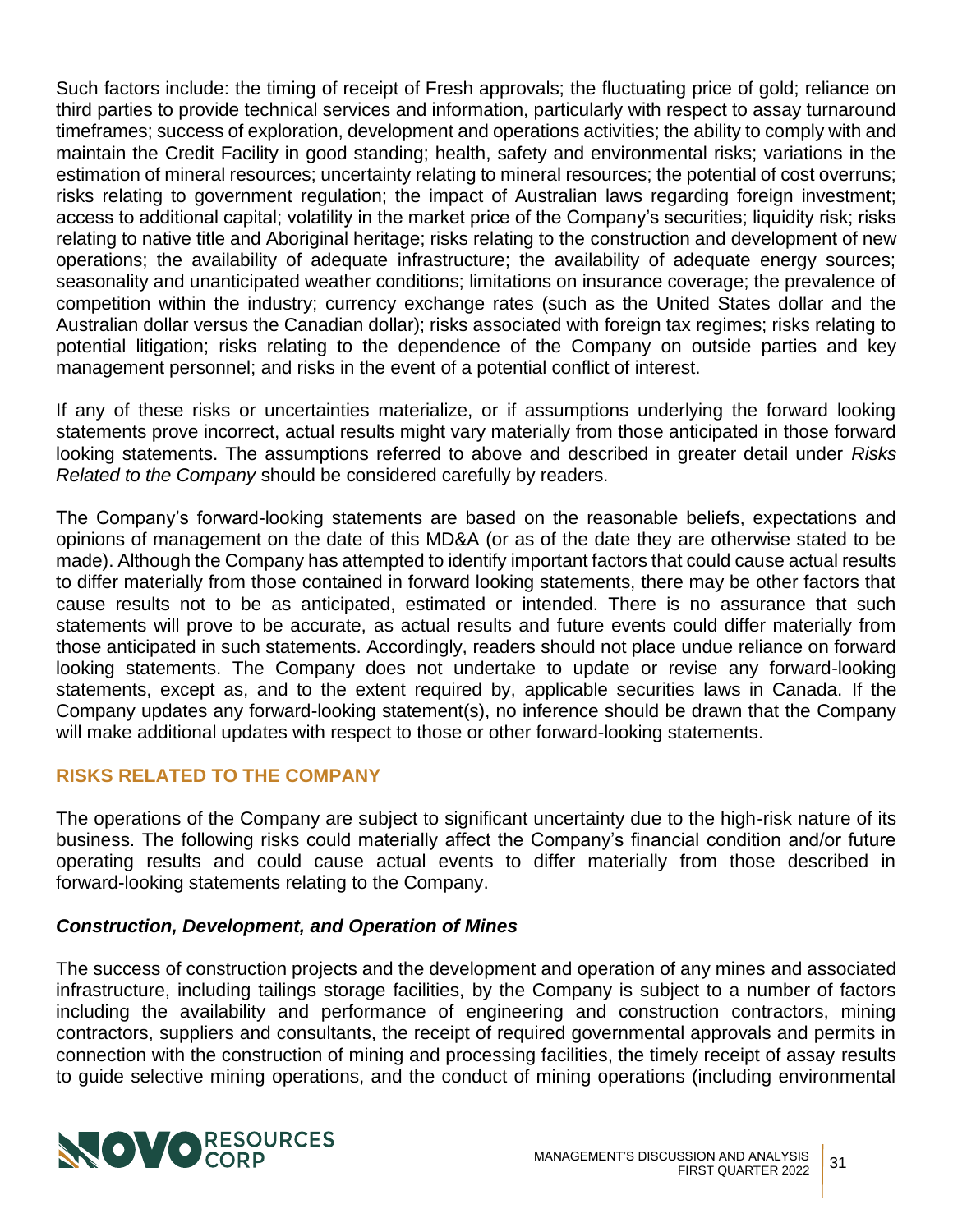permits), among other operational elements. Any delay in the performance of any one or more of the contractors, suppliers, consultants or other persons on which the Company is dependent in connection with its activities, a delay in or failure to receive the required governmental approvals and permits in a timely manner or on reasonable terms, or a delay in or failure in connection with the completion and successful operation of the operational elements of a mine could delay or prevent the planned construction, development, commissioning and continued operation of any mines. There can be no assurance that current or future construction, development and operational plans implemented by the Company will be successful, that the Company will be able to obtain sufficient funds to finance additional construction, development and operational activities, that personnel and equipment will be available in a timely manner or on reasonable terms to successfully complete such projects, that the Company will be able to obtain all necessary governmental approvals and permits or that the construction, development, commissioning and ongoing operating costs associated with the development of new mines will not be significantly higher than anticipated by the Company. Any of the foregoing factors could adversely impact the operations and financial condition of the Company.

The requirements for the production and processing of materials may be affected by, among other things, technological changes, equipment failure, the accuracy of assumptions regarding ground conditions, physical and metallurgical characteristics of mineralized materials, the accuracy of the estimated costs and rates of mining and processing, and capacity of the Company's tailings storage facility. Mining, processing and development activities depend on adequate infrastructure. Reliable roads, bridges and power and water supply are important determinants that affect capital, processing and operating costs. The processing plant which comprises part of the production infrastructure held by Millennium was operational before being placed on care and maintenance in December 2019. The Company completed the refurbishment of the Millennium infrastructure and restarted the processing plant in early 2021, however there can be no assurance that nameplate capacity and treatment rates will be as anticipated or that overall gold recovery will be as expected despite the declaration of commercial production effective October 1, 2021<sup>[7](#page-6-0)</sup>. Ongoing operational success will also depend, among other things, on sufficient electricity and water supply, sufficient tailings storage facilities, compliance with existing permits, success in obtaining and complying with further additional environmental and other permitting requirements and on the timing of access to future planned mining areas at the Beatons Creek Project, none of which can be assured. Any of the foregoing risks may materially delay operations, or cause operations to be suspended, and adversely impact the Company's financial condition and results of operations.

The Company's properties have limited operating history upon which to base estimates of future cash flow. The capital expenditures and time required to develop new mines or other projects are considerable and changes in costs or construction schedules can affect project economics. Thus, it is possible that actual costs may change significantly, and economic returns may differ materially from the Company's estimates.

Commercial viability of a new mine or development project is predicated on many factors. Mineral resources projected by technical assessments performed on the properties may not be realized, and the level of future metal prices needed to ensure commercial viability may not materialize. Consequently, there is a risk that the start-up and continued operations of any mine and development project may be subject to write-down and/or closure as they may not be commercially viable.

Mining operations are inherently hazardous and generally involve a high degree of risk. The Company's operations are subject to all of the hazards and risks normally encountered in the exploration,

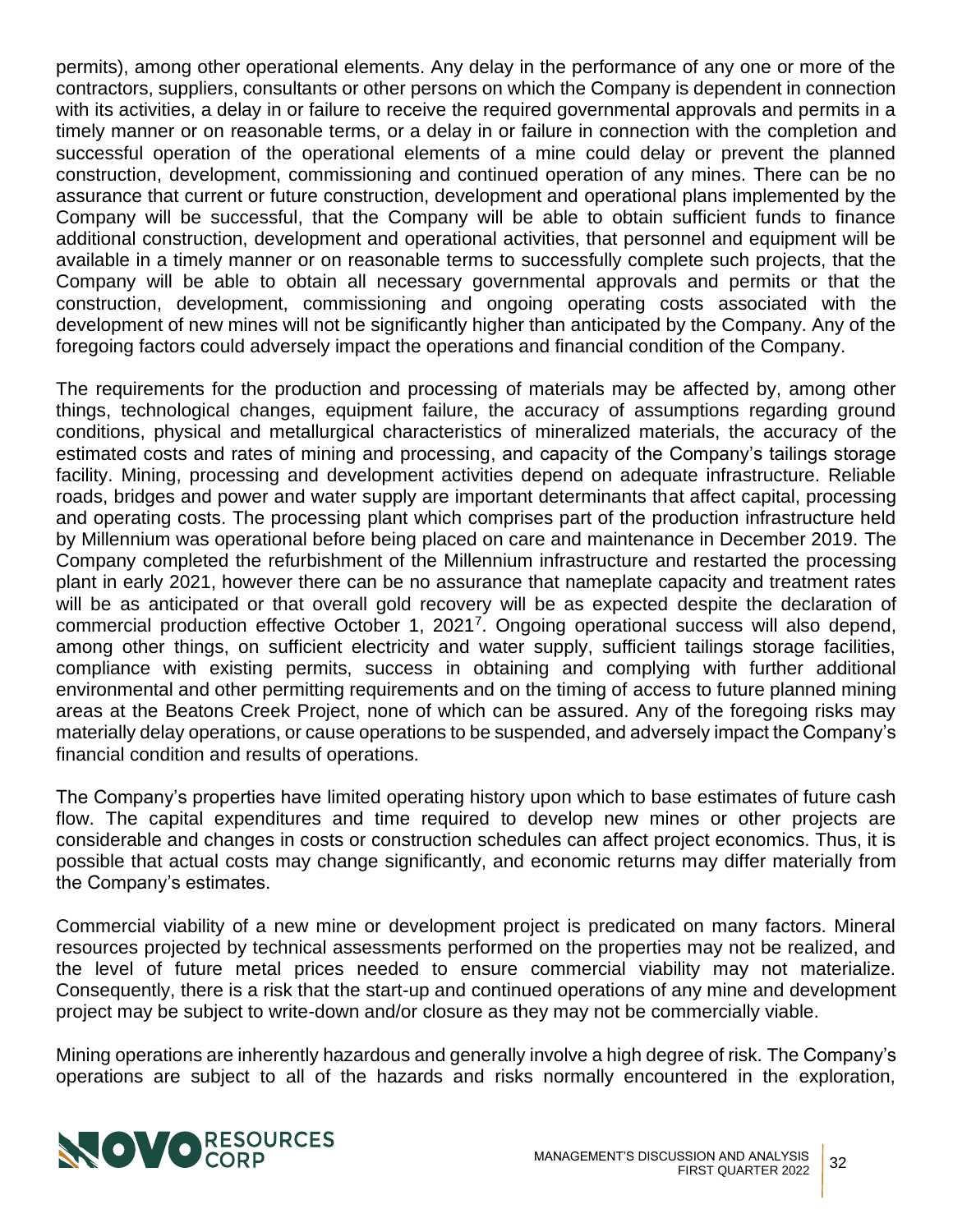development and production of precious or base metals, including, without limitation, unusual and unexpected geologic formations, seismic activity, rock bursts, cave-ins, flooding and other conditions involved in the drilling and removal of material, any of which could result in damage to, or destruction of, mines and other producing facilities, personal injury or loss of life and damage to tailings dams, property, and environmental damage, all of which may result in possible legal liability. Although the Company expects that adequate precautions to minimize risk will be taken, mining operations are subject to hazards such as fire, rock falls and other geomechanical issues, equipment failure or seepage around or failure of retaining dams around tailings disposal areas which may result in environmental pollution and consequent liability. The occurrence of any of these events could result in a prolonged interruption of the Company's operations that would have a material adverse effect on its business, financial condition, results of operations and prospects. Further, the Company may be subject to liability or sustain losses in relation to certain risks and hazards against which it cannot insure or for which it may elect not to insure. The occurrence of operational risks and/or a shortfall or lack of insurance coverage could have a material adverse impact on the Company's future cash flows, earnings, results of operations and financial condition.

# *No Prefeasibility or Feasibility Study for the Beatons Creek Project*

The Board ratified management's recommendation to mine the Beatons Creek Project. The decision by the Company to produce at the Beatons Creek Project was not based on a pre-feasibility or feasibility study and no mineral reserves demonstrating economic and technical viability has been defined for the project. As a result, there is an increased uncertainty of achieving any particular level of recovery of minerals or the cost of such recovery, including increased risks associated with developing a commercially mineable deposit. Historically, such projects have a much higher risk of economic and technical failure. There is no guarantee that anticipated production costs will be achieved. Failure to achieve the anticipated production costs would have a material adverse impact on the Company's cash flow and future profitability. Commercial production was declared by the Company to have occurred on October 1, 2021<sup>[7](#page-6-0)</sup>. However, the Company cautions that the declaration of commercial production only indicates that the Beatons Creek Project is operating at anticipated and sustainable physical levels and it does not indicate that economic results will be realized.

The Company has published the preliminary economic assessment in respect of the Beatons Creek Project (the "**PEA**"). The PEA is preliminary in nature, and is based on a mineral resource estimate that includes inferred mineral resources that are considered too speculative geologically to have the economic considerations applied to them that would enable them to be categorized as mineral reserves. There is no certainty that the PEA will be realized.

#### *Permitting and License Risks*

In the ordinary course of business, the Company will be required to obtain and renew governmental licences or permits for the operation and expansion of the Beatons Creek Project, particularly the Fresh component of the mineral resource estimate, or for the development, construction and commencement of mining at any of the Company's mineral resource properties, including other areas of the Beatons Creek Project. Obtaining or renewing the necessary governmental licences or permits is a complex and time-consuming process involving numerous jurisdictions, public hearings, and costly permitting and other legal undertakings on the part of the Company.

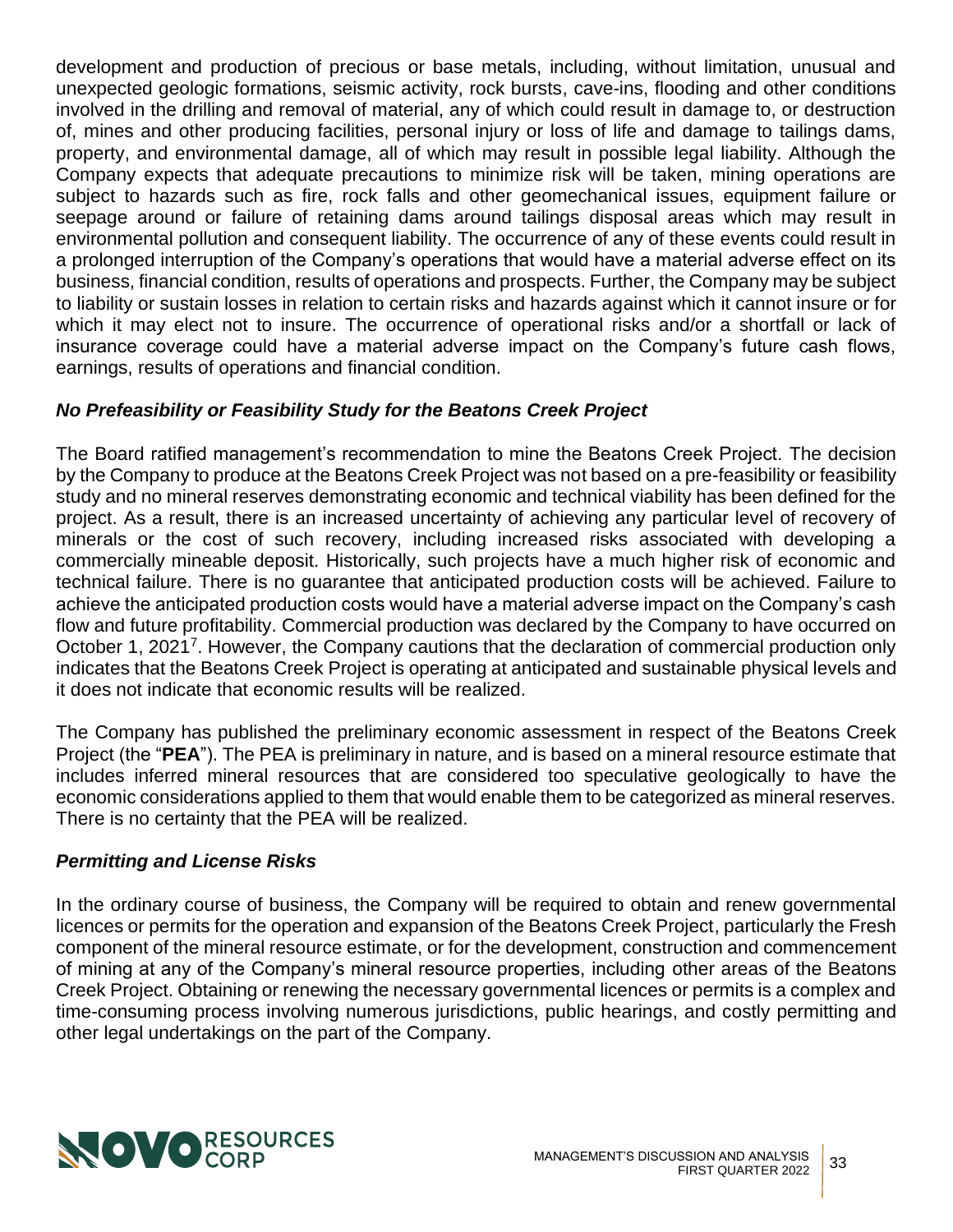In Australia, as with many jurisdictions, there are various federal, state and local laws governing land, power and water use, the protection of the environment, development, occupational health and safety, waste disposal and appropriate handling of toxic substances. Such operations and exploration activities are also subject to substantial regulation under these laws by governmental agencies and require the Company to obtain permits from various governmental agencies.

Exploration generally requires one form of permit while development and production operations require numerous additional permits. There can be no assurance that all permits which the Company may require for future exploration or development, or ongoing operation of the Beatons Creek Project, will be obtainable at all or on reasonable terms. In addition, future changes in applicable laws or regulations could result in changes in legal requirements or in the terms of existing permits applicable to the Company or its properties. This could have a negative effect on the Company's exploration activities or the Company's ability to develop and operate its properties, including the Beatons Creek Project.

The duration and success of the Company's efforts to obtain and renew licences or permits are contingent upon many variables not within the Company's control, including the interpretation of applicable requirements implemented by the licensing authority, delays in processing of the Company's permitting submissions, and a lack of available resources within regulatory departments to review the Company's permitting submissions in a timely manner. The Company may not be able (and no assurances can be given with respect to its ability) to obtain or renew licences or permits that are necessary to conduct operations at the Company's property interests, including, without limitation, exploitation, operations, and environmental licences. Also, the cost to obtain or renew licences or permits may exceed what the Company believes can be recovered from its property interests if they are put into production. Any unexpected refusals of required licences or permits or delays or costs associated with the licensing or permitting process could prevent or delay the development or impede the operation of a mine, which could adversely impact the Company's operations and profitability.

Failure to comply with applicable laws, regulations and permitting requirements may result in enforcement actions, including orders issued by regulatory or judicial authorities causing operations to cease or be curtailed, and may include corrective measures requiring capital expenditures, installation of additional equipment or other remedial actions.

There can be no assurance that all permits which the Company may require for future exploration, operation, or possible future development will be obtainable in a timely manner or at all or on reasonable terms.

The Company also cannot be certain what conditions will be attached to such permits and licences or whether the Company will be able to fulfil such conditions. Further, any additional future laws and regulations, changes to existing laws and regulations (including, but not restricted to, the imposition of higher licence fees, mining royalties or taxes) or more stringent enforcement or restrictive interpretation of current laws and regulations by governmental authorities, or of rulings or clearances obtained from such governmental authorities, could cause additional expenditures (including capital expenditure) to be incurred or impose restrictions on, or suspensions of, the Company's operations and cause delays in the development of its properties. Moreover, these laws and regulations may allow governmental authorities and private parties to bring lawsuits based upon damage to or destruction of properties and injury to persons resulting from the environmental, health and safety impacts of the Company's past and current operations, and could lead to the imposition of substantial fines, penalties or other civil or

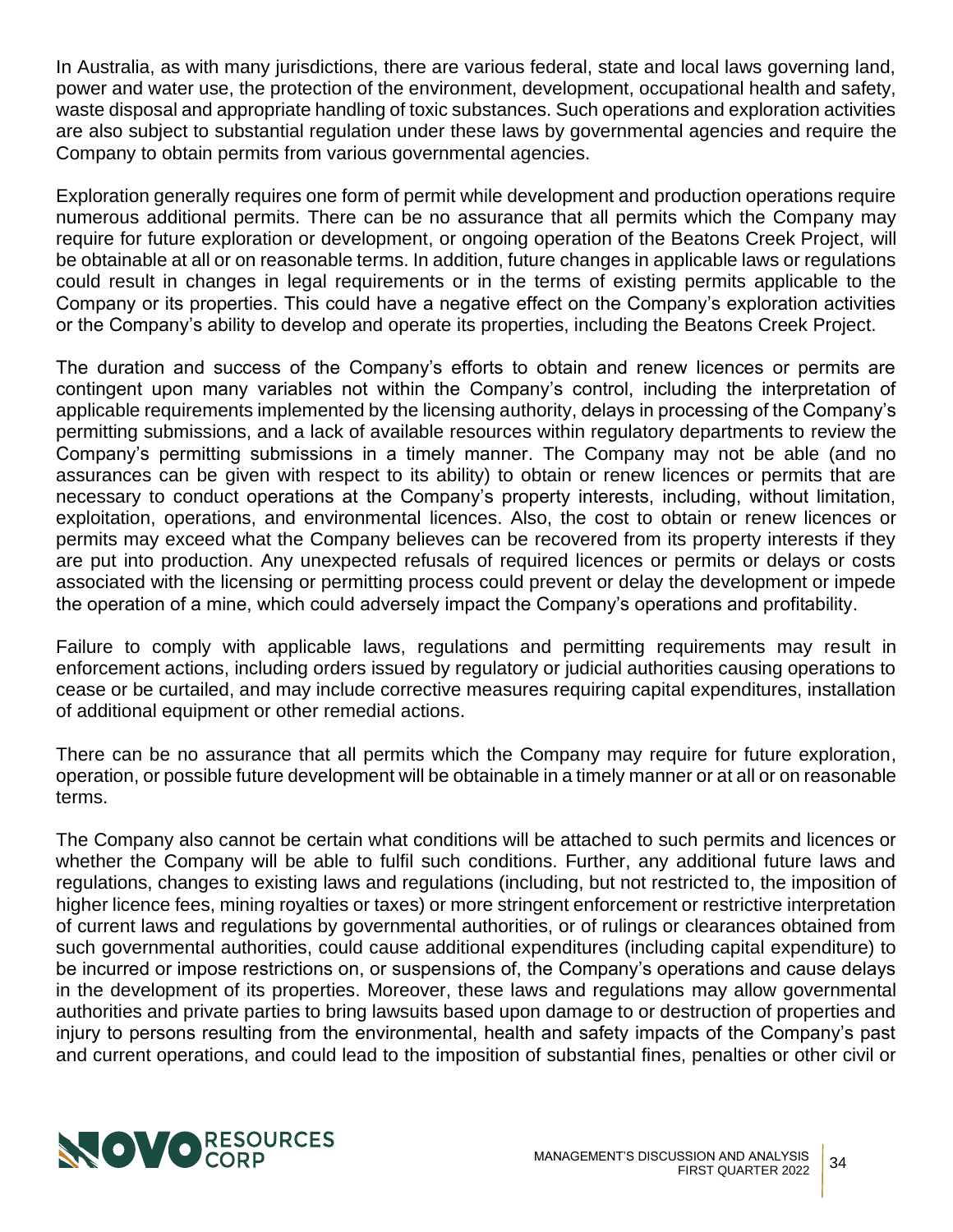criminal sanctions. The occurrence of any of these factors may have a material adverse effect on the Company's business, results of operations and financial condition and the price of the Common Shares.

# *Native Title and Aboriginal Heritage*

Native title claims and Aboriginal heritage issues, including access to tenure, may affect the ability of the Company to pursue exploration, development and mining on Australian properties. Although to date the Company has been able to negotiate commercially reasonable and acceptable arrangements with Aboriginal title claimants, Aboriginal title holders, and land owners where the Company operates, including heritage agreements to access tenements for exploration efforts, there can be no assurance that claims will not be lodged in the future, including upon expiry of current tenure, which may impact the Company's ability to effectively operate in relevant geographic areas or at all. The resolution of native title and Aboriginal heritage issues is an integral part of exploration and mining operations in Australia and the Company is committed to actively managing any issues that may arise. However, in view of the inherent legal and factual uncertainties relating to such issues, no assurance can be given that material adverse consequences will not arise.

There can be no assurance that access to tenure which the Company may require for future exploration, operation, or possible future development will be obtainable in a timely manner or at all or on reasonable terms. The Company also cannot be certain what conditions will be attached to such access or whether the Company will be able to fulfil conditions required by the relevant Aboriginal title claimants. Further, any additional future laws and regulations regarding Aboriginal title, changes to existing laws and regulations regarding Aboriginal title (including, but not restricted to, the imposition of higher licence fees or mining royalties) or more stringent enforcement or restrictive interpretation of current laws and regulations by governmental authorities and Aboriginal title claimants regarding Aboriginal title, or of rulings or clearances obtained from such Aboriginal title claimants, could cause additional expenditures (including capital expenditure) to be incurred or impose restrictions on, or suspensions of, the Company's operations and cause delays in the development of its properties. Moreover, these laws and regulations regarding Aboriginal title may allow Aboriginal title claimants and private parties to bring lawsuits based upon damage to or destruction of properties and injury to persons resulting from the environmental, health and safety impacts of the Company's past and current operations, and could lead to the imposition of substantial fines, penalties or other civil sanctions. The occurrence of any of these factors may have a material adverse effect on the Company's business, results of operations and financial condition and the price of the Common Shares.

# *Water Supply, Management and Availability Challenges*

The Company acknowledges the right to clean, safe water and recognizes that access to a reliable water supply is critical to the hygiene, livelihood and environmental health of Novo's host communities. The Company aims to balance its operational water needs to ensure the effective operation of its mines with those of the local Pilbara and Victorian communities and ecosystems. Protecting the quality and quantity of water available to host communities and other users in its catchments is a key component of Novo's sustainability strategy which will be reported upon in Fiscal 2022. Water is a critical input to Novo's mining operations, and the increasing pressure on water resources around the globe due to user demand and climate change requires the Company to consider current and future conditions in its management of water. Water scarcity is an inherent risk in the Pilbara, and rainfall can vary greatly from year to year. Novo's operations in this region face challenges related to limited supply, increased demand, and impacted water in various forms. Conversely, excessive rainfall or flooding may also result

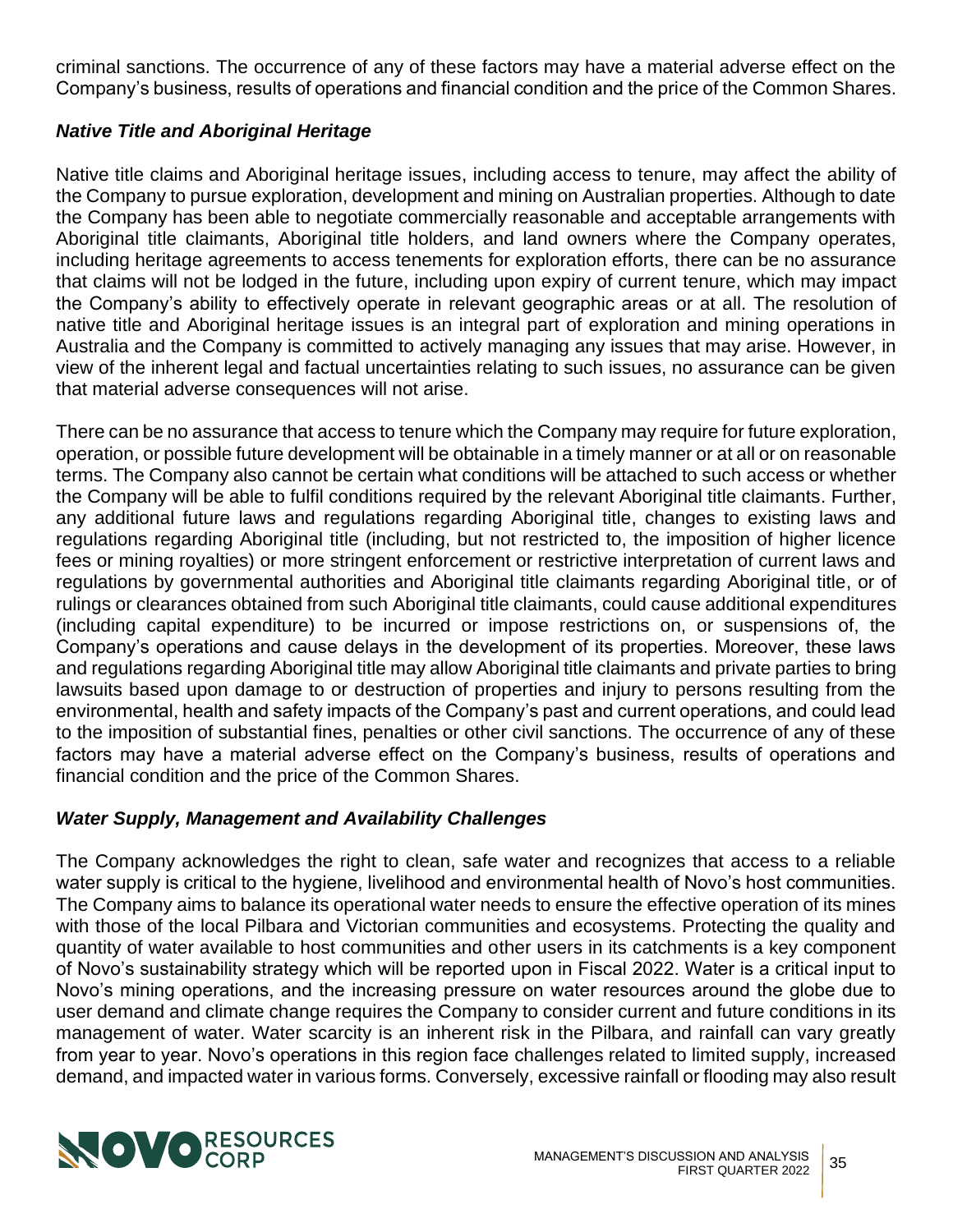in operational difficulties, including geotechnical instability and flooding, increased dewatering demands, and additional water management requirements.

The Company's approach to management of water-related risks is based on a commitment to responsible water use, including assessing, managing and monitoring water risks and controls. Operating facilities and procedures have been designed to mitigate environmental and social impacts, including managing the quality and quantity of the water the Company uses and returns to the environment.

Although the Beatons Creek Project currently has sufficient water rights to cover operational demands, the Company cannot predict the potential outcome of pending or future proceedings or negotiations related to water rights, claims, contracts and uses, which may impact Novo's operations. The loss of water rights for the Beatons Creek Project, in whole or in part, or shortages of water to which Novo has established rights, could impact existing operations or prevent future exploration. In addition, laws and regulations may be introduced in Western Australia which could limit Novo's access to sufficient water resources. All of these events could result in increased costs or disruptions that may impact Novo's production, which in turn could adversely affect the Company's results of operations and financial position.

# *Dependence on Future Financing*

Although the Company believes that it currently has access to sufficient funding for its planned operations at its Beatons Creek Project and other properties, there can be no assurance that the Company will have the funds required to carry out all of its business plans or that those expenditures will prove profitable. Obtaining additional financing would be subject to a number of factors, including market prices for minerals and commodities, investor acceptance of the Company's properties and investor sentiment. These factors may make the timing, amount, terms or conditions of additional financing unavailable to the Company. The most likely source of future funds presently available to the Company is through equity or debt financings. Any sale of share capital will result in dilution to existing shareholders. In addition, pricing of Tranche 2 of the New Found Transaction is subject to section 4.2 of National Instrument 62-104 Take-Over Bids and Issuer Bids.

#### *Dependence on Key Management Personnel*

The Company is dependent upon a number of key management personnel. The Company's ability to manage its operating, development, exploration and financing activities will depend in large part on the efforts of these individuals. As the Company's business grows, it will require additional key financial, administrative, mining, marketing and public relations personnel as well as additional staff for operations. The Company faces intense competition for qualified personnel, and there can be no assurance that the Company will be able to attract and retain such personnel, particularly considering the current demand for labour in Western Australia and COVID-19 related international and inter-state travel restrictions. The loss of the services of one or more key employees or consultants or the failure to attract and retain new personnel could have a material adverse effect on the Company's ability to manage and expand the Company's business.

# *COVID-19*

The COVID-19 outbreak was declared a pandemic by the World Health Organization on March 11, 2020.

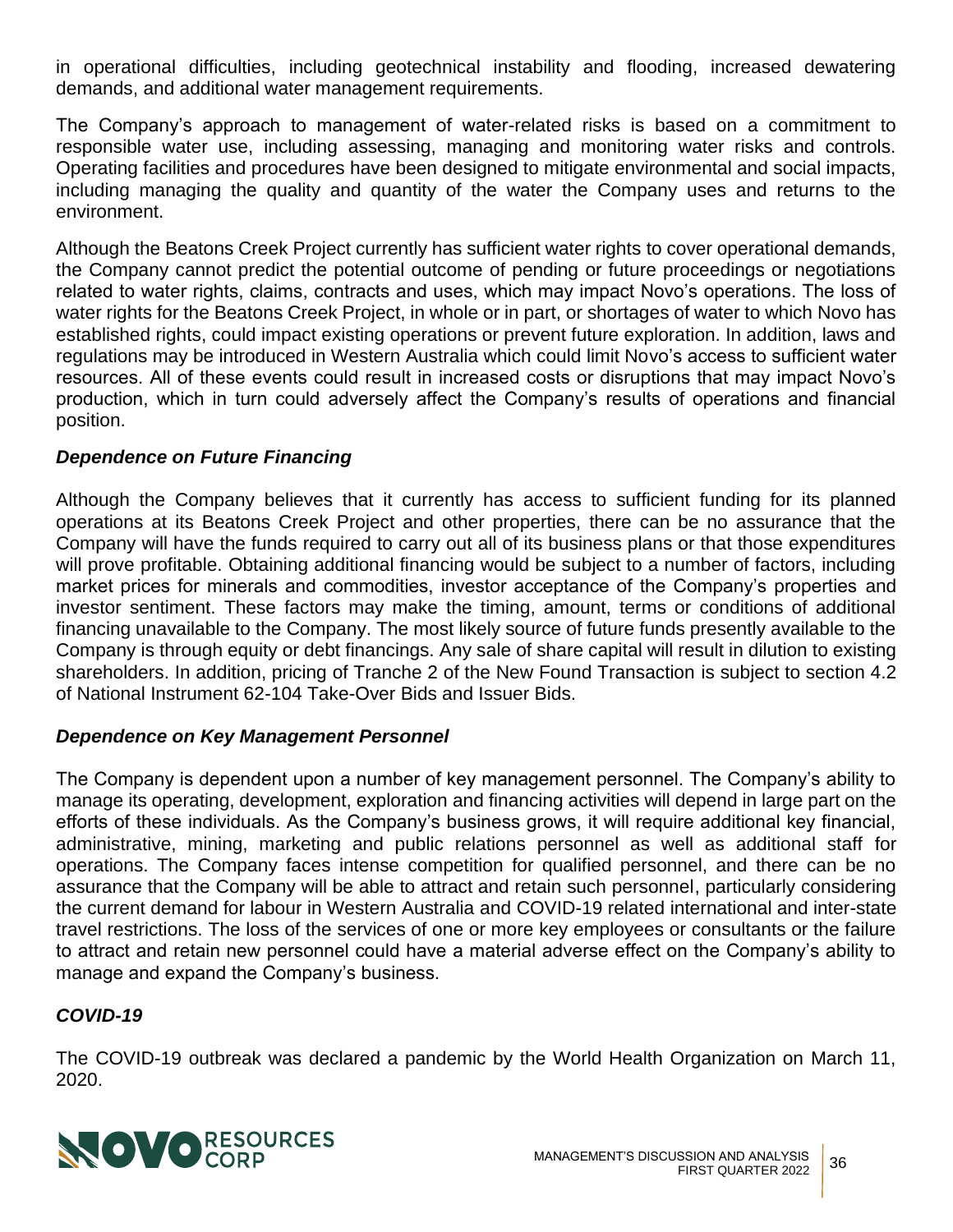The outbreak and the response of various governments in dealing with the pandemic is interfering with general activity levels within the community, the economy and financial markets worldwide, including the Company's operations and the operations of the companies in which the Company has invested. Restrictions on travel and the limited ability to have meetings with personnel, vendors and service providers have had, and may continue to have, an adverse effect on the Company's operations. The scale and duration of these developments remain uncertain as at the date of this MD&A, but they may have an impact on the Company's future cash flows. The Company notes that the value of certain assets, in particular the fair value of marketable securities recorded in the statement of financial position in the Company's Q1 Financial Statements, determined by reference to fair or market values at March 31, 2022, may have materially changed by the date of this MD&A.

The COVID-19 pandemic, including without limitation, the occurrence of new variants of the virus, has also caused, and is likely to continue to cause, severe economic, market and other disruptions worldwide. It is not possible to estimate the impact of the outbreak's near-term and longer-term effects or governments' varying efforts to combat the outbreak and support businesses. There can be no assurance that conditions in the global financial markets will not continue to deteriorate as a result of the pandemic, or that the Company's access to capital and other sources of funding will not become constrained, all of which could adversely affect the availability and terms of any future financings the Company undertakes.

Since openings its borders to domestic and international travelers in March 2022, Western Australia has experienced community spread of COVID which is affecting the Company's workforce and operations. Mandatory isolation for COVID-positive personnel and close contacts is affecting staffing levels for the Company and its contractors, and supply chain issues are causing costs of production to increase, particularly with respect to fuel and other consumables. There can be no assurance that such conditions could adversely affect the Company's ability to operate in a safe manner.

# *Labour and Employment Matters*

Production at the Company's mining operations is dependent upon the efforts of its employees and the Company's operations would be adversely affected if it fails to maintain satisfactory labour relations. Factors such as work slowdowns or stoppages caused by high turnover, loss of key staff, and difficulties in recruiting qualified geologists and miners and hiring and training new geologists and miners could materially adversely affect the Company's business. This would have a negative effect on the Company's business and results of operations, which might result in the Company not meeting its business objectives.

Western Australia is continuing to experience a surge in mining activity and operations, which has created significant demand for trained geologic, mining, and support staff. While the Company has sufficient skilled staff to carry on operations and there are currently no material labour shortages with the Company operating near its budgeted staffing levels, the Company may not be able to retain its staff. Loss of staff may have a material adverse effect on the Company's business, results of operations and financial condition.

In addition, relations between the Company and its employees may be affected by changes in the scheme of labour relations that may be introduced by the relevant governmental authorities in whose jurisdictions the Company carries on business. Changes in such legislation or in the relationship

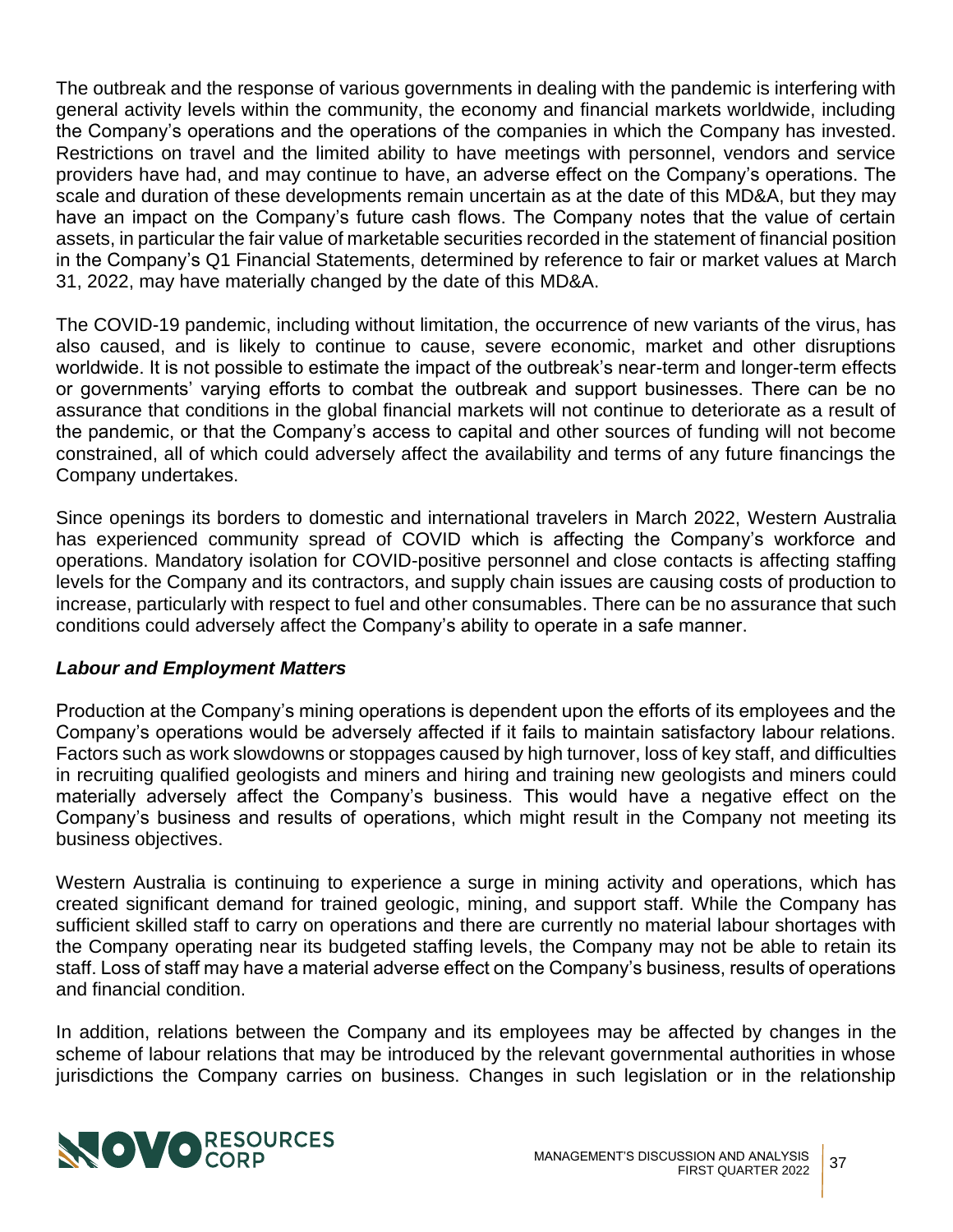between the Company and its employees may have a material adverse effect on the Company's business, results of operations and financial condition.

The Australian government mandated that all site-based mine workers must have received their first dose of a COVID-19 vaccine by December 1, 2021, have been fully vaccinated against COVID-19 by January 1, 2022 and must arrange for booster vaccinations within four months of their second vaccine. The Company is working with its employees, contractors, and stakeholders to ensure orderly uptake of requisite vaccines, but there can be no assurance that all relevant personnel will adhere to such mandates and the Company may be required to terminate such personnel, which could have a material adverse impact on the Company's business, results of operations and financial condition.

# *Risks Related to the amended Credit Facility and Indebtedness*

The amended Credit Facility has usual and customary covenants to keep the facility in good standing, including, but not limited to, repayment of the principal advanced thereunder and accrued interest, maintenance and provision of regular and up-to-date financial reports, compliance with all applicable laws and applicable securities legislation, obligation to provide notice of material events, and obligation to maintain secured assets and insurance thereon. The amended Credit Facility also contains restrictive covenants that will limit the Company's ability to engage in activities that may be in the Company's long-term best interest. If the Company defaults in respect of its obligations under the amended Credit Facility, full repayment of amounts funded under the Credit Facility may be demanded and the Company may lose the shares of certain of its international subsidiaries (which are pledged as collateral under the amended Credit Facility) and other property securing its obligations under the amended Credit Facility, all of which would have a material effect on the Company's operations. The available funding under the amended Credit Facility is currently fully drawn down. To the extent the Company incurs additional debt, the risks related to the Company's indebtedness could increase.

The Company's level of indebtedness and the terms thereof will have several important effects on its future operations, including, without limitation, that it:

- will require the Company to dedicate a portion of its cash flow from operations, if any, and under the terms of the amended Credit Facility other proceeds from divestitures, financings and insurance claims, to the payment of principal and interest on the Company's outstanding indebtedness, thereby reducing the funds available to it for operations and any future business opportunities;
- could increase the Company's vulnerability to adverse changes in general economic and industry conditions, as well as to competitive pressure;
- could decrease the Company's flexibility in planning for and reacting to changes in the industry in which it competes and place the Company at a disadvantage compared to other, less leveraged competitors; and
- depending on the levels of its outstanding debt, could increase the Company's cost of borrowing and/or limit the Company's ability to obtain additional financing for working capital, capital expenditures, general corporate and other purposes or require the Company to make other divestitures.

The Company's ability to make payments of principal and interest on its indebtedness depends upon the Company's financial condition, operating performance and expected future revenues, will be subject

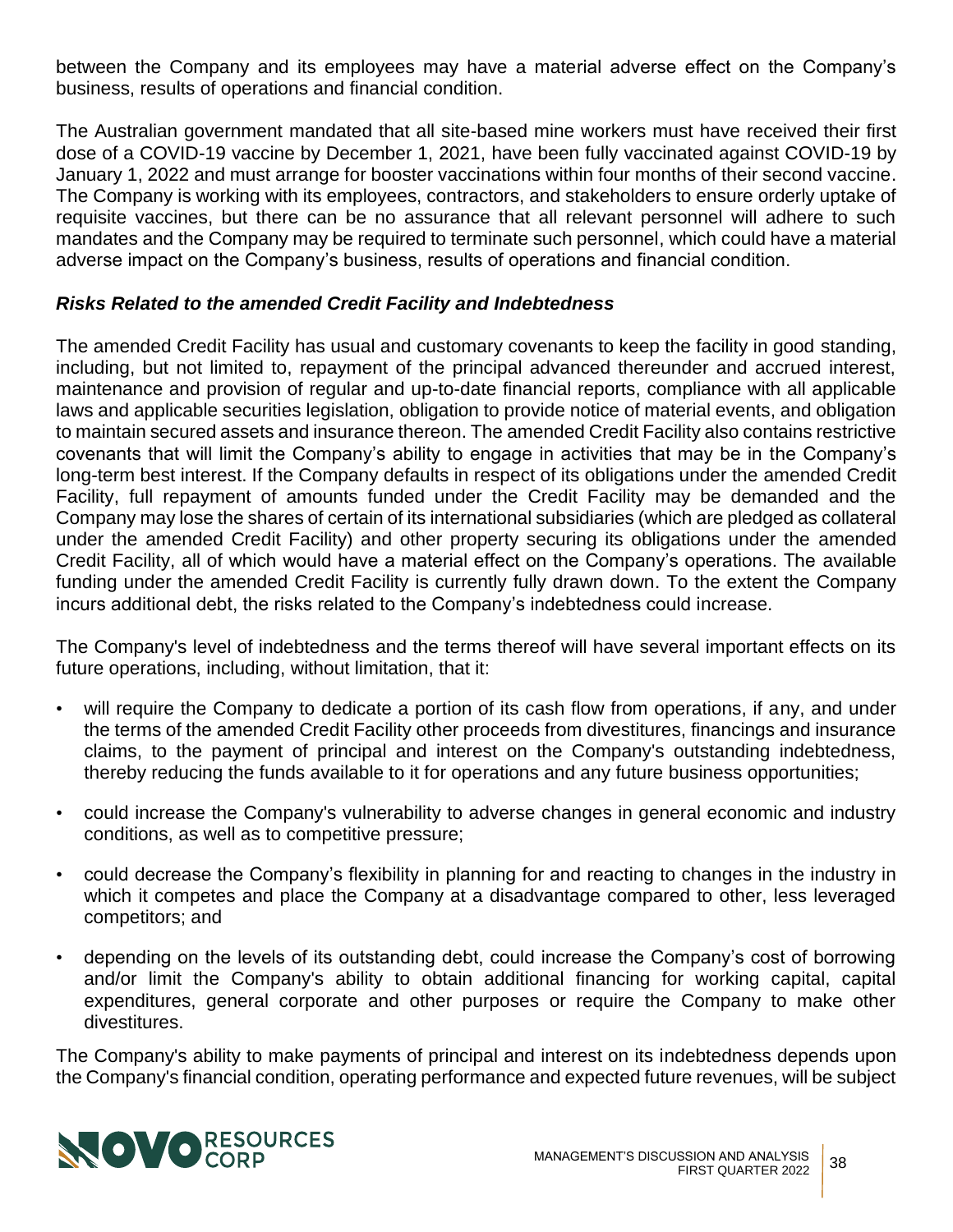to prevailing economic conditions, competitive conditions, changes in the applicable interest rate, industry cycles and financial, business, legislative, regulatory and other factors affecting its operations, many of which are beyond the Company's control. If the Company's revenues are insufficient to, or the Company cannot raise sufficient funds to, meet its debt service and other obligations in the future, the Company could face substantial liquidity problems and may be required, among other things, to:

- reduce or delay investments and other capital expenditures;
- obtain additional financing in the debt or equity markets;
- refinance or restructure all or a portion of its indebtedness; and/or
- sell selected assets.

The Company cannot provide assurance that such measures will be sufficient to enable the Company to service its debt. In addition, any such financing, refinancing or sale of assets might not be available on economically favourable terms or at all. Any of the foregoing may have a material and adverse effect on the Company's financial condition and results of operations.

# *Obligations as a Public Company*

The Company's business is subject to evolving corporate governance and public disclosure regulations that may from time to time increase both the Company's compliance costs and the risk of non-compliance, which could adversely impact the price of the Common Shares.

The Company is subject to changing securities laws and to rules and regulations promulgated by a number of governmental and self-regulated organizations having jurisdiction over the Company including, but not limited to, the TSX, the OTCQX, and the International Accounting Standards Board. These laws and regulations continue to evolve in scope and complexity creating many new requirements.

The Company's efforts to comply with the same could result in increased general and administration expenses and a diversion of management time and attention from revenue-generating activities to compliance activities.

# *Acquisitions and Integration*

From time to time, the Company examines opportunities to acquire additional assets and businesses. Any acquisition that the Company may choose to complete may be of a significant size, may change the scale of the Company's business and operations, and may expose the Company to new geographic, political, operating, financial and geological risks. The Company's success in its acquisition activities depends on its ability to identify suitable acquisition candidates, negotiate acceptable terms for any such acquisition, and integrate the acquired operations successfully with those of the Company. Any acquisitions would be accompanied by risks. For example, there may be a significant change in commodity prices after the Company has committed to complete the transaction and established the purchase price or exchange ratio; a material ore body may prove to be below expectations; the Company may have difficulty integrating and assimilating the operations and personnel of any acquired companies, realizing anticipated synergies and maximizing the financial and strategic position of the combined enterprise, and maintaining uniform standards, policies and controls across the organization; the integration of the acquired business or assets may disrupt the Company's ongoing business and its relationships with employees, customers, suppliers and contractors; and the acquired business or

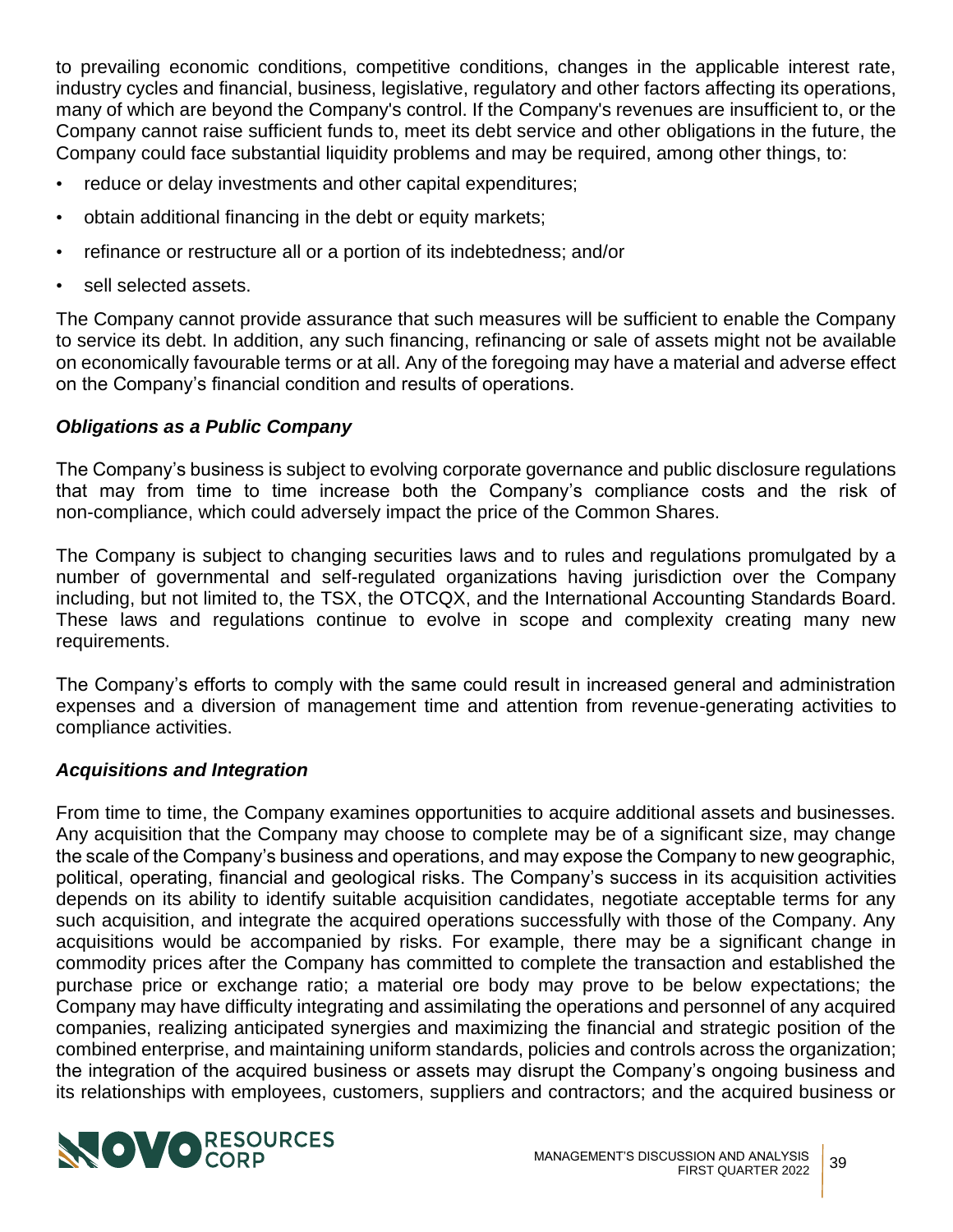assets may have unknown liabilities which may be significant and may include risk of future prosecution against which the Company may have limited legal defense options. In the event that the Company chooses to raise debt capital to finance any such acquisition, the Company's leverage will be increased. If the Company chooses to use equity as consideration for such acquisition, existing shareholders may experience dilution. Alternatively, the Company may choose to finance any such acquisition with its existing resources. There can be no assurance that the Company would be successful in overcoming these risks or any other problems encountered in connection with such acquisitions.

# *Market Price of Securities*

Over the last several years, the securities of many resource companies have experienced a high level of price and volume volatility and wide fluctuations in market price that have not necessarily been related to the operating performance, underlying asset values or prospects of such companies. Factors unrelated to the financial performance or prospects of the Company include macroeconomic developments locally and globally and market perceptions of the attractiveness of particular industries. There can be no assurance that continued fluctuations in market prices will not occur.

As a result of any of these factors, the market price of the securities of the Company at any given point in time may not accurately reflect the Company's long-term value. In the past, following periods of volatility in the market price of a company's securities, shareholders have instituted class action securities litigation against those companies. Such litigation, if instituted, could result in substantial cost and diversion of management attention and resources, which could significantly harm profitability and the reputation of the Company.

A decline in the Company's market capitalization may require the Company to write-down the carrying value of the Company's assets.

# *Community Relations*

The Company's relationships with the communities in which it operates and other stakeholders are critical to ensure the future success of its existing operations and the construction and development of its projects. There is an increasing level of public concern relating to the perceived effect of exploration and mining activities on the environment and on communities impacted by such activities. Publicity adverse to the Company, its operations or extractive industries generally, could have an adverse effect on the Company and may impact relationships with the communities in which the Company operates and other stakeholders.

While the Company is committed to operating in a socially responsible manner, there can be no assurance that its efforts in this respect will mitigate this potential risk. Further, damage to the Company's reputation can be the result of the perceived or actual occurrence of any number of events, and could include any negative publicity, whether true or not. The increased usage of social media and other web-based tools used to generate, publish and discuss user-generated content and to connect with other users has made it increasingly easy for individuals and groups to communicate and share opinions and views in regards to the Company and its activities, whether true or not. While the Company strives to uphold and maintain a positive image and reputation, the Company does not ultimately have control over how it is perceived by others. Reputation loss may lead to increased challenges in developing, maintaining community relations and advancing its projects and decreased investor

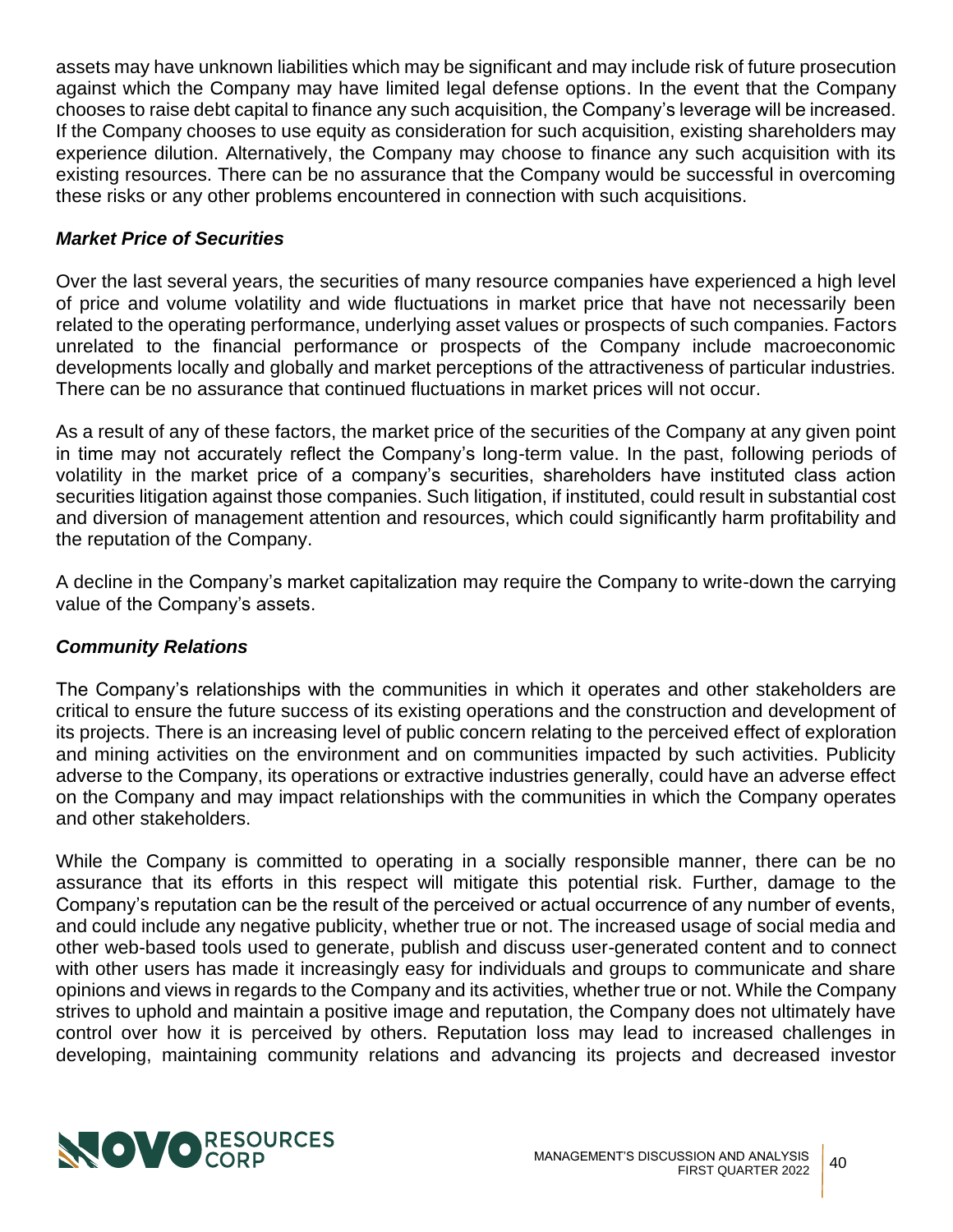confidence, all of which may have a material adverse impact on the financial performance and growth of the Company.

# *The Speculative Nature of the Exploration of Natural Resource Properties*

While the discovery of a commercially viable ore body may result in substantial rewards, few mineral properties that are explored are ultimately developed into producing mines. There is no assurance that any of the claims the Company will explore or acquire will contain commercially exploitable reserves of minerals. Exploration for natural resources is a speculative venture involving substantial risk. Even a combination of careful evaluation, experience and knowledge may not eliminate such risk. Hazards such as unusual or unexpected geological formations, formation pressures, cyclones, fires, power outages, labour disruptions, flooding, cave-ins, landslides and the inability of the Company to obtain suitable machinery, equipment or labour due to industry disruptions or general shortages are all risks involved with the conduct of exploration programs and the operation of mines. While appropriate precautions to mitigate these risks have been taken or are planned to be taken, operations are subject to hazards such as equipment failure or failure of structures which may result in environmental pollution and consequent liability. Even though the Company intends to maintain liability insurance in an amount which it considers adequate, the nature of these risks is such that liabilities might exceed policy limits, the liabilities and hazards might not be insurable or the Company might not elect to insure itself against such liabilities due to high premium costs or other reasons, in which event the Company could incur significant costs that could have a material adverse effect upon its financial condition.

# *Reclamation Costs*

In the context of environmental permits, including the approval of reclamation plans, the Company must comply with standards, laws and regulations that may entail costs and delays depending on the nature of the activity to be permitted and how stringently the regulations are implemented by the regulatory authority. The reclamation liability on any of the Company's properties will be calculated based on current laws and regulations and the expected future costs to be incurred in reclaiming, restoring and closing its exploration or operating mine sites. The Company may incur costs associated with reclamation activities, which may materially exceed the provisions established by the Company for the activities. In addition, possible additional future regulatory requirements may require additional reclamation requirements creating uncertainties related to future reclamation costs. Should the Company be unable to post required financial assurance related to an environmental remediation obligation, the Company might be prohibited from starting planned operations or enter into interim compliance measures pending completion of the required remedy, which could have a material adverse effect. Furthermore, changes to the amount of financial assurance that the Company is required to post, as well as the nature of the collateral to be provided, could significantly increase the Company's costs, making the maintenance and development of new mines less economically feasible.

Although the Company has currently made provisions for certain of its reclamation obligations and is assessing provisions for the reclamation obligations from other properties, there is no assurance that these provisions will be adequate in the future. The provision required is expected to increase significantly through negotiation with regulatory authorities as the Beatons Creek Project is further operated and developed. There can be no guarantee that the Company will have sufficient capital resources to cover the costs of reclamation when they become due and payable. The Company is currently engaged in discussions with DMIRS and DWER in Western Australia, with respect to its closure plan for the Beatons Creek Project, to account for any future changes to the site through

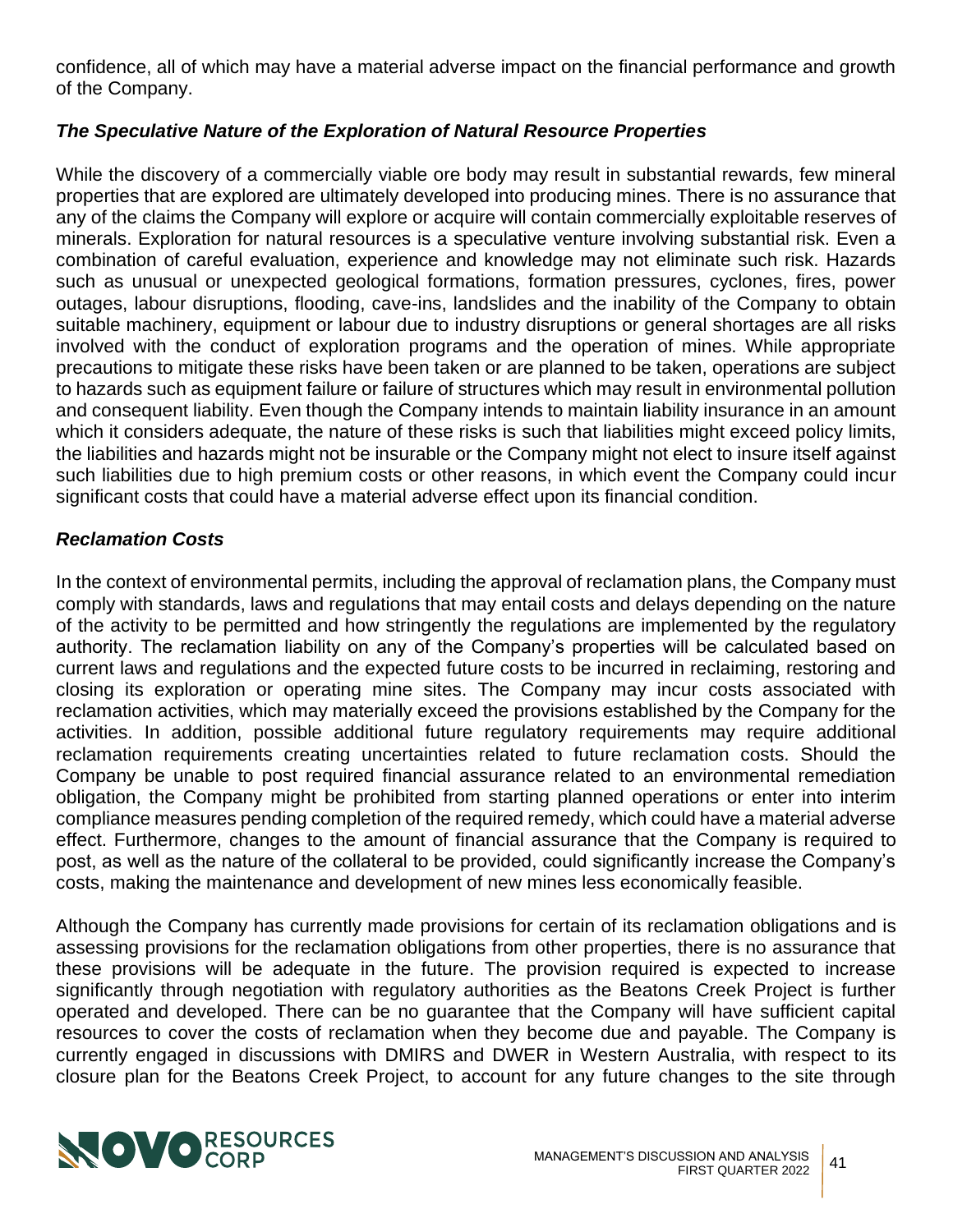production. Only an initial amount of required reclamation work has been completed as at the date hereof.

Failure to provide regulatory authorities with the required information could potentially result in the closure of the Company's operations, which could result in a material adverse effect on its operating results and financial condition.

# *Nature and Climatic Conditions*

The Company has properties located in Western Australia, Australia. Typically, the Western Australian's tropical wet season is from the end of November to the end of March. During the wet season, the properties may be subject to unpredictable weather conditions such as cyclones, heavy rains, strong winds and flash flooding. During the summer, the properties may be subject to unpredictable weather conditions such as extended dry periods and bush fires. The Company has undertaken several steps to minimize the effects of the wet and dry seasons on its operations including planning exploration and mining activities around said seasons. Nonetheless, no assurance can be given that the unpredictable weather conditions will not adversely affect exploration activities.

Furthermore, the occurrence of physical climate change events may result in substantial costs to respond to the event and/or recover from the event, and to prevent recurrent damage, through either the modification of, or addition to, existing infrastructure at the Company's operations. The scientific community has predicted an increase, over time, in the frequency and severity of extraordinary or catastrophic natural phenomena as a result of climate change. The Company can provide no assurance that it will be able to predict, respond to, measure, monitor or manage the risks posed as a result.

The Company's mining and processing operations are, in some instances, energy intensive. The Company acknowledges climate change is an international and community concern. Legislation and regulations relating to emission levels and energy efficiency are becoming more rigorous and may result in increased costs at its operations. In addition, as climate change is increasingly perceived as an international and community concern, stakeholders may increase demands for emissions reductions and call-upon mining companies to better manage their consumption of climate-relevant resources. While the Company takes measures to manage the use of energy, such regulatory requirements may have an adverse impact on the Company.

Physical climate change events, and the trend toward more stringent regulations aimed at reducing the effects of climate change, could impact the Company's decisions to pursue future opportunities, or maintain existing operations, which could have an adverse effect on its business and future operations.

The Company can provide no assurance that efforts to mitigate the risks of climate changes will be effective and that the physical risks of climate change will not have an adverse effect on its operations and profitability.

#### *Information Technology*

The Company is reliant on the continuous and uninterrupted operations of its information technology ("**IT**") systems. User access and security of all IT systems are critical elements to the operations of the Company. The Company's operations depend, in part, on how well the Company and its suppliers protect networks, equipment, IT systems and software against damage from a number of threats,

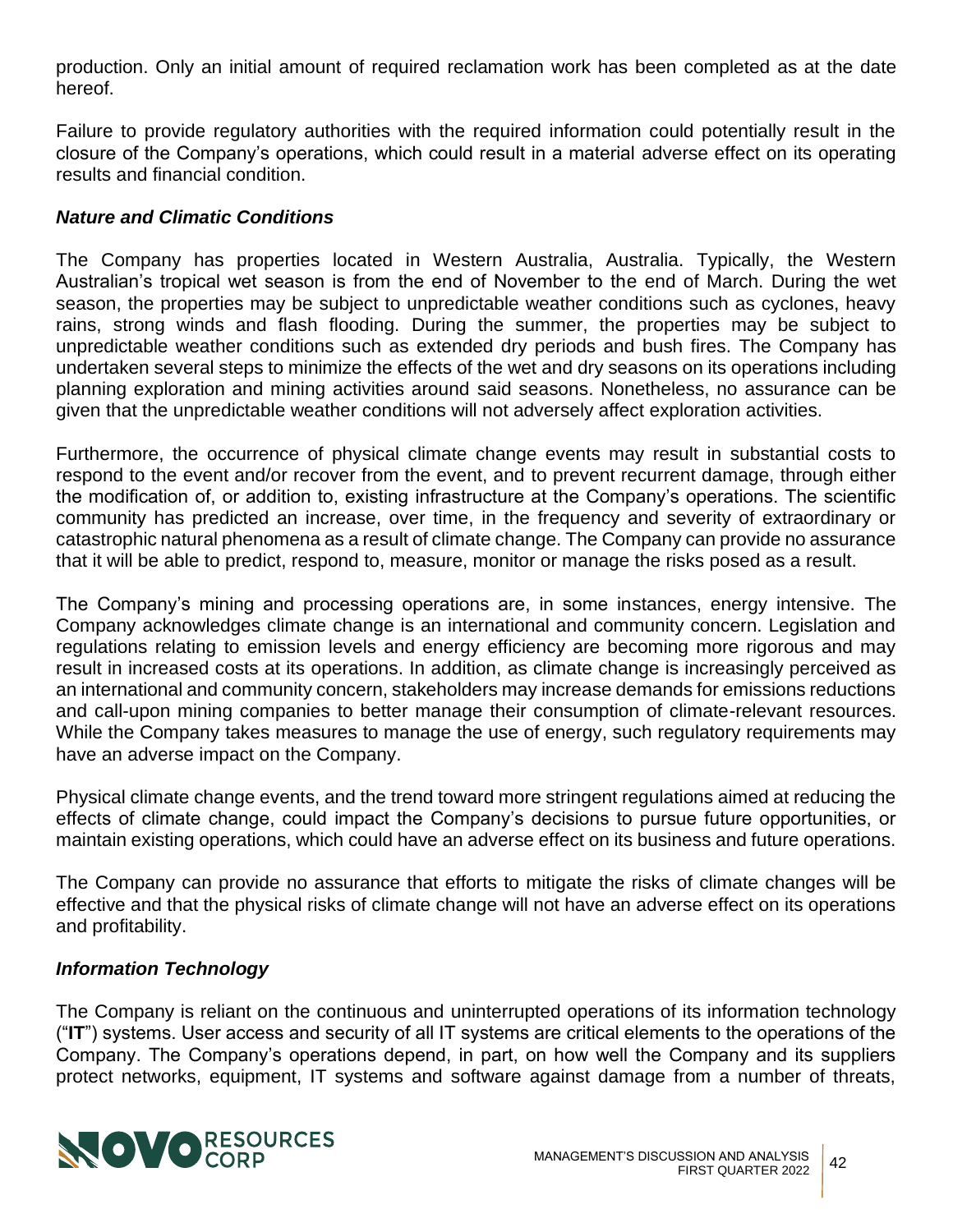including, but not limited to, cable cuts, damage to physical plants, natural disasters, terrorism, fire, power loss, hacking, computer viruses, vandalism and theft.

The Company's operations also depend on the timely maintenance, upgrade and replacement of networks, equipment, IT systems and software, as well as pre-emptive expenses to mitigate the risks of failures. Any IT failure pertaining to availability, access or system security could result in disruption for personnel and could adversely affect the reputation, operations or financial performance of the Company.

The Company's IT systems could be compromised by unauthorized parties attempting to extract business sensitive, confidential or personal information, corrupting information or disrupting business processes or by inadvertent or intentional actions on the part of the Company's employees or vendors. A cyber security incident resulting in a security breach or failure to identify a security threat, could disrupt business and could result in the loss of business sensitive, confidential or personal information or other assets, as well as litigation, regulatory enforcement, violation of privacy and security laws and regulations and remediation costs.

Although, to date, the Company has not experienced any material losses relating to cyber-attacks or other information security breaches, there can be no assurance that it will not incur such losses in the future. The Company's risk and exposure to these matters cannot be fully mitigated because of, among other things, the evolving nature of these threats. As a result, cyber security and the continued development and enhancement of controls, processes and practices designed to protect systems, computers, software, data and networks from attack, damage or unauthorized access remain a priority. As cyber threats continue to evolve, the Company may be required to expend additional resources to continue to modify or enhance protective measures or to investigate and remediate any security vulnerabilities.

#### *Insurance and Uninsured Risks*

The Company's business is subject to a number of risks and hazards generally, including: adverse environmental conditions; industrial accidents; unusual or unexpected geological conditions; ground failures; changes in the regulatory environment; and natural phenomena such as inclement weather conditions, floods and earthquakes. Such occurrences could result in damage to mineral properties, including but not limited to the Beatons Creek Project and associated infrastructure, personal injury or death, environmental damage to the Company's properties or the properties of others, monetary losses and possible legal liability.

The businesses and properties of the Company are insured against loss or damage, subject to a number of limitations and qualifications. Such insurance will not cover all the potential risks associated with an exploration company's operations. The Company may also be unable to maintain insurance to cover these risks at economically feasible premiums. Insurance coverage may not continue to be available or may not be adequate to cover any resulting liability. Moreover, insurance against risks such as environmental pollution or other hazards as a result of exploration is not generally available to the Company or to other companies in the exploration industry on acceptable terms. The Company might also become subject to liability for pollution or other hazards that it may not be insured against or that the Company may elect not to insure against because of premium costs or other reasons. The Company may suffer a material adverse effect on its business, results of operations, and financial

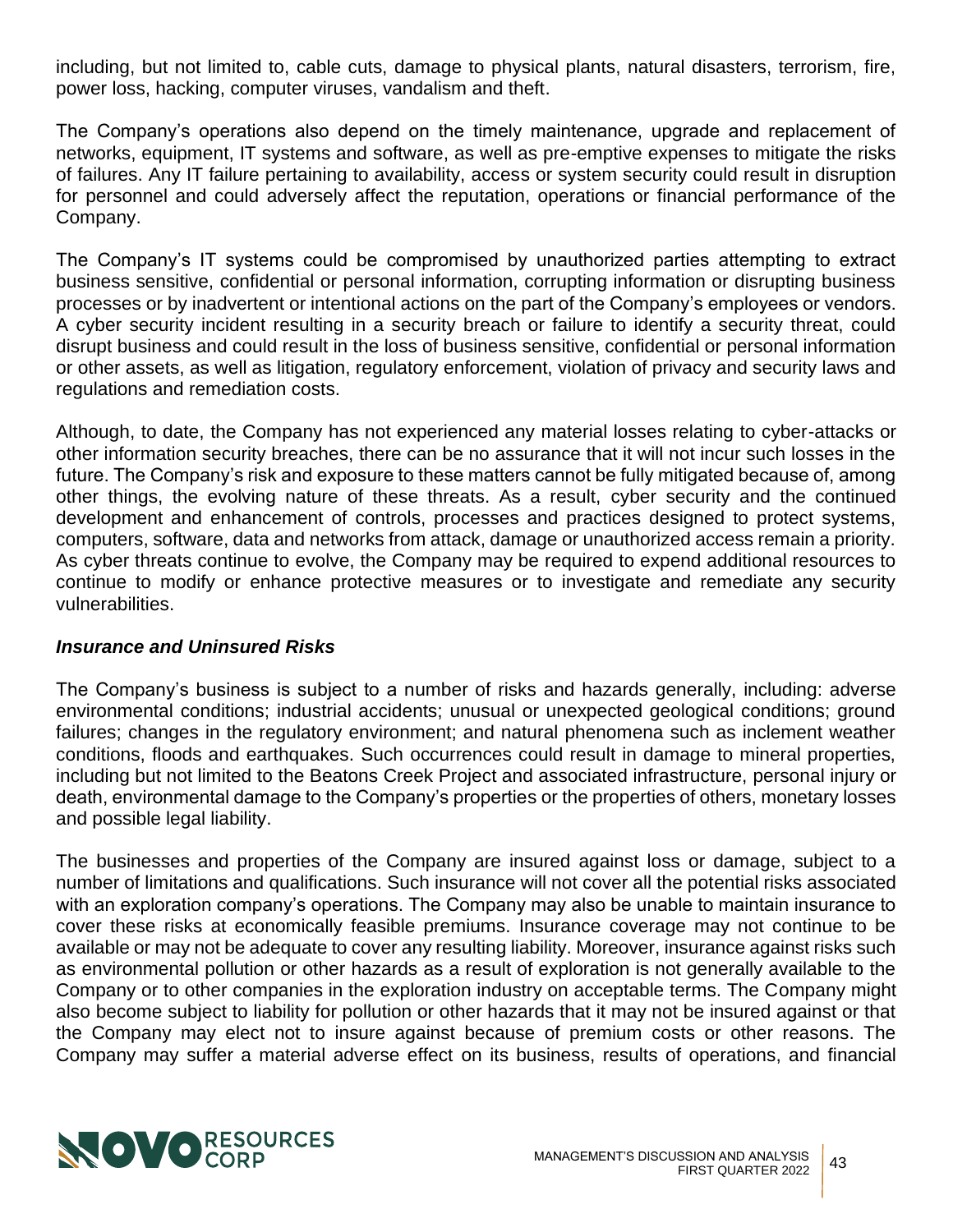position if it incurs a material loss related to any significant event that is not covered, or adequately covered, by its insurance policies.

# *Dependence on Principal Exploration Stage Projects*

The Company currently carries out exploration activities on several properties, but is focused on the NGP, Egina, and Karratha properties. These properties may never develop into commercially viable deposits, which would have a material adverse effect on the Company's potential mineral resource production, profitability, financial performance and results of operation.

# *Previous Work on the Egina, Beatons Creek, and Karratha Properties May Give Rise to Environmental Liabilities*

There can be no assurance that historic (prior to the Company's ownership) activities on the Egina, Beatons Creek, and Karratha Properties, as well as on tenements held by Millennium, were conducted in full compliance with the various government and environmental regulations required under the Australian mining regime.

To the extent that any of the activities were not in compliance with applicable environmental laws, regulations and permitting requirements, enforcement actions thereunder, including orders of regulatory or judicial authorities, may be taken against the Company as a result of its interest in the Egina, Beatons Creek, and Karratha Properties, and on tenements held by Millennium. Any such actions or orders may cause increases in expenses, capital expenditures or production costs or reduction in levels of production, or require abandonment or delays.

# *Negative Operating Cash Flow*

The Company has generally incurred losses since inception and may continue to incur losses as it proceeds with exploration and development of its mineral properties while operating the Beatons Creek Project. The Company's efforts to date have been focused on acquiring and exploring its mineral properties. All but one of the Company's properties are in the exploration stage and none have mineral reserves.

The Company has only recently begun the production of gold and silver from its Beatons Creek Project and has significant cash requirements to meet its exploration and development commitments and administrative overhead, and to maintain its mineral interests. The Company will continue to incur losses in respect of the Beatons Creek Project until it generates sufficient revenue to fund continuing operations. There can be no assurance that problems will not be encountered at the Beatons Creek Project that result in mining operations not being profitable. If this occurs, additional funds will need to be raised.

# *Uncertainty in Global Markets and Economic Conditions*

There remains considerable volatility in global markets and economic conditions together with the volatility in the price of gold and in the availability and price of critical supplies, including fuel. This continues to generate uncertainty for the mining sector worldwide.

As discussed above, the Company has and will continue to rely on the capital markets for necessary capital expenditures.

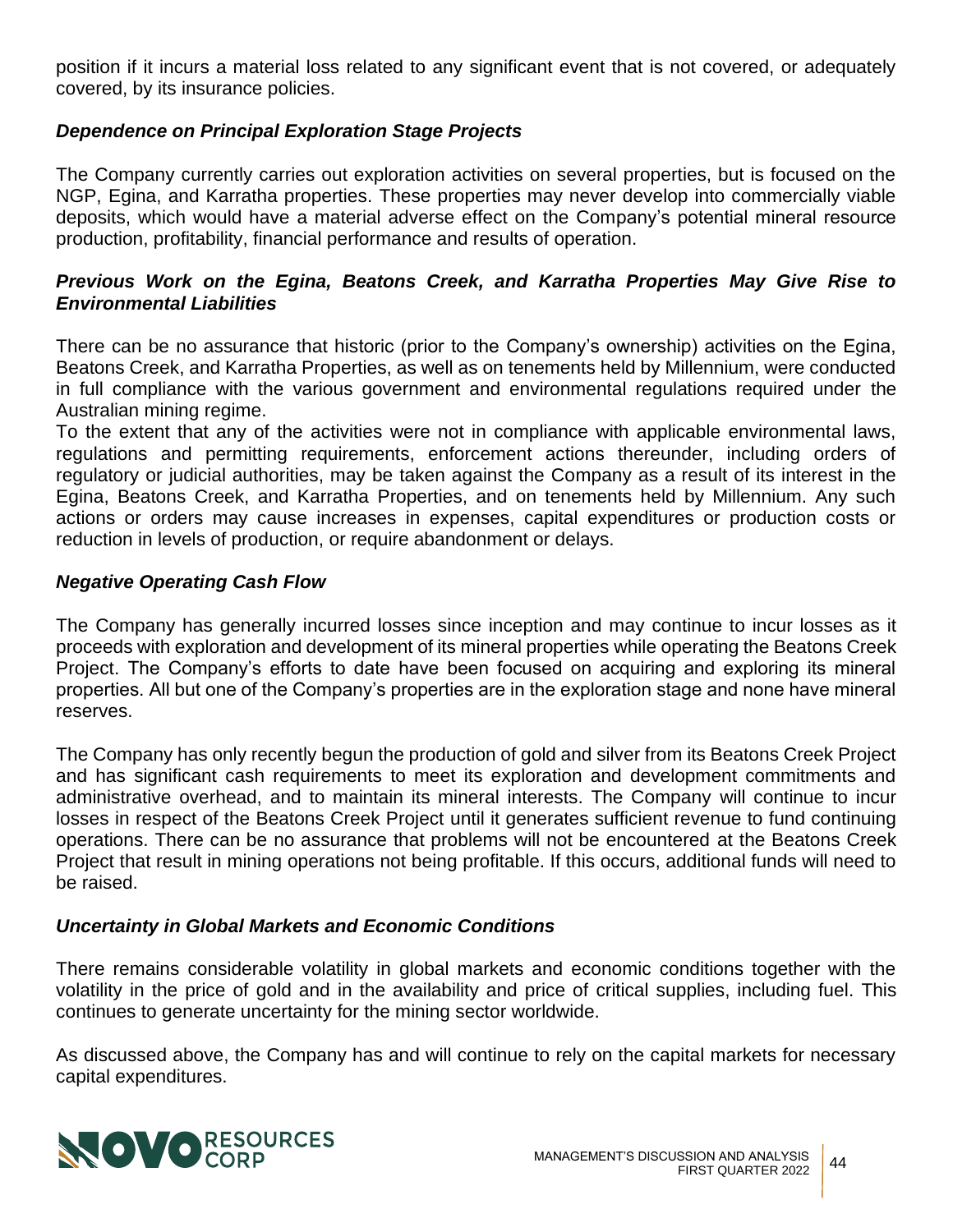As a result, the business, financial condition and operations of the Company could be adversely affected by: (i) continued disruption and volatility in financial markets; (ii) continued capital and liquidity concerns regarding financial institutions generally and hindering the Company's counterparties specifically; (iii) limitations resulting from governmental action in an effort to stabilize or provide additional regulation of the financial system; or (iv) recessionary conditions that are deeper or last longer than currently anticipated.

# *Price of Gold*

The Company's profitability and long-term viability depend, in large part, upon the market price of gold. Metal prices fluctuate widely and are affected by numerous factors beyond the Company's control, including global and regional supply and demand for industrial products containing metals generally; changes in global or regional investment or consumption patterns; increased production due to new mine developments and improved mining and production methods; decreased production due to mine closures; interest rates and interest rate expectation; expectations with respect to the rate of inflation or deflation; currency rate fluctuations; availability and costs of metal substitutes; global or regional political or economic conditions; and sales by central banks, holders, speculators and other producers of metals in response to any of the above factors.

There can be no assurance that metal prices will remain at current levels or that such prices will improve. A decrease in the market prices could adversely affect the profitability of the Company's existing mines and projects as well as its ability to finance the exploration and development of additional properties, which would have a material adverse effect on the Company's results of operations, cash flows and financial position. A decline in metal prices may require the Company to write-down mineral resource estimates (or mineral reserve estimates if ever established in the future), which could result in material write-downs of investments in mining properties. Further, if revenue from metal sales declines, the Company may experience liquidity difficulties. Its cash flow from mining operations may be insufficient to meet its operating needs, and as a result the Company could be forced to discontinue production and could lose its interest in, or be forced to sell, some or all of its properties.

# *Joint Ventures*

The Company is and will be subject to the risks normally associated with the conduct of joint ventures, which include disagreements as to how to develop, operate and finance a project, inequality of bargaining power, incompatible strategic and economic objectives and possible litigation between the participants regarding joint venture matters. These matters may have an adverse effect on the Company's ability to realize the full economic benefits of its interest in the property that is the subject of a joint venture, which could affect its results of operations and financial condition as well as the price of the Company's Common Shares.

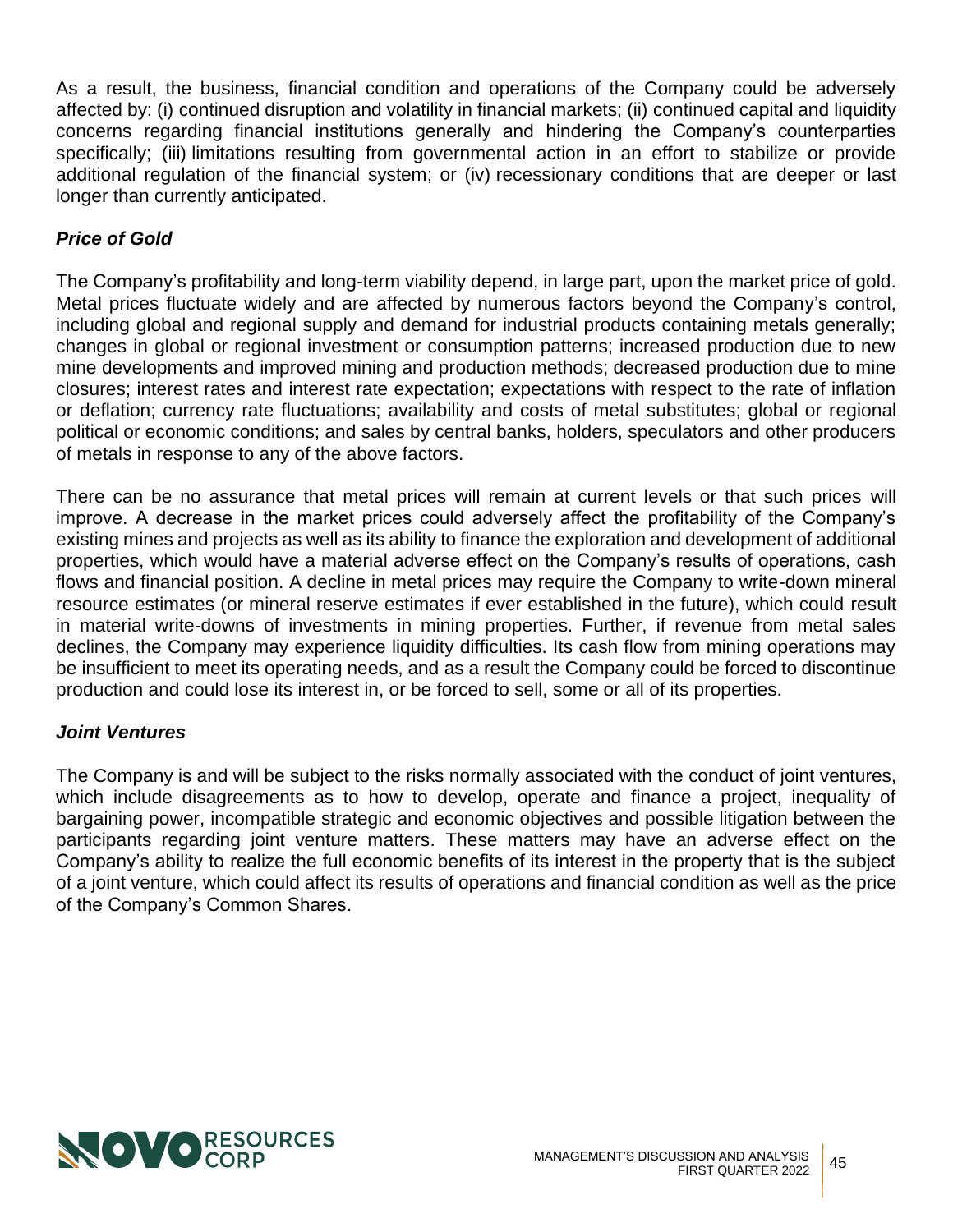# *Danger of Exploration and Development Activities*

Exploration and development activities involve various types of risks and hazards, including but not limited to:

- environmental hazards;
- industrial accidents:
- metallurgical and other processing problems;
- unusual or unexpected rock formations;
- structural cave-ins or slides;
- flooding and fires; and
- periodic interruptions due to inclement or hazardous weather conditions.

These risks could result in damage to, or destruction of, mineral properties or other properties; personal injury; environmental damage; delays in activities; monetary losses; and possible legal liability. The Company may not be able to obtain insurance to cover these risks at economically feasible premiums. Insurance against certain environmental risks, including potential liability for pollution or other hazards as a result of the disposal of waste products occurring from production, is not generally available to the Company or to other companies within the mining industry. The Company may suffer a material adverse impact on its business if it incurs losses related to any significant events that are not covered by its insurance policies.

# *Exploration and Mining Tenements May be Subject to Forfeiture*

The Australian title registration system provides for application for forfeiture of exploration and mining licences where there is, or has been, non-compliance with the prescribed royalties, rents or expenditure conditions. Forfeiture may occur in one of a number of ways. A third party may file a plaint (an application for forfeiture) with the mining warden, who may (in the case of prospecting or miscellaneous licences) elect to forfeit the tenement or impose a fine not exceeding AUD \$10,000 for non-compliance with expenditure conditions and not exceeding AUD \$50,000 in any other case, or (in the case of exploration licences, mining and general purpose leases) make a recommendation to the Minister for Mines and Petroleum; Energy; Industrial Relations (the "**Minister**") for or against forfeiture.

In the latter case, the Minister may decide to forfeit the tenement, impose a fine not exceeding AUD \$50,000 per tenement, or impose no penalty. A tenement may not be forfeited or recommended for forfeiture unless non-compliance is of sufficient gravity to justify forfeiture. Alternatively, the Minister may himself institute forfeiture measures where non-compliance has occurred (or impose a fine not exceeding AUD \$50,000 per tenement which, if unpaid, results in deemed forfeiture).

# *Uncertainty in the Estimation of Mineral Resources and Mineral Reserves*

Mineral resources that are not mineral reserves do not have demonstrated economic viability. The Company's publicly disclosed mineral resource figures contained in this MD&A are estimates only and no assurance can be given that these will ever be upgraded to higher categories of mineral resources or to mineral reserves. Even if mineral reserves are established in the future, there is no assurance that the anticipated tonnages and grades will be achieved, that the indicated level of recovery will be realized

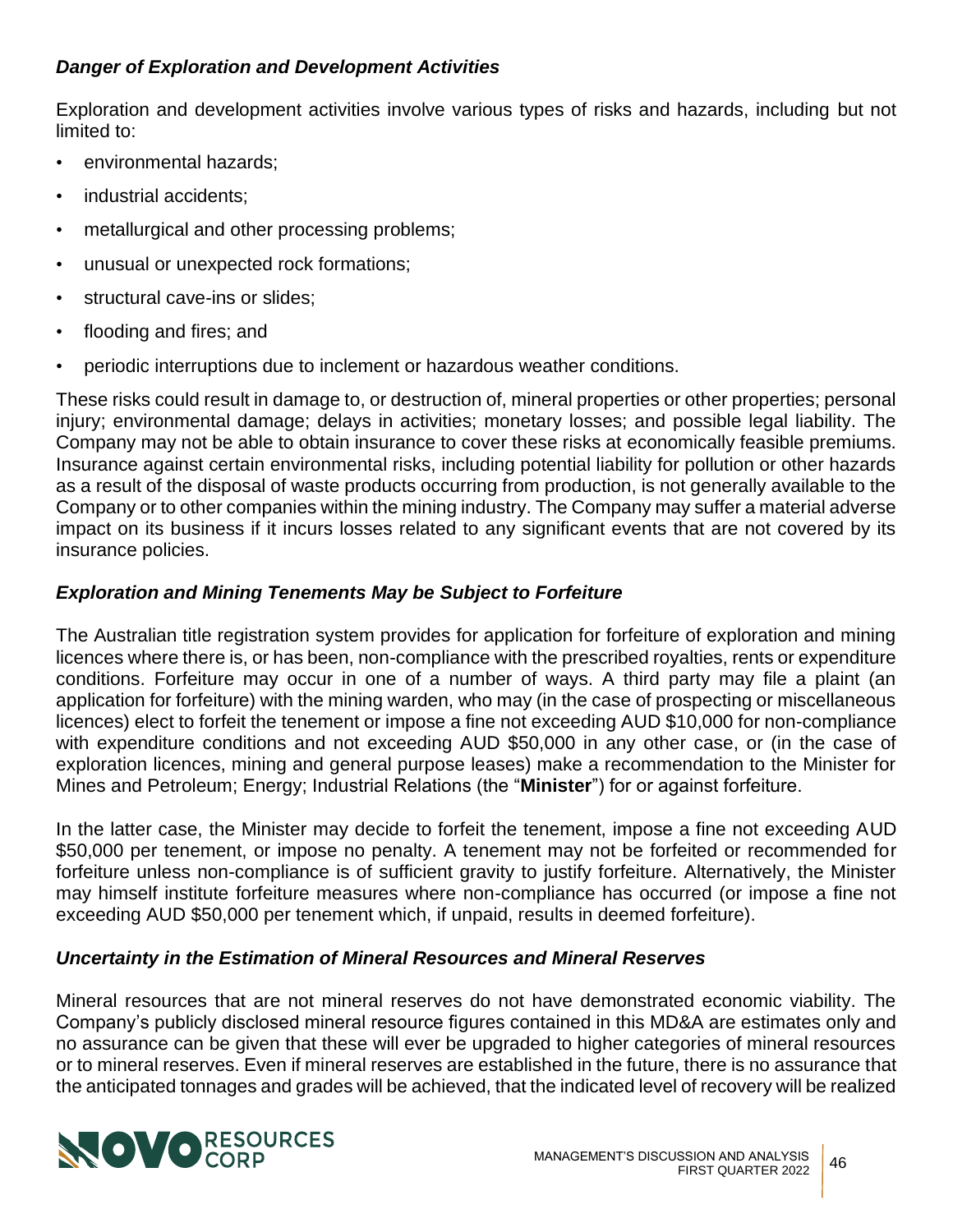or that mineral reserves will be mined or processed profitably. Actual mineral resources may not conform to geological, metallurgical or other expectations, and the volume and grade of mineralized material recovered may differ from estimated levels. There are numerous uncertainties inherent in estimating mineral resources and mineral reserves, including many factors beyond the Company's control. Such estimation is a subjective process, and the accuracy of any mineral resource or mineral reserve estimate is a function of the quantity and quality of available data and of the assumptions made and judgments used in engineering and geological interpretation.

Short-term operating factors relating to the Company's mineral resources (and mineral reserves if ever established in the future), such as the need for orderly development of the mineralized material or the processing of new or different mineralized material grades, may cause the mining operation to be unprofitable in any particular accounting period. In addition, there can be no assurance that gold recoveries in small scale laboratory tests will be duplicated in larger scale tests under on-site conditions or during production.

Lower market prices, increased production costs, reduced recovery rates and other factors may result in a revision of mineral resource estimates from time to time or may render the Company's mineral resource uneconomic to exploit. Mineral resource data is not indicative of future results of operations. If the Company's actual mineral resources (and mineral reserves if ever established in the future) are less than current estimates or if the Company fails to develop its mineral resource base through the realization of identified mineralized potential, its results of operations or financial condition may be materially and adversely affected. Evaluation of mineral resources occurs from time to time and estimates of mineral resources (and mineral reserves if ever established in the future) may change depending on further geological interpretation, drilling results and metal prices, which could have a negative effect on the Company's operations. The category of inferred mineral resource is the least reliable mineral resource category and is subject to the most variability. Due to the uncertainty which may attach to inferred mineral resources, there is no assurance that inferred mineral resources will be upgraded to an indicated or measured mineral resource category as a result of continued exploration. There is no certainty that any mineral resources (or mineral reserves, if any) identified on any of the Company's properties will in fact be realized or will ever qualify as a commercially mineable (or viable) deposit which can be legally and economically exploited. Until a deposit is actually mined and processed, the quantity of mineral resources (or mineral reserves, if any) and grade must be considered as estimates only and the Company may ultimately never realize production on any of its properties.

# *Government Regulation*

The Company's business, mining operations and exploration and development activities are subject to extensive federal, territorial and local laws and regulations governing exploration, development, production, exports, taxes, labour standards, waste disposal, protection of the environment, reclamation, historic and cultural resource preservation, mine safety and occupational health, control of toxic substances, reporting and other matters. Although the Company believes that its exploration activities are currently carried out in accordance with all applicable rules and regulations, new rules and regulations may be enacted and existing rules and regulations may be applied in a manner that could limit or curtail production or development of the Company's properties. Amendments to current laws and regulations governing the operations and activities of the Company or more stringent implementation thereof could have a material adverse effect on the Company's business, financial condition and results of operations.

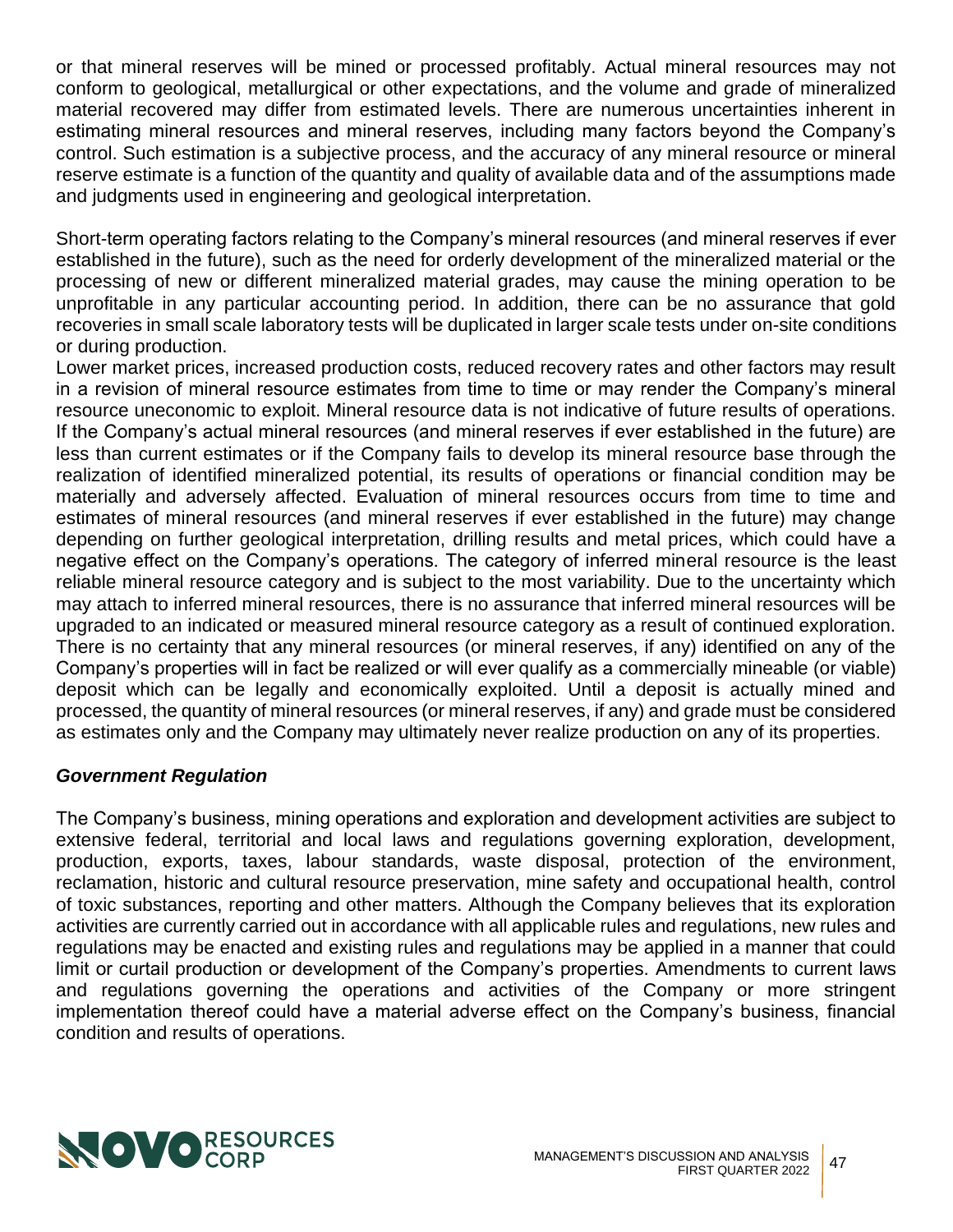# *Competition*

The mining industry is intensely competitive in all of its phases and the Company competes with many companies possessing greater financial and technical resources than itself. Competition in the precious metals mining industry is primarily for mineral rich properties that can be developed and produced economically; the technical expertise to find, develop, and operate such properties; the labour to operate the properties; and the capital for the purpose of funding such properties. Many competitors not only explore for and mine precious metals, but also conduct refining and marketing operations on a global basis. Such competition may result in the Company being unable to acquire desired properties, to recruit or retain qualified employees or to acquire the capital necessary to fund its operations and develop its properties. Existing or future competition in the mining industry could materially adversely affect the Company's prospects for mineral exploration and success in the future.

# *Currency Fluctuations*

Currency fluctuations may affect the Company's capital costs and the costs that the Company incurs at its operations. Gold is sold throughout the world based principally on a United States dollar price, but most of the Company's operating and capital expenses are incurred in Australian and Canadian dollars and the Company recognizes revenues in Australian dollars. Changes in these foreign currencies could materially and adversely affect the Company's profitability, results of operations and financial position.

# *Litigation*

All industries, including the mining industry, are subject to legal claims, with and without merit. Legal proceedings arise from time to time in the course of the Company's business. Such litigation may be brought against the Company or one or more of its subsidiaries in the future from time to time or the Company or one or more of its subsidiaries may be subject to another form of litigation. Defense and settlement costs of legal claims can be substantial, even with respect to claims that have no merit. Due to the inherent uncertainty of the litigation process, should a claim be brought against the Company, the process of defending such claims could take away from management time and effort and the resolution of any particular legal proceeding to which the Company or one or more of its subsidiaries may become subject could have a material adverse effect on the Company's financial position and results of operations.

#### *Enforcement of Civil Liabilities*

Substantially all of the Company's assets are located outside of Canada and certain of the directors and officers of the Company are or may be resident outside of Canada. As a result, it may be difficult or impossible to enforce judgments granted by a court in Canada against the assets of the Company or the Company's directors and officers residing outside of Canada.

#### *No Cash Dividends on Common Shares*

Shareholders should not anticipate receiving cash dividends on the Common Shares. The Company has never declared or paid any cash dividends or distributions on the Common Shares. It is currently expected that the Company will retain future earnings, if any, to support operations and to finance

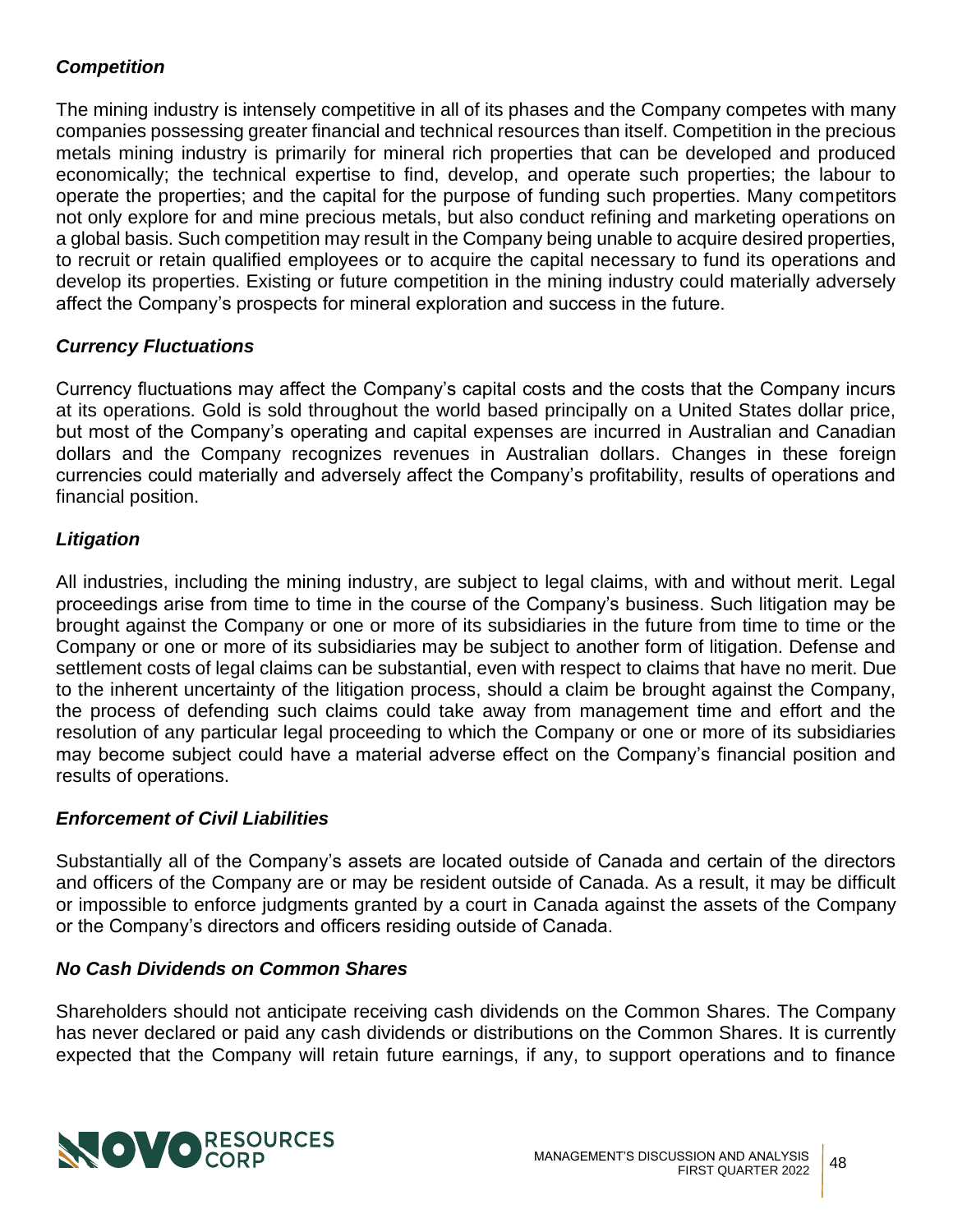explorations and therefore not pay any cash dividends on the Common Shares in the foreseeable future.

# *Conflicts of Interest*

Certain of the directors and officers of the Company also serve as directors and/or officers of other companies involved in natural resource exploration and development and, consequently, there exists the possibility for such directors and officers to be in a position of conflict. The Company expects that any decision made by any of such directors and officers involving the Company will be made in accordance with their duties and obligations to deal fairly and in good faith with a view to the best interests of the Company and its shareholders, but there can be no assurance in this regard. In addition, each of the Company's directors is required to declare and refrain from voting on any matter

in which such directors may have a conflict of interest or which are governed by the procedures set forth in the *Business Corporations Act* (British Columbia) and any other applicable law.

# *The Company's ESG practices and reporting may be considered inadequate which may impact its reputation and/or ability to obtain financing*

In the last several years, the importance of environmental, social and governance ("**ESG**") performance requirements, standards, and disclosure and reporting of material items has increased significantly across all stakeholder groups. While the Company is advancing its ESG strategy and plans to issue its inaugural sustainability statement in 2022, there is no assurance that the Company will be able to adequately address all ESG related expectations of priority stakeholders.

ESG factors, including climate change, are increasingly becoming a metric for institutional shareholders to review and assess the performance of the Company and a significant factor in investment decisions. The Company is advancing its strategy and framework to monitor ESG matters at its operations and to ensure proper and complete reporting thereof. However, there are no assurances that the Company's efforts will be sufficient or meet all or any of the standards and frameworks set by various ESG analysts or institutional or other investors, or that the Company's efforts will accurately be reported on, which can adversely impact the Company's reputation and valuation. In addition, the Company's ability to obtain future financing or access capital may be impacted by its practices in respect of, and reporting on, ESG matters and the evaluation of the Company's practices by third party rating agencies on ESG matters.

# *Tax Matters*

The Company's taxes are affected by a number of factors, some of which are outside of its control, including the application and interpretation of the relevant tax laws and treaties. If the Company's filing position, application of tax incentives or similar "holidays" or benefits were to be challenged for any reason, this could have a material adverse effect on the Company's business, results of operations and financial condition.

The Company is subject to routine tax audits by various tax authorities. Tax audits may result in additional tax, interest payments and penalties which would negatively affect the Company's financial condition and operating results. New laws and regulations or changes in tax rules and regulations or the interpretation of tax laws by the courts or the tax authorities may also have a substantial negative impact on the Company's business. There is no assurance that the Company's current financial condition will not be materially adversely affected in the future due to such changes.